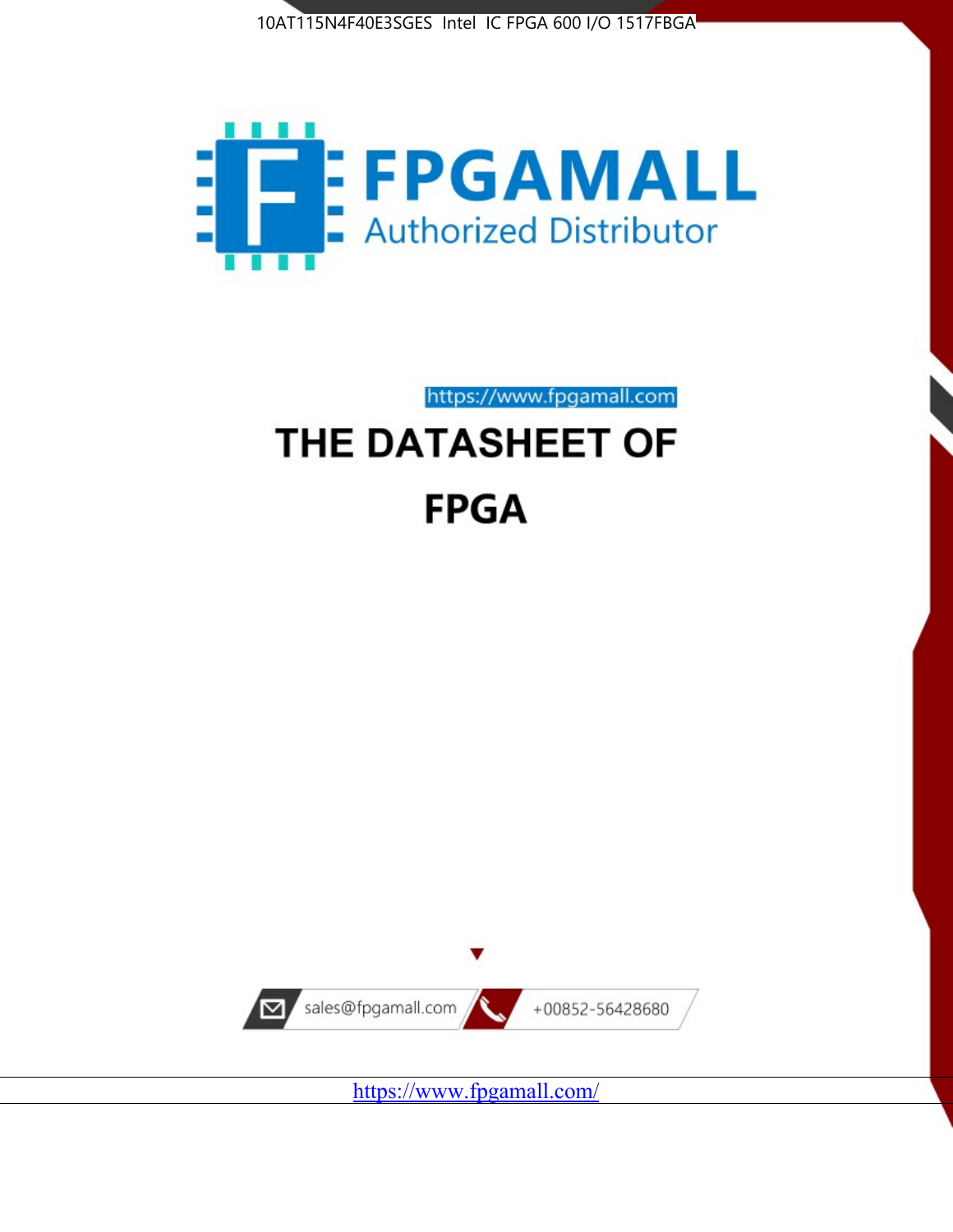10AT115N4F40E3SGES Intel IC FPGA 600 I/O 1517FBGA



# **Intel® Arria® 10 Device Overview**



**A10-OVERVIEW | 2018.12.06** Latest document on the web: **[PDF](https://www.intel.com/content/dam/www/programmable/us/en/pdfs/literature/hb/arria-10/a10_overview.pdf)** | **[HTML](https://www.intel.com/content/www/us/en/programmable/documentation/sam1403480274650.html)**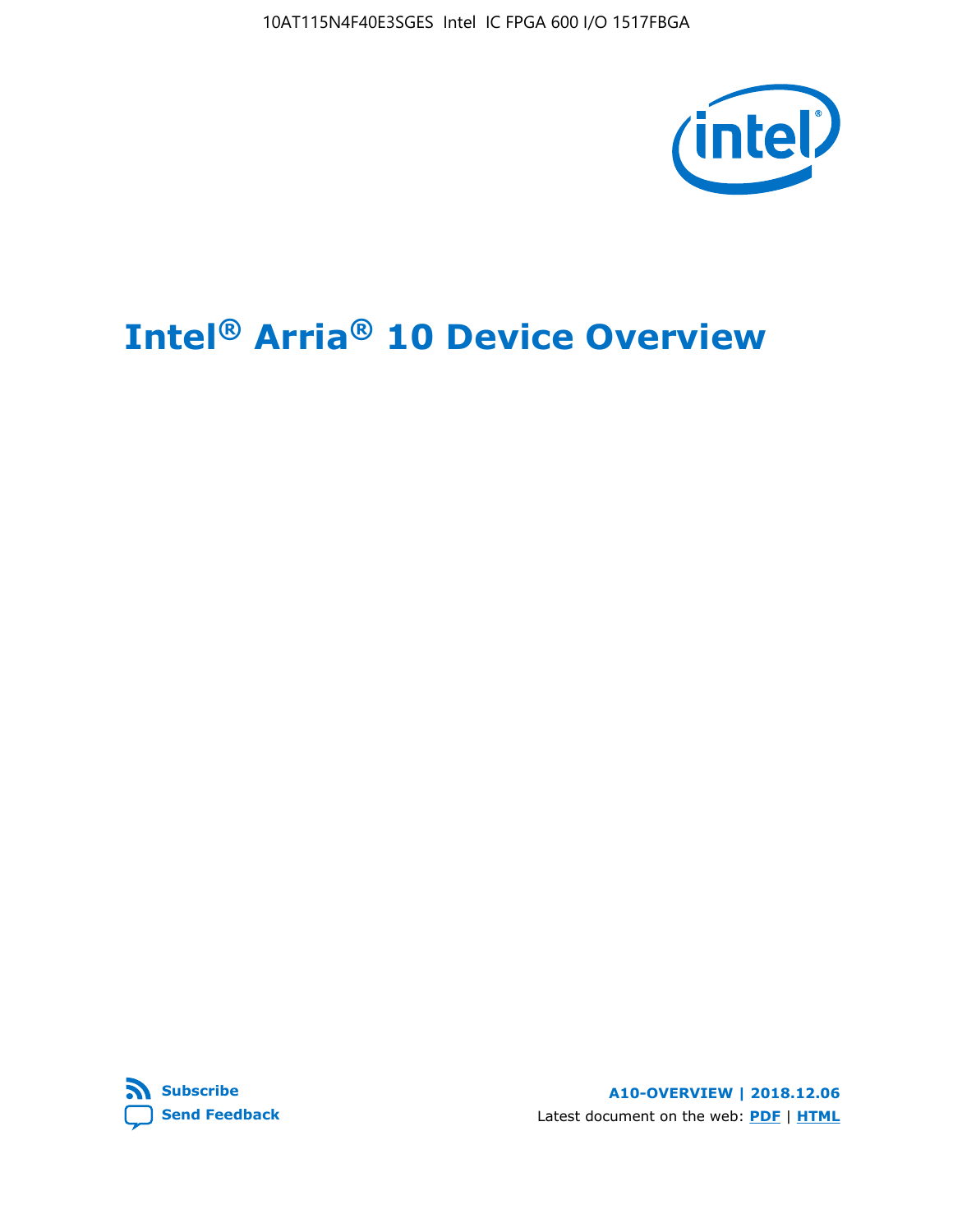

**Contents** 

# **Contents**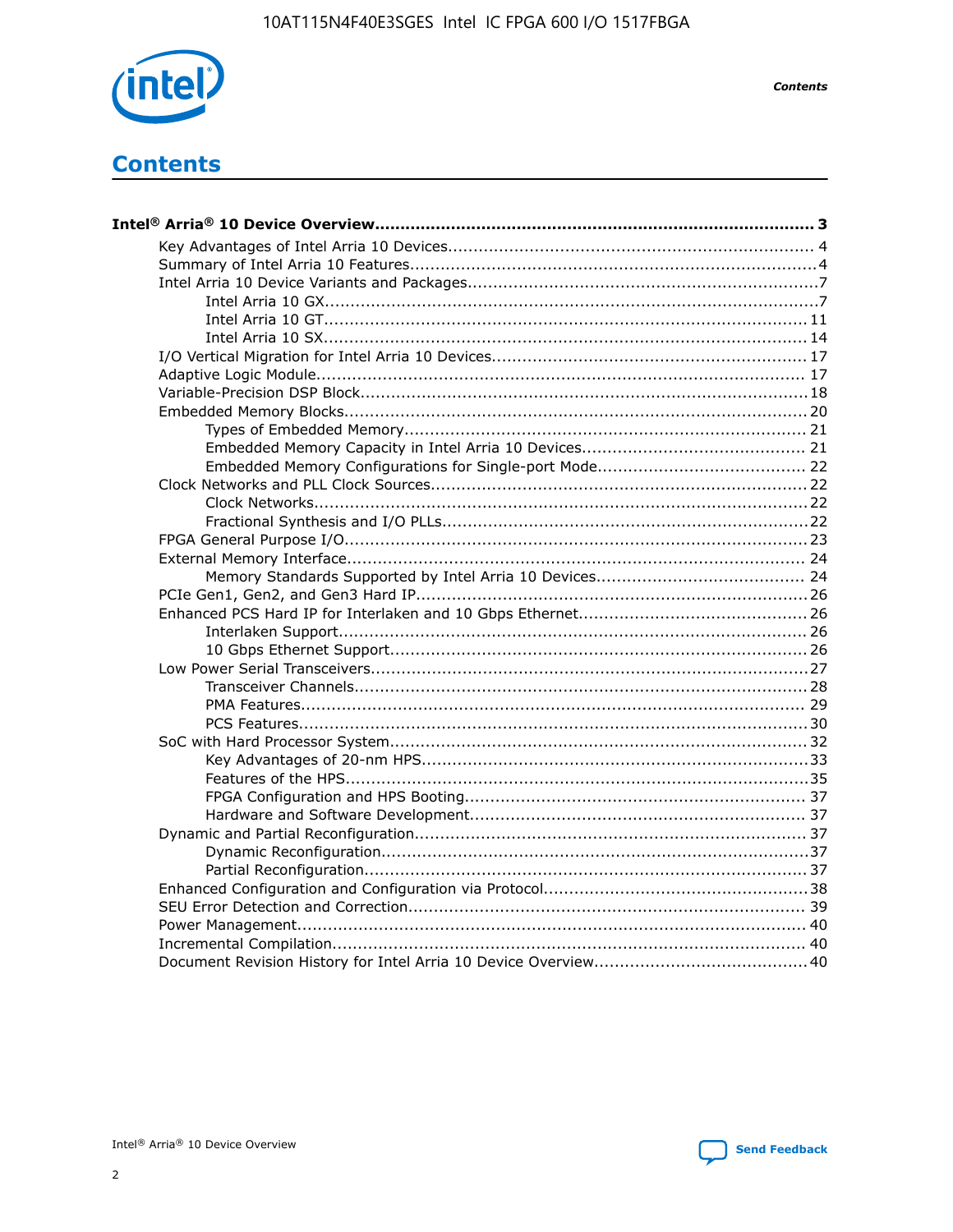**A10-OVERVIEW | 2018.12.06**

**[Send Feedback](mailto:FPGAtechdocfeedback@intel.com?subject=Feedback%20on%20Intel%20Arria%2010%20Device%20Overview%20(A10-OVERVIEW%202018.12.06)&body=We%20appreciate%20your%20feedback.%20In%20your%20comments,%20also%20specify%20the%20page%20number%20or%20paragraph.%20Thank%20you.)**



# **Intel® Arria® 10 Device Overview**

The Intel<sup>®</sup> Arria<sup>®</sup> 10 device family consists of high-performance and power-efficient 20 nm mid-range FPGAs and SoCs.

Intel Arria 10 device family delivers:

- Higher performance than the previous generation of mid-range and high-end FPGAs.
- Power efficiency attained through a comprehensive set of power-saving technologies.

The Intel Arria 10 devices are ideal for high performance, power-sensitive, midrange applications in diverse markets.

| <b>Market</b>         | <b>Applications</b>                                                                                               |
|-----------------------|-------------------------------------------------------------------------------------------------------------------|
| Wireless              | Channel and switch cards in remote radio heads<br>٠<br>Mobile backhaul<br>٠                                       |
| Wireline              | 40G/100G muxponders and transponders<br>٠<br>100G line cards<br>٠<br><b>Bridging</b><br>٠<br>Aggregation<br>٠     |
| <b>Broadcast</b>      | Studio switches<br>٠<br>Servers and transport<br>٠<br>Videoconferencing<br>٠<br>Professional audio and video<br>٠ |
| Computing and Storage | Flash cache<br>٠<br>Cloud computing servers<br>٠<br>Server acceleration<br>٠                                      |
| Medical               | Diagnostic scanners<br>٠<br>Diagnostic imaging<br>٠                                                               |
| Military              | Missile guidance and control<br>٠<br>Radar<br>٠<br>Electronic warfare<br>٠<br>Secure communications<br>٠          |

#### **Table 1. Sample Markets and Ideal Applications for Intel Arria 10 Devices**

#### **Related Information**

- [Intel Arria 10 Device Handbook: Known Issues](http://www.altera.com/support/kdb/solutions/rd07302013_646.html) Lists the planned updates to the *Intel Arria 10 Device Handbook* chapters.
- [Intel Arria 10 GX/GT Device Errata and Design Recommendations](https://www.intel.com/content/www/us/en/programmable/documentation/agz1493851706374.html#yqz1494433888646)
- [Intel Arria 10 SX Device Errata and Design Recommendations](https://www.intel.com/content/www/us/en/programmable/documentation/cru1462832385668.html#cru1462832558642)

Intel Corporation. All rights reserved. Intel, the Intel logo, Altera, Arria, Cyclone, Enpirion, MAX, Nios, Quartus and Stratix words and logos are trademarks of Intel Corporation or its subsidiaries in the U.S. and/or other countries. Intel warrants performance of its FPGA and semiconductor products to current specifications in accordance with Intel's standard warranty, but reserves the right to make changes to any products and services at any time without notice. Intel assumes no responsibility or liability arising out of the application or use of any information, product, or service described herein except as expressly agreed to in writing by Intel. Intel customers are advised to obtain the latest version of device specifications before relying on any published information and before placing orders for products or services. \*Other names and brands may be claimed as the property of others.

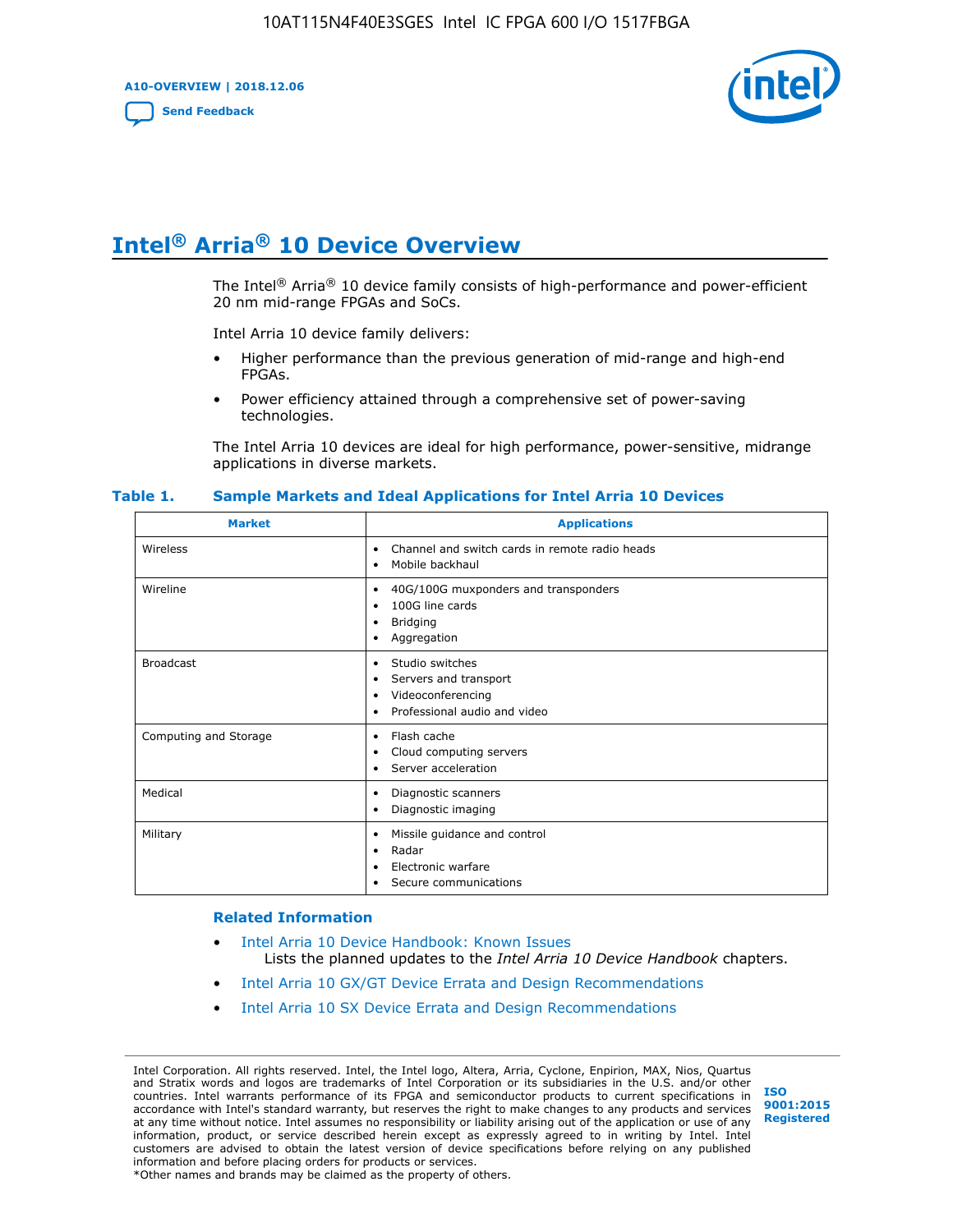

# **Key Advantages of Intel Arria 10 Devices**

## **Table 2. Key Advantages of the Intel Arria 10 Device Family**

| <b>Advantage</b>                                                                                          | <b>Supporting Feature</b>                                                                                                                                                                                                                                                                                                     |
|-----------------------------------------------------------------------------------------------------------|-------------------------------------------------------------------------------------------------------------------------------------------------------------------------------------------------------------------------------------------------------------------------------------------------------------------------------|
| Enhanced core architecture                                                                                | Built on TSMC's 20 nm process technology<br>٠<br>60% higher performance than the previous generation of mid-range FPGAs<br>٠<br>15% higher performance than the fastest previous-generation FPGA<br>٠                                                                                                                         |
| High-bandwidth integrated<br>transceivers                                                                 | Short-reach rates up to 25.8 Gigabits per second (Gbps)<br>٠<br>Backplane capability up to 12.5 Gbps<br>٠<br>Integrated 10GBASE-KR and 40GBASE-KR4 Forward Error Correction (FEC)<br>٠                                                                                                                                        |
| Improved logic integration and<br>hard IP blocks                                                          | 8-input adaptive logic module (ALM)<br>٠<br>Up to 65.6 megabits (Mb) of embedded memory<br>٠<br>Variable-precision digital signal processing (DSP) blocks<br>Fractional synthesis phase-locked loops (PLLs)<br>٠<br>Hard PCI Express Gen3 IP blocks<br>Hard memory controllers and PHY up to 2,400 Megabits per second (Mbps) |
| Second generation hard<br>processor system (HPS) with<br>integrated ARM* Cortex*-A9*<br>MPCore* processor | Tight integration of a dual-core ARM Cortex-A9 MPCore processor, hard IP, and an<br>٠<br>FPGA in a single Intel Arria 10 system-on-a-chip (SoC)<br>Supports over 128 Gbps peak bandwidth with integrated data coherency between<br>$\bullet$<br>the processor and the FPGA fabric                                             |
| Advanced power savings                                                                                    | Comprehensive set of advanced power saving features<br>٠<br>Power-optimized MultiTrack routing and core architecture<br>٠<br>Up to 40% lower power compared to previous generation of mid-range FPGAs<br>٠<br>Up to 60% lower power compared to previous generation of high-end FPGAs                                         |

# **Summary of Intel Arria 10 Features**

## **Table 3. Summary of Features for Intel Arria 10 Devices**

| <b>Feature</b>                  | <b>Description</b>                                                                                                                                                                                                                                                                                                                                                                                           |
|---------------------------------|--------------------------------------------------------------------------------------------------------------------------------------------------------------------------------------------------------------------------------------------------------------------------------------------------------------------------------------------------------------------------------------------------------------|
| Technology                      | TSMC's 20-nm SoC process technology<br>Allows operation at a lower $V_{\text{CC}}$ level of 0.82 V instead of the 0.9 V standard $V_{\text{CC}}$ core voltage                                                                                                                                                                                                                                                |
| Packaging                       | 1.0 mm ball-pitch Fineline BGA packaging<br>٠<br>0.8 mm ball-pitch Ultra Fineline BGA packaging<br>Multiple devices with identical package footprints for seamless migration between different<br><b>FPGA</b> densities<br>Devices with compatible package footprints allow migration to next generation high-end<br>Stratix <sup>®</sup> 10 devices<br>RoHS, leaded $(1)$ , and lead-free (Pb-free) options |
| High-performance<br>FPGA fabric | Enhanced 8-input ALM with four registers<br>Improved multi-track routing architecture to reduce congestion and improve compilation time<br>Hierarchical core clocking architecture<br>Fine-grained partial reconfiguration                                                                                                                                                                                   |
| Internal memory<br>blocks       | M20K-20-Kb memory blocks with hard error correction code (ECC)<br>Memory logic array block (MLAB)-640-bit memory                                                                                                                                                                                                                                                                                             |
|                                 | continued                                                                                                                                                                                                                                                                                                                                                                                                    |



<sup>(1)</sup> Contact Intel for availability.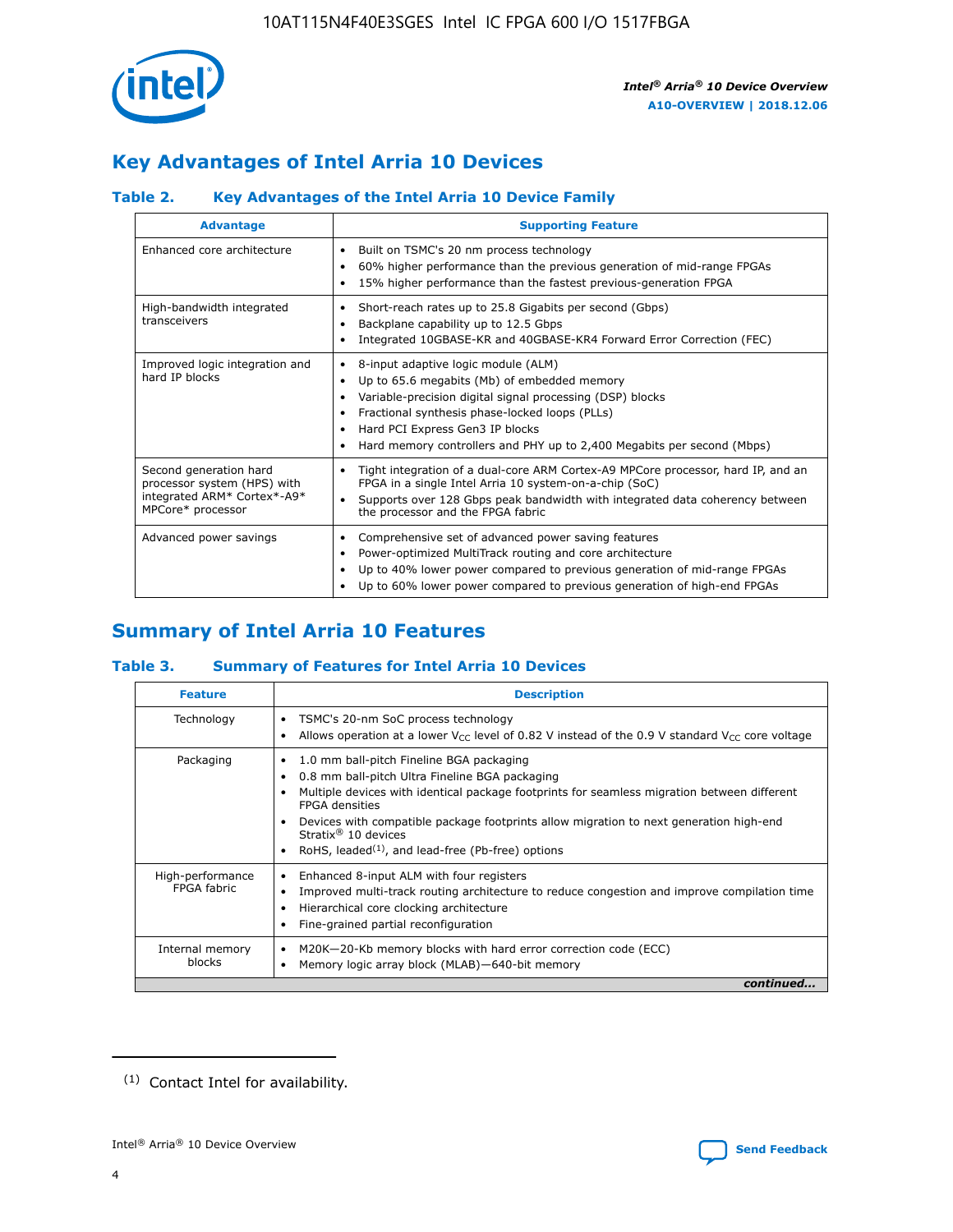$\mathsf{r}$ 



| <b>Feature</b>                         |                                                                                                                                                                                                                                                                                                                          | <b>Description</b>                                                                                                                                                                                                                                                                                                                                                                                                                                                                                                                                                                                                                                                                                                                                                                                                                     |  |  |  |  |
|----------------------------------------|--------------------------------------------------------------------------------------------------------------------------------------------------------------------------------------------------------------------------------------------------------------------------------------------------------------------------|----------------------------------------------------------------------------------------------------------------------------------------------------------------------------------------------------------------------------------------------------------------------------------------------------------------------------------------------------------------------------------------------------------------------------------------------------------------------------------------------------------------------------------------------------------------------------------------------------------------------------------------------------------------------------------------------------------------------------------------------------------------------------------------------------------------------------------------|--|--|--|--|
| Embedded Hard IP<br>blocks             | Variable-precision DSP                                                                                                                                                                                                                                                                                                   | Native support for signal processing precision levels from $18 \times 19$ to<br>54 x 54<br>Native support for 27 x 27 multiplier mode<br>64-bit accumulator and cascade for systolic finite impulse responses<br>(FIRs)<br>Internal coefficient memory banks<br>$\bullet$<br>Preadder/subtractor for improved efficiency<br>Additional pipeline register to increase performance and reduce<br>power<br>Supports floating point arithmetic:<br>- Perform multiplication, addition, subtraction, multiply-add,<br>multiply-subtract, and complex multiplication.<br>- Supports multiplication with accumulation capability, cascade<br>summation, and cascade subtraction capability.<br>- Dynamic accumulator reset control.<br>- Support direct vector dot and complex multiplication chaining<br>multiply floating point DSP blocks. |  |  |  |  |
|                                        | Memory controller                                                                                                                                                                                                                                                                                                        | DDR4, DDR3, and DDR3L                                                                                                                                                                                                                                                                                                                                                                                                                                                                                                                                                                                                                                                                                                                                                                                                                  |  |  |  |  |
|                                        | PCI Express*                                                                                                                                                                                                                                                                                                             | PCI Express (PCIe*) Gen3 (x1, x2, x4, or x8), Gen2 (x1, x2, x4, or x8)<br>and Gen1 (x1, x2, x4, or x8) hard IP with complete protocol stack,<br>endpoint, and root port                                                                                                                                                                                                                                                                                                                                                                                                                                                                                                                                                                                                                                                                |  |  |  |  |
|                                        | Transceiver I/O                                                                                                                                                                                                                                                                                                          | 10GBASE-KR/40GBASE-KR4 Forward Error Correction (FEC)<br>PCS hard IPs that support:<br>$\bullet$<br>- 10-Gbps Ethernet (10GbE)<br>- PCIe PIPE interface<br>$-$ Interlaken<br>- Gbps Ethernet (GbE)<br>- Common Public Radio Interface (CPRI) with deterministic latency<br>support<br>- Gigabit-capable passive optical network (GPON) with fast lock-<br>time support<br>13.5G JESD204b<br>$\bullet$<br>8B/10B, 64B/66B, 64B/67B encoders and decoders<br>Custom mode support for proprietary protocols                                                                                                                                                                                                                                                                                                                               |  |  |  |  |
| Core clock networks                    | $\bullet$<br>$\bullet$                                                                                                                                                                                                                                                                                                   | Up to 800 MHz fabric clocking, depending on the application:<br>- 667 MHz external memory interface clocking with 2,400 Mbps DDR4 interface<br>- 800 MHz LVDS interface clocking with 1,600 Mbps LVDS interface<br>Global, regional, and peripheral clock networks<br>Clock networks that are not used can be gated to reduce dynamic power                                                                                                                                                                                                                                                                                                                                                                                                                                                                                            |  |  |  |  |
| Phase-locked loops<br>(PLLs)           | High-resolution fractional synthesis PLLs:<br>$\bullet$<br>Integer PLLs:<br>- Adjacent to general purpose I/Os                                                                                                                                                                                                           | - Precision clock synthesis, clock delay compensation, and zero delay buffering (ZDB)<br>- Support integer mode and fractional mode<br>- Fractional mode support with third-order delta-sigma modulation<br>- Support external memory and LVDS interfaces                                                                                                                                                                                                                                                                                                                                                                                                                                                                                                                                                                              |  |  |  |  |
| FPGA General-purpose<br>$I/Os$ (GPIOs) | On-chip termination (OCT)                                                                                                                                                                                                                                                                                                | 1.6 Gbps LVDS-every pair can be configured as receiver or transmitter                                                                                                                                                                                                                                                                                                                                                                                                                                                                                                                                                                                                                                                                                                                                                                  |  |  |  |  |
| <b>External Memory</b><br>Interface    | 1.2 V to 3.0 V single-ended LVTTL/LVCMOS interfacing<br>Hard memory controller- DDR4, DDR3, and DDR3L support<br>$-$ DDR4 $-$ speeds up to 1,200 MHz/2,400 Mbps<br>- DDR3-speeds up to 1,067 MHz/2,133 Mbps<br>Soft memory controller—provides support for RLDRAM $3^{(2)}$ , QDR IV $^{(2)}$ , and QDR II+<br>continued |                                                                                                                                                                                                                                                                                                                                                                                                                                                                                                                                                                                                                                                                                                                                                                                                                                        |  |  |  |  |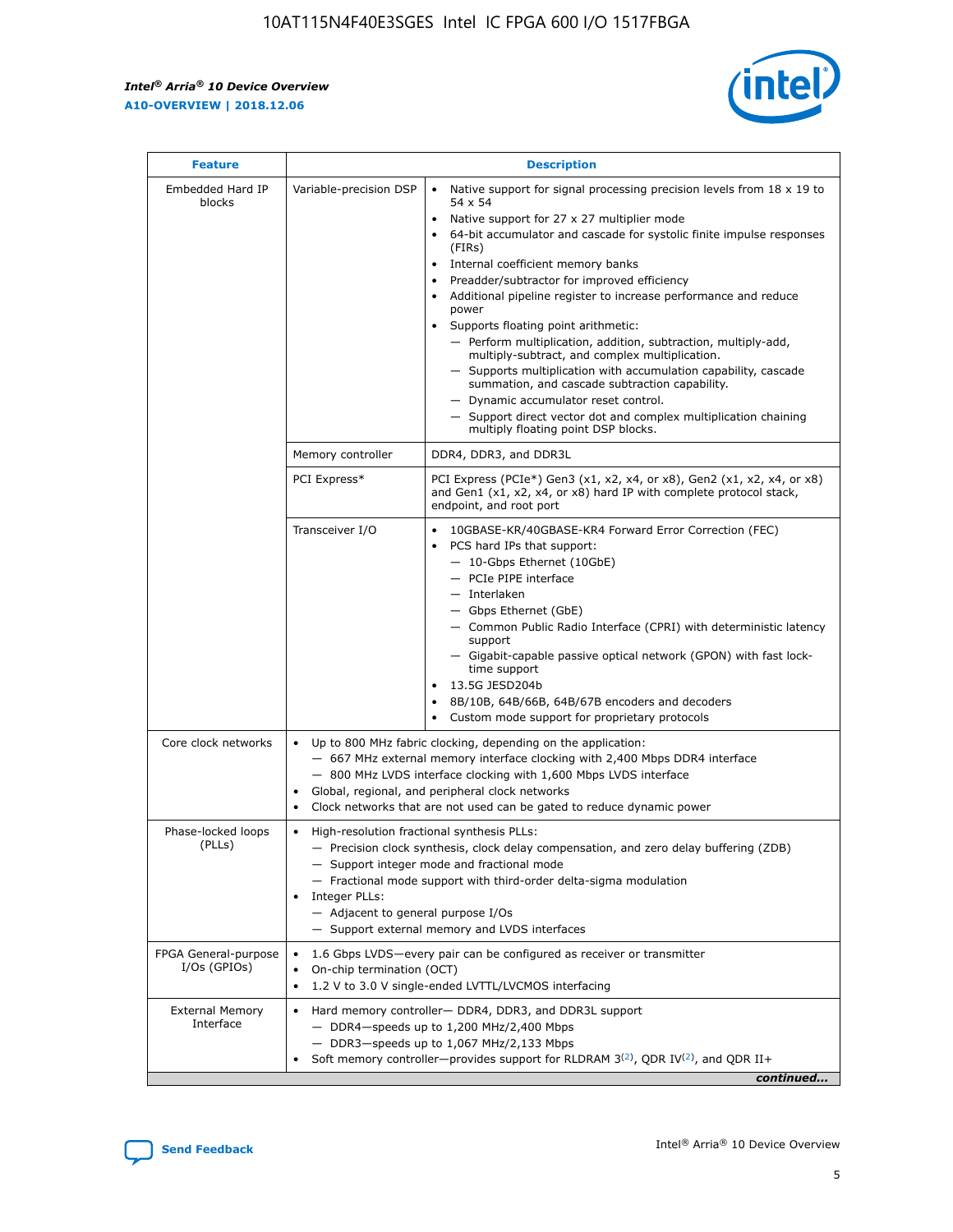

| <b>Feature</b>                                    | <b>Description</b>                                                                                                                                                                                                                                                                                                                                                                                                                                                                                                                                                                                                                         |  |  |  |  |  |  |  |
|---------------------------------------------------|--------------------------------------------------------------------------------------------------------------------------------------------------------------------------------------------------------------------------------------------------------------------------------------------------------------------------------------------------------------------------------------------------------------------------------------------------------------------------------------------------------------------------------------------------------------------------------------------------------------------------------------------|--|--|--|--|--|--|--|
| Low-power serial<br>transceivers                  | • Continuous operating range:<br>- Intel Arria 10 GX-1 Gbps to 17.4 Gbps<br>- Intel Arria 10 GT-1 Gbps to 25.8 Gbps<br>Backplane support:<br>$-$ Intel Arria 10 GX-up to 12.5<br>- Intel Arria 10 GT-up to 12.5<br>Extended range down to 125 Mbps with oversampling<br>ATX transmit PLLs with user-configurable fractional synthesis capability<br>Electronic Dispersion Compensation (EDC) support for XFP, SFP+, QSFP, and CFP optical<br>module<br>• Adaptive linear and decision feedback equalization<br>Transmitter pre-emphasis and de-emphasis<br>$\bullet$<br>Dynamic partial reconfiguration of individual transceiver channels |  |  |  |  |  |  |  |
| <b>HPS</b><br>(Intel Arria 10 SX<br>devices only) | Dual-core ARM Cortex-A9 MPCore processor-1.2 GHz CPU with<br>Processor and system<br>$\bullet$<br>1.5 GHz overdrive capability<br>256 KB on-chip RAM and 64 KB on-chip ROM<br>System peripherals-general-purpose timers, watchdog timers, direct<br>memory access (DMA) controller, FPGA configuration manager, and<br>clock and reset managers<br>Security features-anti-tamper, secure boot, Advanced Encryption<br>$\bullet$<br>Standard (AES) and authentication (SHA)<br>ARM CoreSight* JTAG debug access port, trace port, and on-chip<br>trace storage                                                                              |  |  |  |  |  |  |  |
|                                                   | <b>External interfaces</b><br>Hard memory interface-Hard memory controller (2,400 Mbps DDR4,<br>$\bullet$<br>and 2,133 Mbps DDR3), Quad serial peripheral interface (QSPI) flash<br>controller, NAND flash controller, direct memory access (DMA)<br>controller, Secure Digital/MultiMediaCard (SD/MMC) controller<br>Communication interface-10/100/1000 Ethernet media access<br>$\bullet$<br>control (MAC), USB On-The-GO (OTG) controllers, I <sup>2</sup> C controllers,<br>UART 16550, serial peripheral interface (SPI), and up to 62<br>HPS GPIO interfaces (48 direct-share I/Os)                                                 |  |  |  |  |  |  |  |
|                                                   | High-performance ARM AMBA* AXI bus bridges that support<br>Interconnects to core<br>$\bullet$<br>simultaneous read and write<br>HPS-FPGA bridges-include the FPGA-to-HPS, HPS-to-FPGA, and<br>$\bullet$<br>lightweight HPS-to-FPGA bridges that allow the FPGA fabric to issue<br>transactions to slaves in the HPS, and vice versa<br>Configuration bridge that allows HPS configuration manager to<br>configure the core logic via dedicated 32-bit configuration port<br>FPGA-to-HPS SDRAM controller bridge-provides configuration<br>interfaces for the multiport front end (MPFE) of the HPS SDRAM<br>controller                     |  |  |  |  |  |  |  |
| Configuration                                     | Tamper protection—comprehensive design protection to protect your valuable IP investments<br>Enhanced 256-bit advanced encryption standard (AES) design security with authentication<br>٠<br>Configuration via protocol (CvP) using PCIe Gen1, Gen2, or Gen3<br>continued                                                                                                                                                                                                                                                                                                                                                                  |  |  |  |  |  |  |  |

<sup>(2)</sup> Intel Arria 10 devices support this external memory interface using hard PHY with soft memory controller.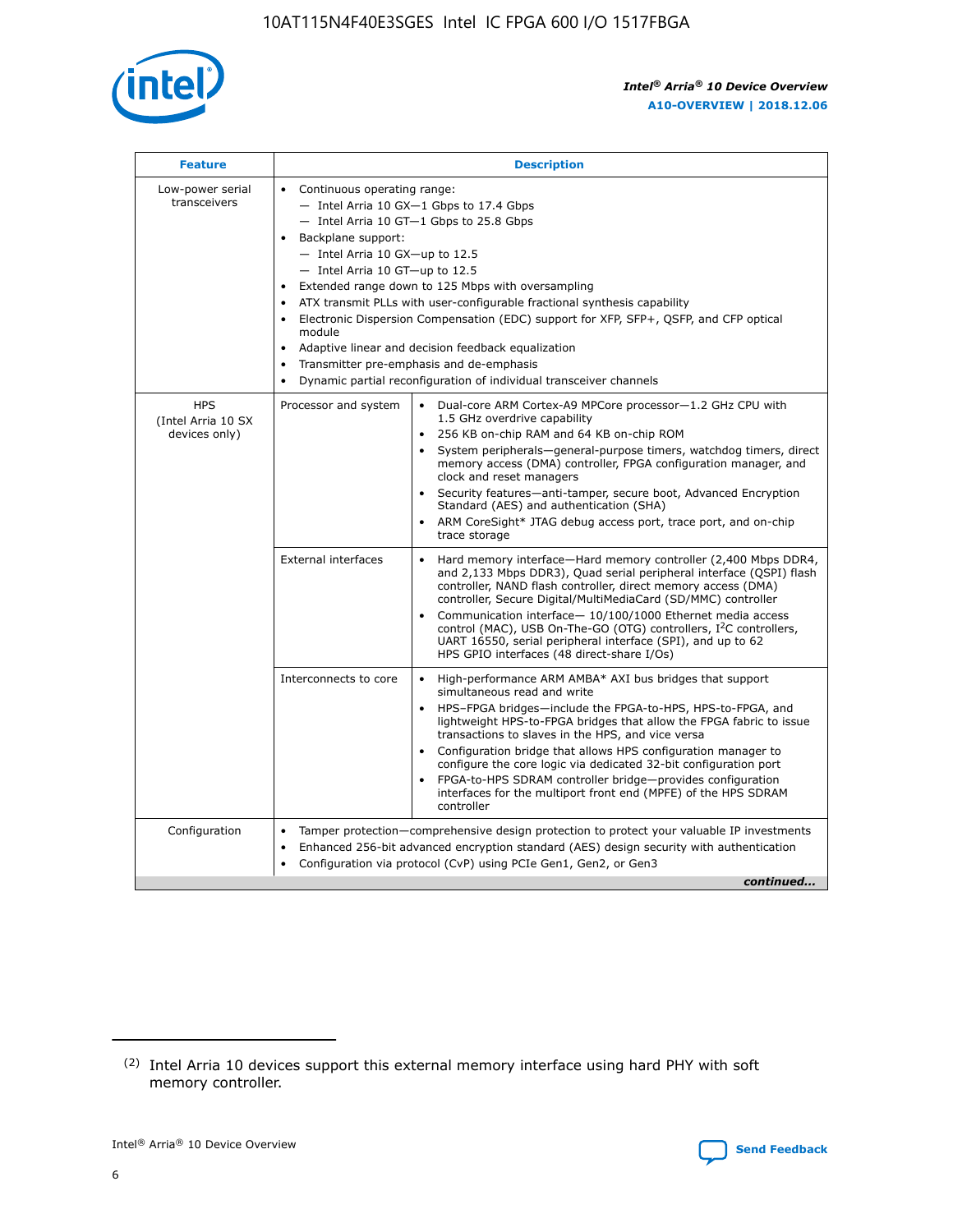

| <b>Feature</b>     | <b>Description</b>                                                                                                                                                                                               |
|--------------------|------------------------------------------------------------------------------------------------------------------------------------------------------------------------------------------------------------------|
|                    | Dynamic reconfiguration of the transceivers and PLLs<br>Fine-grained partial reconfiguration of the core fabric<br>Active Serial x4 Interface<br>$\bullet$                                                       |
| Power management   | SmartVID<br>Low static power device options<br>Programmable Power Technology<br>Intel Quartus <sup>®</sup> Prime integrated power analysis                                                                       |
| Software and tools | Intel Quartus Prime design suite<br>Transceiver toolkit<br>Platform Designer system integration tool<br>DSP Builder for Intel FPGAs<br>OpenCL <sup>™</sup> support<br>Intel SoC FPGA Embedded Design Suite (EDS) |

## **Related Information**

[Intel Arria 10 Transceiver PHY Overview](https://www.intel.com/content/www/us/en/programmable/documentation/nik1398707230472.html#nik1398706768037) Provides details on Intel Arria 10 transceivers.

## **Intel Arria 10 Device Variants and Packages**

#### **Table 4. Device Variants for the Intel Arria 10 Device Family**

| <b>Variant</b>    | <b>Description</b>                                                                                                                                                                                                     |
|-------------------|------------------------------------------------------------------------------------------------------------------------------------------------------------------------------------------------------------------------|
| Intel Arria 10 GX | FPGA featuring 17.4 Gbps transceivers for short reach applications with 12.5 backplane driving<br>capability.                                                                                                          |
| Intel Arria 10 GT | FPGA featuring:<br>17.4 Gbps transceivers for short reach applications with 12.5 backplane driving capability.<br>25.8 Gbps transceivers for supporting CAUI-4 and CEI-25G applications with CFP2 and CFP4<br>modules. |
| Intel Arria 10 SX | SoC integrating ARM-based HPS and FPGA featuring 17.4 Gbps transceivers for short reach<br>applications with 12.5 backplane driving capability.                                                                        |

## **Intel Arria 10 GX**

This section provides the available options, maximum resource counts, and package plan for the Intel Arria 10 GX devices.

The information in this section is correct at the time of publication. For the latest information and to get more details, refer to the Intel FPGA Product Selector.

#### **Related Information**

#### [Intel FPGA Product Selector](http://www.altera.com/products/selector/psg-selector.html) Provides the latest information on Intel products.

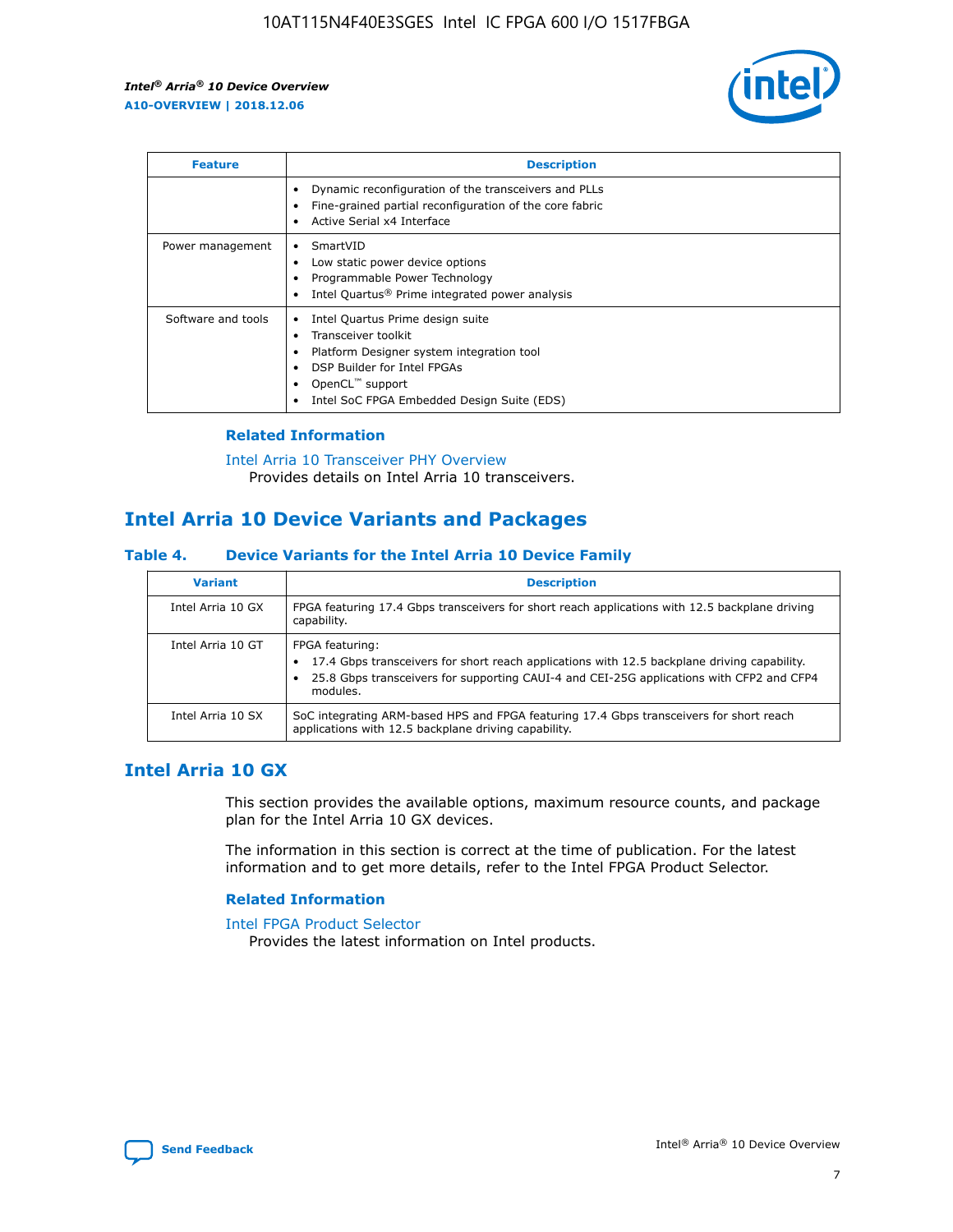

## **Available Options**





#### **Related Information**

[Transceiver Performance for Intel Arria 10 GX/SX Devices](https://www.intel.com/content/www/us/en/programmable/documentation/mcn1413182292568.html#mcn1413213965502) Provides more information about the transceiver speed grade.

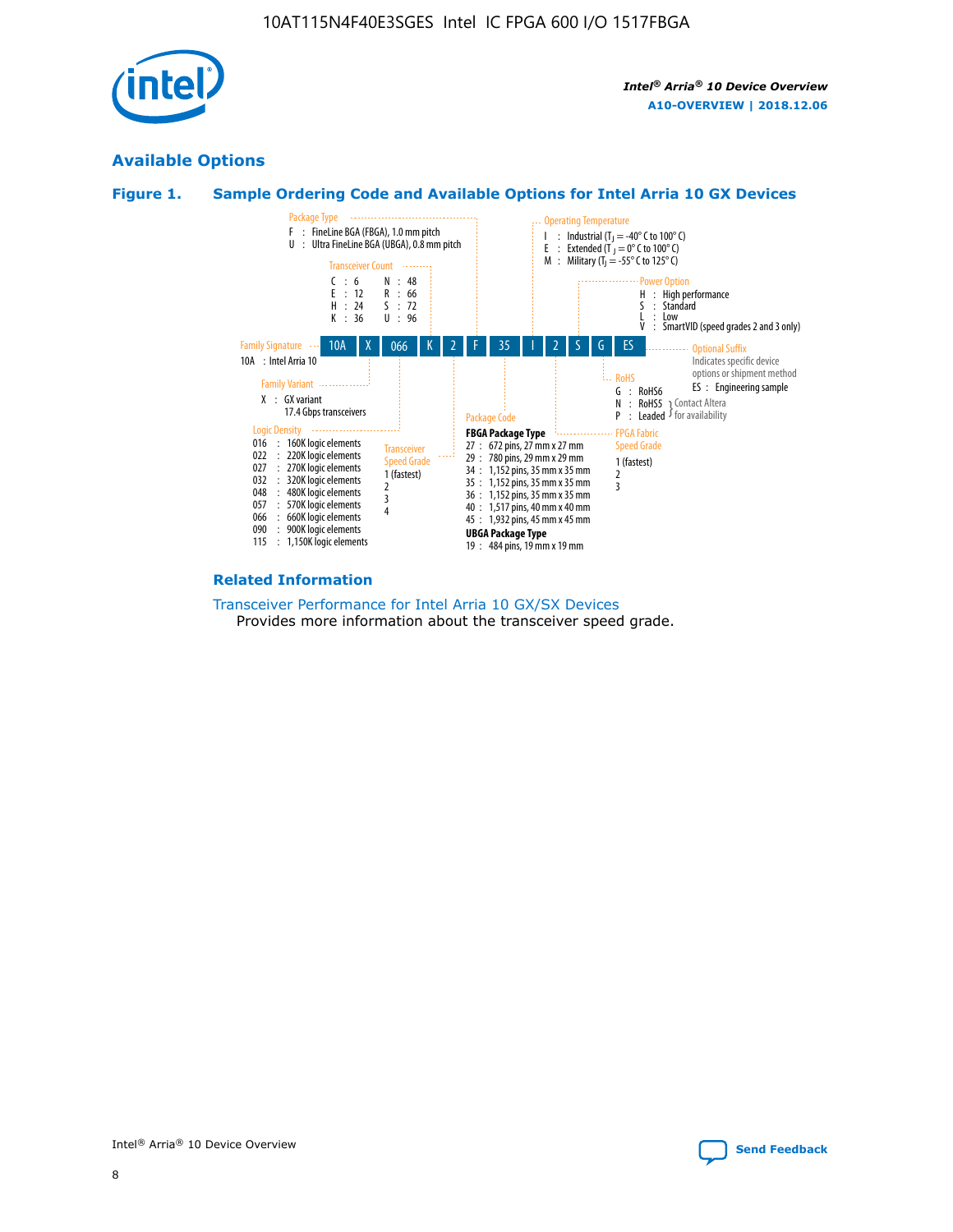

## **Maximum Resources**

#### **Table 5. Maximum Resource Counts for Intel Arria 10 GX Devices (GX 160, GX 220, GX 270, GX 320, and GX 480)**

| <b>Resource</b>              |                         | <b>Product Line</b> |                                                 |                |                |                |  |  |
|------------------------------|-------------------------|---------------------|-------------------------------------------------|----------------|----------------|----------------|--|--|
|                              |                         | <b>GX 160</b>       | <b>GX 220</b><br><b>GX 270</b><br><b>GX 320</b> |                |                | <b>GX 480</b>  |  |  |
| Logic Elements (LE) (K)      |                         | 160                 | 220                                             | 270            | 320            | 480            |  |  |
| <b>ALM</b>                   |                         | 61,510              | 80,330                                          | 101,620        | 119,900        | 183,590        |  |  |
| Register                     |                         | 246,040             | 406,480<br>479,600<br>321,320                   |                |                | 734,360        |  |  |
| Memory (Kb)                  | M <sub>20</sub> K       | 8,800               | 11,740                                          | 15,000         | 17,820         | 28,620         |  |  |
|                              | <b>MLAB</b>             | 1,050               | 1,690                                           | 2,452<br>2,727 |                | 4,164          |  |  |
| Variable-precision DSP Block |                         | 156                 | 192                                             | 830            | 985            | 1,368          |  |  |
| 18 x 19 Multiplier           |                         | 312                 | 384                                             | 1,970<br>1,660 |                | 2,736          |  |  |
| PLL                          | Fractional<br>Synthesis | 6                   | 6                                               | 8              | 8              | 12             |  |  |
|                              | I/O                     | 6                   | 6                                               | 8              | 8              | 12             |  |  |
| 17.4 Gbps Transceiver        |                         | 12                  | 12                                              | 24             | 24             | 36             |  |  |
| GPIO <sup>(3)</sup>          |                         | 288                 | 288                                             | 384            | 384            |                |  |  |
| LVDS Pair $(4)$              |                         | 120                 | 120                                             | 168            | 168            | 222            |  |  |
| PCIe Hard IP Block           |                         | 1                   | 1                                               | 2              | $\overline{2}$ | $\overline{2}$ |  |  |
| Hard Memory Controller       |                         | 6                   | 6                                               | 8              | 8              | 12             |  |  |

<sup>(4)</sup> Each LVDS I/O pair can be used as differential input or output.



<sup>(3)</sup> The number of GPIOs does not include transceiver I/Os. In the Intel Quartus Prime software, the number of user I/Os includes transceiver I/Os.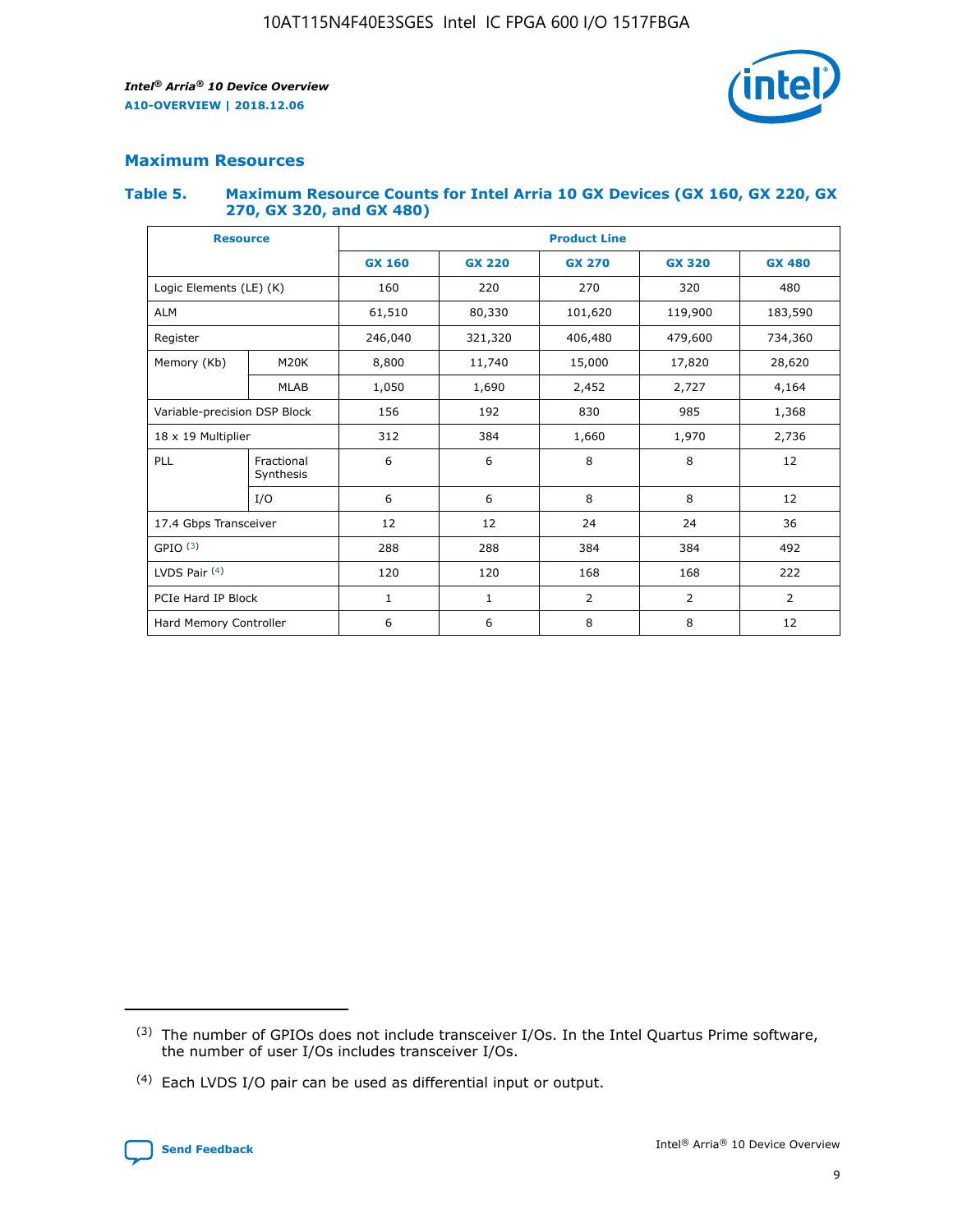

## **Table 6. Maximum Resource Counts for Intel Arria 10 GX Devices (GX 570, GX 660, GX 900, and GX 1150)**

|                              | <b>Resource</b>         |               | <b>Product Line</b>    |                |                |  |  |  |  |  |
|------------------------------|-------------------------|---------------|------------------------|----------------|----------------|--|--|--|--|--|
|                              |                         | <b>GX 570</b> | <b>GX 660</b>          | <b>GX 900</b>  | <b>GX 1150</b> |  |  |  |  |  |
| Logic Elements (LE) (K)      |                         | 570           | 660                    | 900            | 1,150          |  |  |  |  |  |
| <b>ALM</b>                   |                         | 217,080       | 251,680                | 339,620        | 427,200        |  |  |  |  |  |
| Register                     |                         | 868,320       | 1,006,720<br>1,358,480 |                | 1,708,800      |  |  |  |  |  |
| Memory (Kb)                  | <b>M20K</b>             | 36,000        | 42,620                 | 48,460         | 54,260         |  |  |  |  |  |
|                              | <b>MLAB</b>             | 5,096         | 5,788                  | 9,386          | 12,984         |  |  |  |  |  |
| Variable-precision DSP Block |                         | 1,523         | 1,687                  | 1,518          | 1,518          |  |  |  |  |  |
| $18 \times 19$ Multiplier    |                         | 3,046         | 3,374                  | 3,036          | 3,036          |  |  |  |  |  |
| PLL                          | Fractional<br>Synthesis | 16            | 16                     | 32             | 32             |  |  |  |  |  |
|                              | I/O                     | 16            | 16                     | 16             | 16             |  |  |  |  |  |
| 17.4 Gbps Transceiver        |                         | 48            | 96<br>48               |                | 96             |  |  |  |  |  |
| GPIO <sup>(3)</sup>          |                         | 696           | 696                    | 768            | 768            |  |  |  |  |  |
| LVDS Pair $(4)$              |                         | 324           | 324<br>384             |                | 384            |  |  |  |  |  |
| PCIe Hard IP Block           |                         | 2             | 2                      | $\overline{4}$ | $\overline{4}$ |  |  |  |  |  |
| Hard Memory Controller       |                         | 16            | 16                     | 16             | 16             |  |  |  |  |  |

## **Package Plan**

## **Table 7. Package Plan for Intel Arria 10 GX Devices (U19, F27, and F29)**

Refer to I/O and High Speed I/O in Intel Arria 10 Devices chapter for the number of 3 V I/O, LVDS I/O, and LVDS channels in each device package.

| <b>Product Line</b> | U <sub>19</sub><br>$(19 \text{ mm} \times 19 \text{ mm})$<br>484-pin UBGA) |          |             |         | <b>F27</b><br>(27 mm × 27 mm,<br>672-pin FBGA) |             | <b>F29</b><br>$(29 \text{ mm} \times 29 \text{ mm})$<br>780-pin FBGA) |          |             |  |
|---------------------|----------------------------------------------------------------------------|----------|-------------|---------|------------------------------------------------|-------------|-----------------------------------------------------------------------|----------|-------------|--|
|                     | 3 V I/O                                                                    | LVDS I/O | <b>XCVR</b> | 3 V I/O | <b>LVDS I/O</b>                                | <b>XCVR</b> | 3 V I/O                                                               | LVDS I/O | <b>XCVR</b> |  |
| GX 160              | 48                                                                         | 192      | 6           | 48      | 192                                            | 12          | 48                                                                    | 240      | 12          |  |
| GX 220              | 48                                                                         | 192      | 6           | 48      | 192                                            | 12          | 48                                                                    | 240      | 12          |  |
| GX 270              |                                                                            |          |             | 48      | 192                                            | 12          | 48                                                                    | 312      | 12          |  |
| GX 320              |                                                                            |          |             | 48      | 192                                            | 12          | 48                                                                    | 312      | 12          |  |
| GX 480              |                                                                            |          |             |         |                                                |             | 48                                                                    | 312      | 12          |  |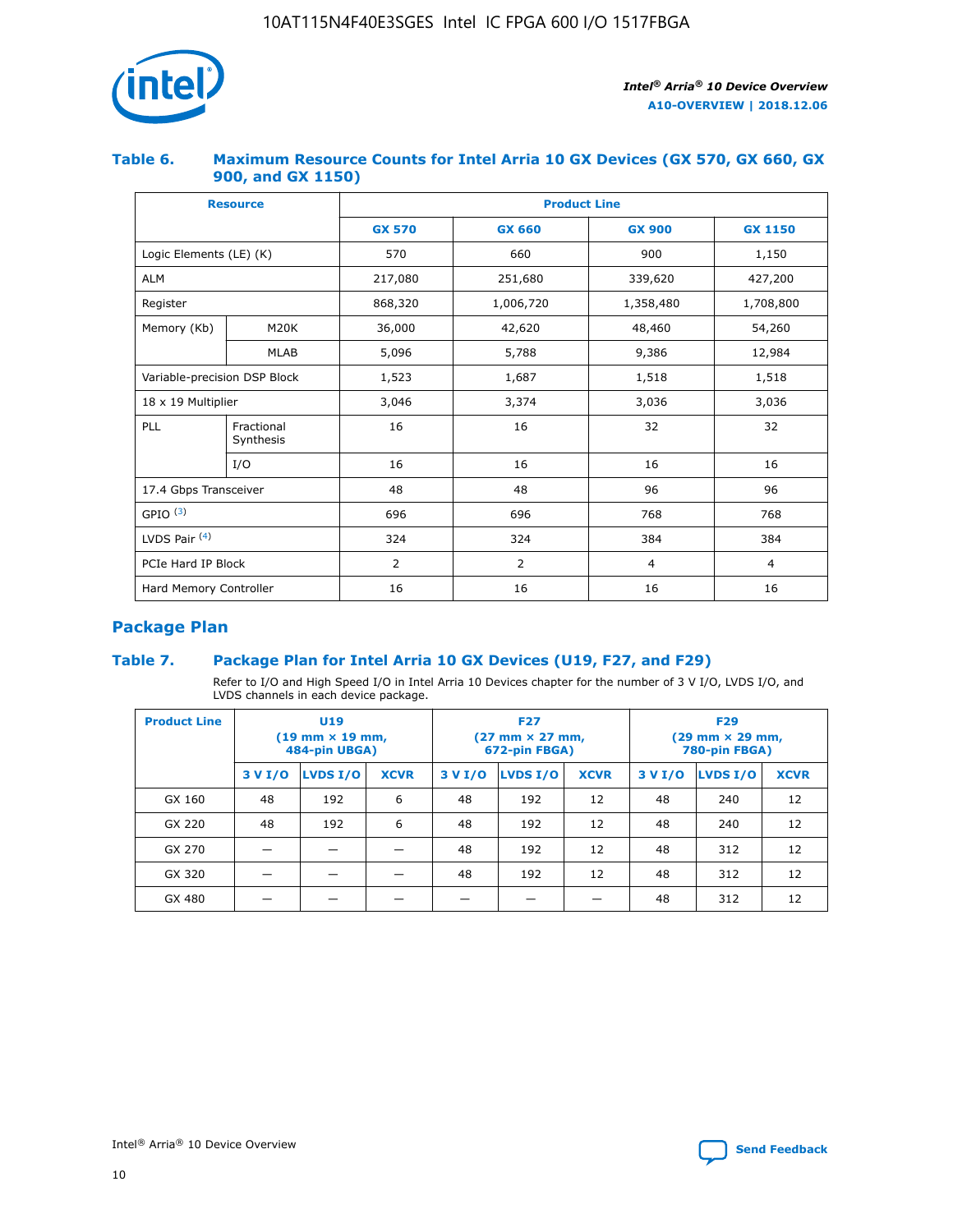

#### **Table 8. Package Plan for Intel Arria 10 GX Devices (F34, F35, NF40, and KF40)**

Refer to I/O and High Speed I/O in Intel Arria 10 Devices chapter for the number of 3 V I/O, LVDS I/O, and LVDS channels in each device package.

| <b>Product Line</b> | <b>F34</b><br>$(35 \text{ mm} \times 35 \text{ mm})$<br><b>1152-pin FBGA)</b> |                    | <b>F35</b><br>$(35 \text{ mm} \times 35 \text{ mm})$<br><b>1152-pin FBGA)</b> |           | <b>KF40</b><br>$(40$ mm $\times$ 40 mm,<br>1517-pin FBGA) |             |           | <b>NF40</b><br>$(40 \text{ mm} \times 40 \text{ mm})$<br>1517-pin FBGA) |             |           |                    |             |
|---------------------|-------------------------------------------------------------------------------|--------------------|-------------------------------------------------------------------------------|-----------|-----------------------------------------------------------|-------------|-----------|-------------------------------------------------------------------------|-------------|-----------|--------------------|-------------|
|                     | 3V<br>I/O                                                                     | <b>LVDS</b><br>I/O | <b>XCVR</b>                                                                   | 3V<br>I/O | <b>LVDS</b><br>I/O                                        | <b>XCVR</b> | 3V<br>I/O | <b>LVDS</b><br>I/O                                                      | <b>XCVR</b> | 3V<br>I/O | <b>LVDS</b><br>I/O | <b>XCVR</b> |
| GX 270              | 48                                                                            | 336                | 24                                                                            | 48        | 336                                                       | 24          |           |                                                                         |             |           |                    |             |
| GX 320              | 48                                                                            | 336                | 24                                                                            | 48        | 336                                                       | 24          |           |                                                                         |             |           |                    |             |
| GX 480              | 48                                                                            | 444                | 24                                                                            | 48        | 348                                                       | 36          |           |                                                                         |             |           |                    |             |
| GX 570              | 48                                                                            | 444                | 24                                                                            | 48        | 348                                                       | 36          | 96        | 600                                                                     | 36          | 48        | 540                | 48          |
| GX 660              | 48                                                                            | 444                | 24                                                                            | 48        | 348                                                       | 36          | 96        | 600                                                                     | 36          | 48        | 540                | 48          |
| GX 900              |                                                                               | 504                | 24                                                                            | –         |                                                           | -           |           |                                                                         |             |           | 600                | 48          |
| GX 1150             |                                                                               | 504                | 24                                                                            |           |                                                           |             |           |                                                                         |             |           | 600                | 48          |

#### **Table 9. Package Plan for Intel Arria 10 GX Devices (RF40, NF45, SF45, and UF45)**

Refer to I/O and High Speed I/O in Intel Arria 10 Devices chapter for the number of 3 V I/O, LVDS I/O, and LVDS channels in each device package.

| <b>Product Line</b> | <b>RF40</b><br>$(40$ mm $\times$ 40 mm,<br>1517-pin FBGA) |                    |             | <b>NF45</b><br>$(45 \text{ mm} \times 45 \text{ mm})$<br><b>1932-pin FBGA)</b> |                    |             | <b>SF45</b><br>$(45 \text{ mm} \times 45 \text{ mm})$<br><b>1932-pin FBGA)</b> |                    |             | <b>UF45</b><br>$(45 \text{ mm} \times 45 \text{ mm})$<br><b>1932-pin FBGA)</b> |                    |             |
|---------------------|-----------------------------------------------------------|--------------------|-------------|--------------------------------------------------------------------------------|--------------------|-------------|--------------------------------------------------------------------------------|--------------------|-------------|--------------------------------------------------------------------------------|--------------------|-------------|
|                     | 3V<br>I/O                                                 | <b>LVDS</b><br>I/O | <b>XCVR</b> | 3 V<br>I/O                                                                     | <b>LVDS</b><br>I/O | <b>XCVR</b> | 3 V<br>I/O                                                                     | <b>LVDS</b><br>I/O | <b>XCVR</b> | 3V<br>I/O                                                                      | <b>LVDS</b><br>I/O | <b>XCVR</b> |
| GX 900              |                                                           | 342                | 66          | _                                                                              | 768                | 48          |                                                                                | 624                | 72          |                                                                                | 480                | 96          |
| GX 1150             |                                                           | 342                | 66          | _                                                                              | 768                | 48          |                                                                                | 624                | 72          |                                                                                | 480                | 96          |

### **Related Information**

[I/O and High-Speed Differential I/O Interfaces in Intel Arria 10 Devices chapter, Intel](https://www.intel.com/content/www/us/en/programmable/documentation/sam1403482614086.html#sam1403482030321) [Arria 10 Device Handbook](https://www.intel.com/content/www/us/en/programmable/documentation/sam1403482614086.html#sam1403482030321)

Provides the number of 3 V and LVDS I/Os, and LVDS channels for each Intel Arria 10 device package.

## **Intel Arria 10 GT**

This section provides the available options, maximum resource counts, and package plan for the Intel Arria 10 GT devices.

The information in this section is correct at the time of publication. For the latest information and to get more details, refer to the Intel FPGA Product Selector.

#### **Related Information**

#### [Intel FPGA Product Selector](http://www.altera.com/products/selector/psg-selector.html)

Provides the latest information on Intel products.

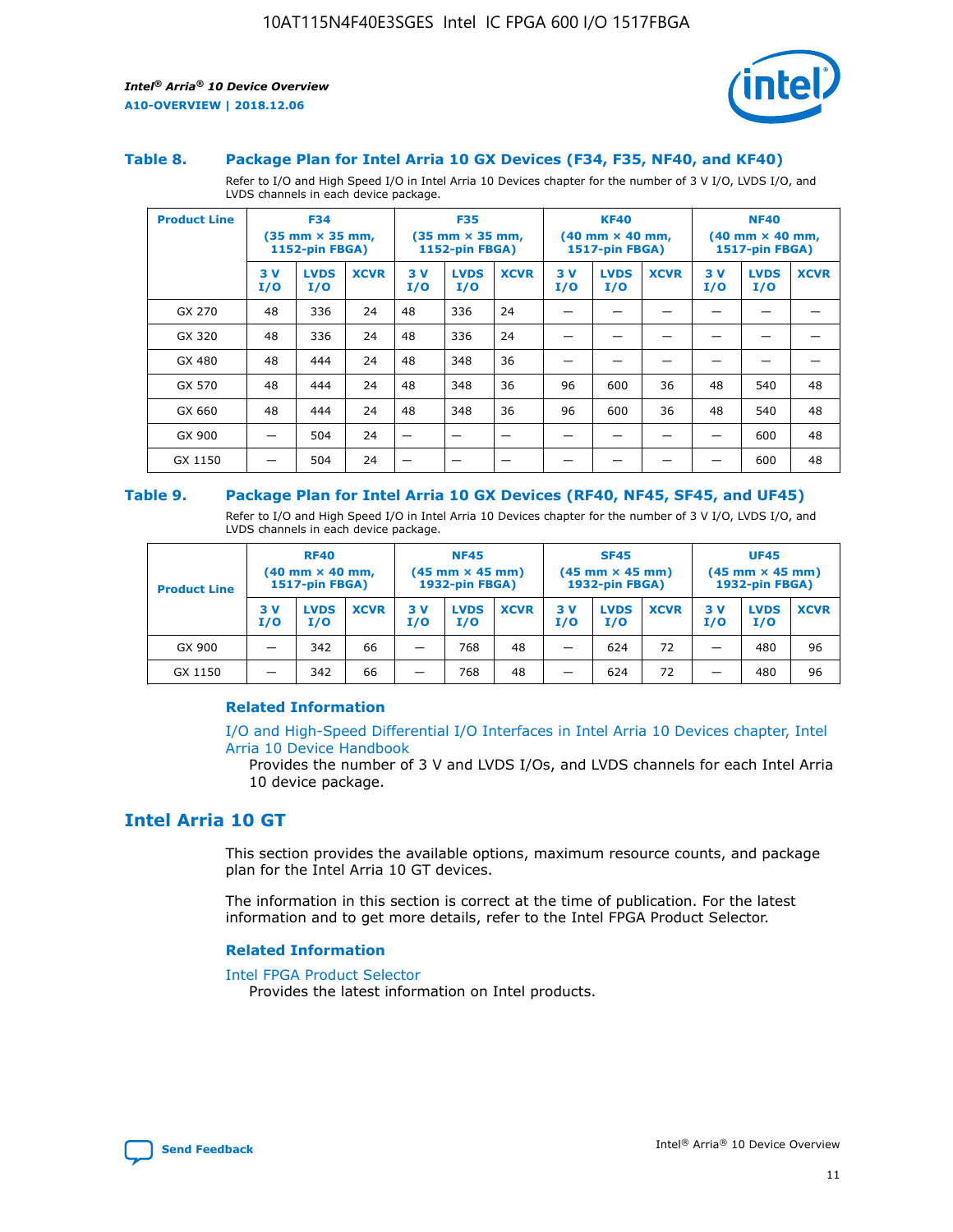

## **Available Options**

## **Figure 2. Sample Ordering Code and Available Options for Intel Arria 10 GT Devices**

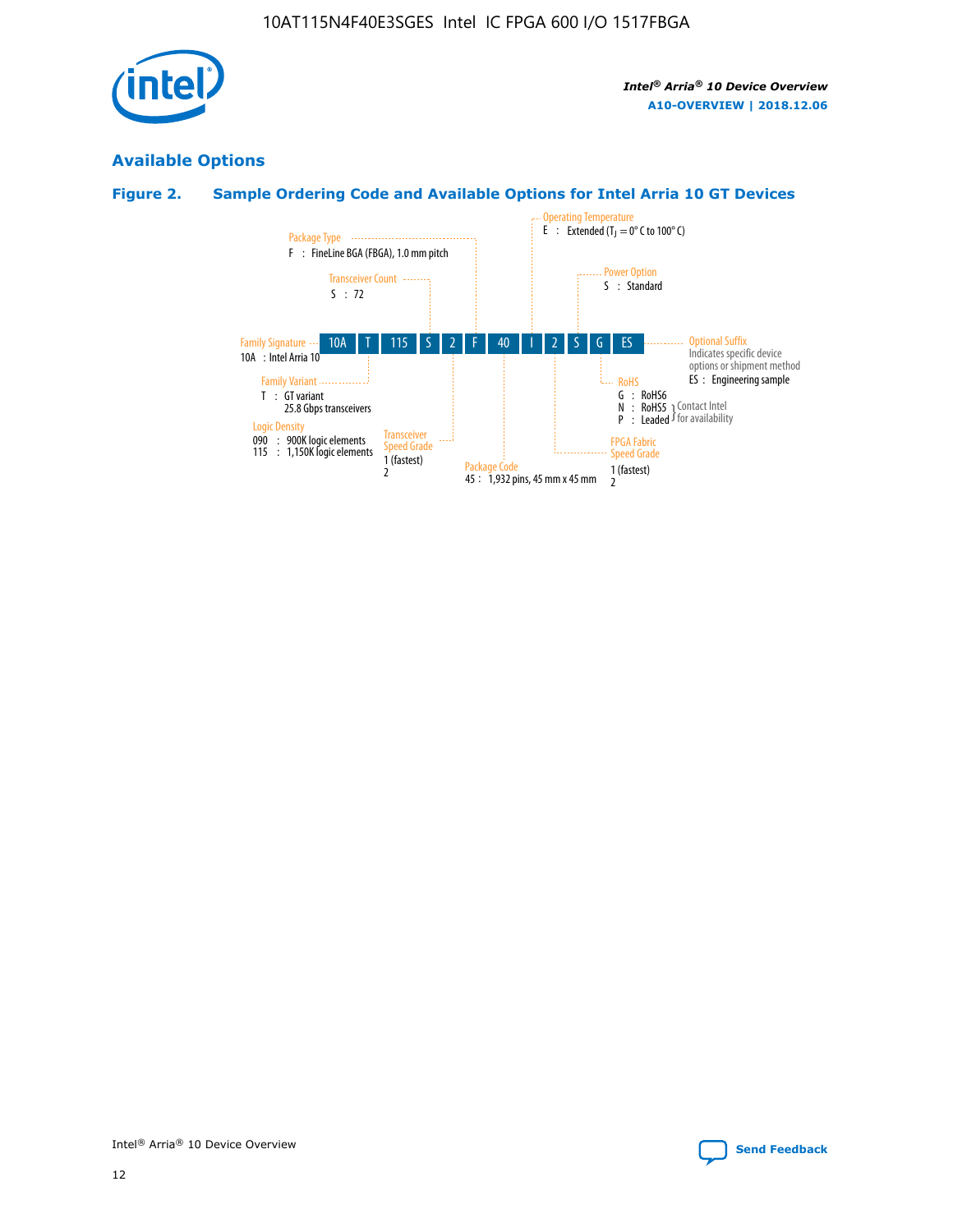

## **Maximum Resources**

#### **Table 10. Maximum Resource Counts for Intel Arria 10 GT Devices**

| <b>Resource</b>              |                      |                | <b>Product Line</b> |  |
|------------------------------|----------------------|----------------|---------------------|--|
|                              |                      | <b>GT 900</b>  | <b>GT 1150</b>      |  |
| Logic Elements (LE) (K)      |                      | 900            | 1,150               |  |
| <b>ALM</b>                   |                      | 339,620        | 427,200             |  |
| Register                     |                      | 1,358,480      | 1,708,800           |  |
| Memory (Kb)                  | M <sub>20</sub> K    | 48,460         | 54,260              |  |
|                              | <b>MLAB</b>          | 9,386          | 12,984              |  |
| Variable-precision DSP Block |                      | 1,518          | 1,518               |  |
| 18 x 19 Multiplier           |                      | 3,036          | 3,036               |  |
| PLL                          | Fractional Synthesis | 32             | 32                  |  |
|                              | I/O                  | 16             | 16                  |  |
| Transceiver                  | 17.4 Gbps            | 72(5)          | 72(5)               |  |
|                              | 25.8 Gbps            | 6              | 6                   |  |
| GPIO <sup>(6)</sup>          |                      | 624            | 624                 |  |
| LVDS Pair $(7)$              |                      | 312            | 312                 |  |
| PCIe Hard IP Block           |                      | $\overline{4}$ | $\overline{4}$      |  |
| Hard Memory Controller       |                      | 16             | 16                  |  |

#### **Related Information**

#### [Intel Arria 10 GT Channel Usage](https://www.intel.com/content/www/us/en/programmable/documentation/nik1398707230472.html#nik1398707008178)

Configuring GT/GX channels in Intel Arria 10 GT devices.

## **Package Plan**

### **Table 11. Package Plan for Intel Arria 10 GT Devices**

Refer to I/O and High Speed I/O in Intel Arria 10 Devices chapter for the number of 3 V I/O, LVDS I/O, and LVDS channels in each device package.

| <b>Product Line</b> | <b>SF45</b><br>(45 mm × 45 mm, 1932-pin FBGA) |                 |             |  |  |  |
|---------------------|-----------------------------------------------|-----------------|-------------|--|--|--|
|                     | 3 V I/O                                       | <b>LVDS I/O</b> | <b>XCVR</b> |  |  |  |
| GT 900              |                                               | 624             | 72          |  |  |  |
| GT 1150             |                                               | 624             | 72          |  |  |  |

<sup>(7)</sup> Each LVDS I/O pair can be used as differential input or output.



 $(5)$  If all 6 GT channels are in use, 12 of the GX channels are not usable.

<sup>(6)</sup> The number of GPIOs does not include transceiver I/Os. In the Intel Quartus Prime software, the number of user I/Os includes transceiver I/Os.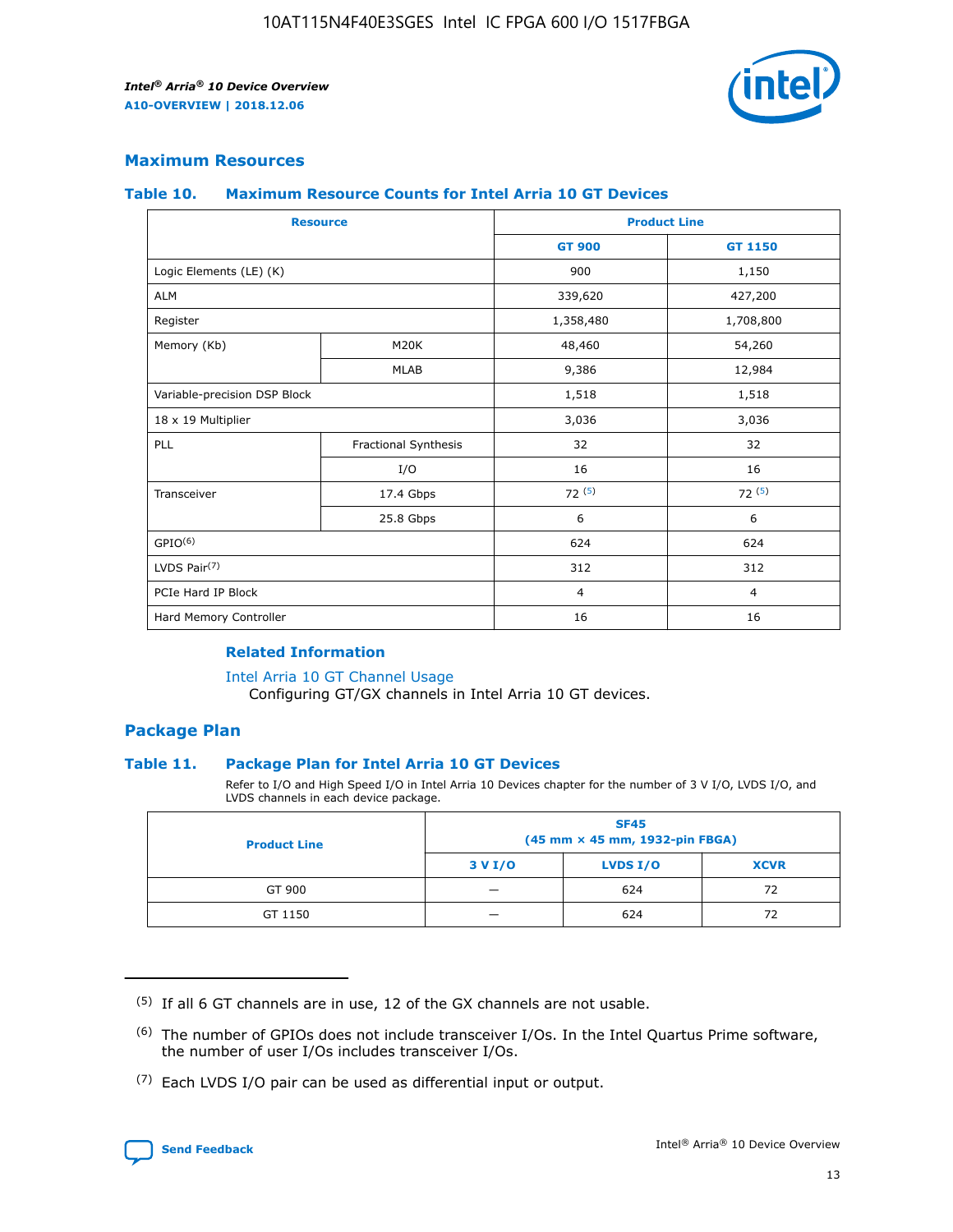

#### **Related Information**

[I/O and High-Speed Differential I/O Interfaces in Intel Arria 10 Devices chapter, Intel](https://www.intel.com/content/www/us/en/programmable/documentation/sam1403482614086.html#sam1403482030321) [Arria 10 Device Handbook](https://www.intel.com/content/www/us/en/programmable/documentation/sam1403482614086.html#sam1403482030321)

Provides the number of 3 V and LVDS I/Os, and LVDS channels for each Intel Arria 10 device package.

## **Intel Arria 10 SX**

This section provides the available options, maximum resource counts, and package plan for the Intel Arria 10 SX devices.

The information in this section is correct at the time of publication. For the latest information and to get more details, refer to the Intel FPGA Product Selector.

#### **Related Information**

[Intel FPGA Product Selector](http://www.altera.com/products/selector/psg-selector.html) Provides the latest information on Intel products.

## **Available Options**

#### **Figure 3. Sample Ordering Code and Available Options for Intel Arria 10 SX Devices**



#### **Related Information**

[Transceiver Performance for Intel Arria 10 GX/SX Devices](https://www.intel.com/content/www/us/en/programmable/documentation/mcn1413182292568.html#mcn1413213965502) Provides more information about the transceiver speed grade.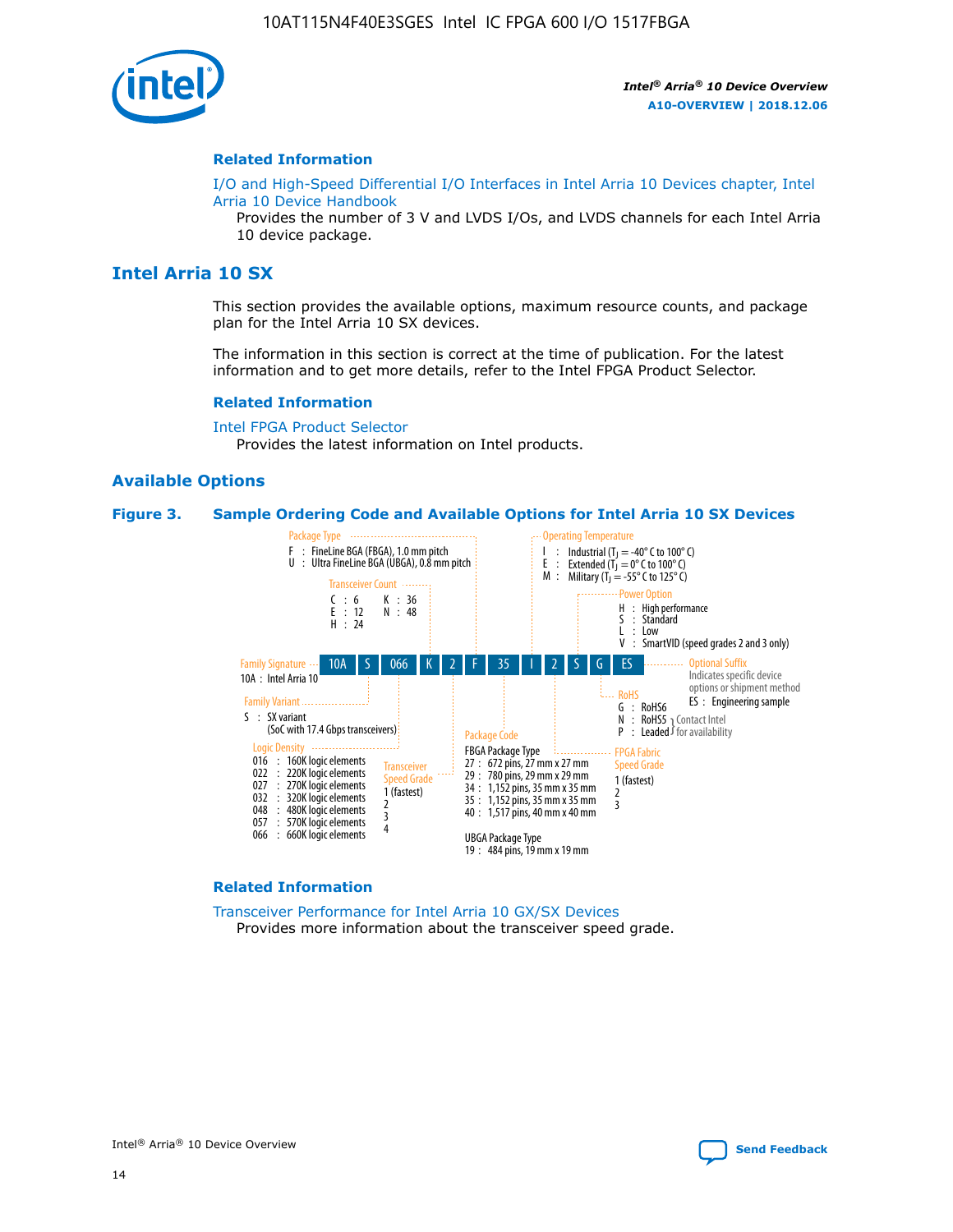

## **Maximum Resources**

#### **Table 12. Maximum Resource Counts for Intel Arria 10 SX Devices**

|                                   | <b>Resource</b>         | <b>Product Line</b> |               |                |                |                |                |                |  |  |  |
|-----------------------------------|-------------------------|---------------------|---------------|----------------|----------------|----------------|----------------|----------------|--|--|--|
|                                   |                         | <b>SX 160</b>       | <b>SX 220</b> | <b>SX 270</b>  | <b>SX 320</b>  | <b>SX 480</b>  | <b>SX 570</b>  | <b>SX 660</b>  |  |  |  |
| Logic Elements (LE) (K)           |                         | 160                 | 220           | 270            | 320            | 480            | 570            | 660            |  |  |  |
| <b>ALM</b>                        |                         | 61,510              | 80,330        | 101,620        | 119,900        | 183,590        | 217,080        | 251,680        |  |  |  |
| Register                          |                         | 246,040             | 321,320       | 406,480        | 479,600        | 734,360        | 868,320        | 1,006,720      |  |  |  |
| Memory (Kb)                       | M <sub>20</sub> K       | 8,800               | 11,740        | 15,000         | 17,820         | 28,620         | 36,000         | 42,620         |  |  |  |
|                                   | <b>MLAB</b>             | 1,050               | 1,690         | 2,452          | 2,727          | 4,164          | 5,096          | 5,788          |  |  |  |
| Variable-precision DSP Block      |                         | 156                 | 192           | 830            | 985            | 1,368          | 1,523          | 1,687          |  |  |  |
| 18 x 19 Multiplier                |                         | 312                 | 384           | 1,660          | 1,970          | 2,736          | 3,046          | 3,374          |  |  |  |
| <b>PLL</b>                        | Fractional<br>Synthesis | 6                   | 6             | 8              | 8              | 12             | 16             | 16             |  |  |  |
|                                   | I/O                     | 6                   | 6             | 8              | 8              | 12             | 16             | 16             |  |  |  |
| 17.4 Gbps Transceiver             |                         | 12                  | 12            | 24             | 24             | 36             | 48             | 48             |  |  |  |
| GPIO <sup>(8)</sup>               |                         | 288                 | 288           | 384            | 384            | 492            | 696            | 696            |  |  |  |
| LVDS Pair $(9)$                   |                         | 120                 | 120           | 168            | 168            | 174            | 324            | 324            |  |  |  |
| PCIe Hard IP Block                |                         | $\mathbf{1}$        | $\mathbf{1}$  | $\overline{2}$ | $\overline{2}$ | $\overline{2}$ | $\overline{2}$ | $\overline{2}$ |  |  |  |
| Hard Memory Controller            |                         | 6                   | 6             | 8              | 8              | 12             | 16             | 16             |  |  |  |
| ARM Cortex-A9 MPCore<br>Processor |                         | Yes                 | Yes           | Yes            | Yes            | Yes            | Yes            | Yes            |  |  |  |

## **Package Plan**

### **Table 13. Package Plan for Intel Arria 10 SX Devices (U19, F27, F29, and F34)**

Refer to I/O and High Speed I/O in Intel Arria 10 Devices chapter for the number of 3 V I/O, LVDS I/O, and LVDS channels in each device package.

| <b>Product Line</b> | <b>U19</b><br>$(19 \text{ mm} \times 19 \text{ mm})$<br>484-pin UBGA) |                    |             | <b>F27</b><br>$(27 \text{ mm} \times 27 \text{ mm})$<br>672-pin FBGA) |                    | <b>F29</b><br>$(29 \text{ mm} \times 29 \text{ mm})$<br>780-pin FBGA) |           |                    | <b>F34</b><br>$(35 \text{ mm} \times 35 \text{ mm})$<br><b>1152-pin FBGA)</b> |           |                    |             |
|---------------------|-----------------------------------------------------------------------|--------------------|-------------|-----------------------------------------------------------------------|--------------------|-----------------------------------------------------------------------|-----------|--------------------|-------------------------------------------------------------------------------|-----------|--------------------|-------------|
|                     | 3V<br>I/O                                                             | <b>LVDS</b><br>I/O | <b>XCVR</b> | 3V<br>I/O                                                             | <b>LVDS</b><br>I/O | <b>XCVR</b>                                                           | 3V<br>I/O | <b>LVDS</b><br>I/O | <b>XCVR</b>                                                                   | 3V<br>I/O | <b>LVDS</b><br>I/O | <b>XCVR</b> |
| SX 160              | 48                                                                    | 144                | 6           | 48                                                                    | 192                | 12                                                                    | 48        | 240                | 12                                                                            | -         |                    |             |
| SX 220              | 48                                                                    | 144                | 6           | 48                                                                    | 192                | 12                                                                    | 48        | 240                | 12                                                                            |           |                    |             |
| SX 270              |                                                                       |                    |             | 48                                                                    | 192                | 12                                                                    | 48        | 312                | 12                                                                            | 48        | 336                | 24          |
| SX 320              |                                                                       |                    |             | 48                                                                    | 192                | 12                                                                    | 48        | 312                | 12                                                                            | 48        | 336                | 24          |
|                     | continued                                                             |                    |             |                                                                       |                    |                                                                       |           |                    |                                                                               |           |                    |             |

 $(8)$  The number of GPIOs does not include transceiver I/Os. In the Intel Quartus Prime software, the number of user I/Os includes transceiver I/Os.

 $(9)$  Each LVDS I/O pair can be used as differential input or output.

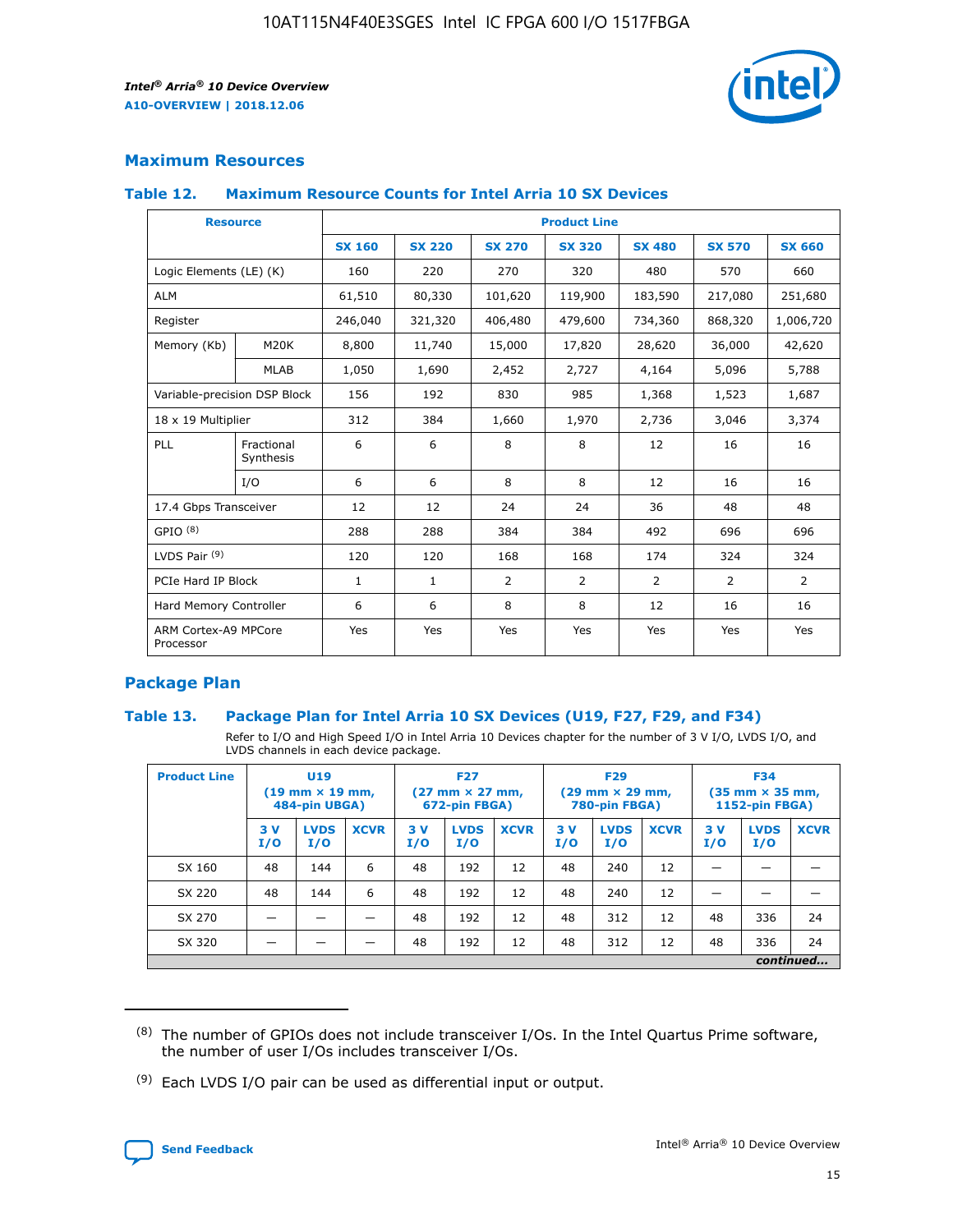

| <b>Product Line</b> | U <sub>19</sub><br>$(19 \text{ mm} \times 19 \text{ mm})$<br>484-pin UBGA) |                    | <b>F27</b><br>$(27 \text{ mm} \times 27 \text{ mm})$<br>672-pin FBGA) |           | <b>F29</b><br>$(29 \text{ mm} \times 29 \text{ mm})$<br>780-pin FBGA) |             |           | <b>F34</b><br>$(35$ mm $\times$ 35 mm,<br><b>1152-pin FBGA)</b> |             |           |                    |             |
|---------------------|----------------------------------------------------------------------------|--------------------|-----------------------------------------------------------------------|-----------|-----------------------------------------------------------------------|-------------|-----------|-----------------------------------------------------------------|-------------|-----------|--------------------|-------------|
|                     | 3V<br>I/O                                                                  | <b>LVDS</b><br>I/O | <b>XCVR</b>                                                           | 3V<br>I/O | <b>LVDS</b><br>I/O                                                    | <b>XCVR</b> | 3V<br>I/O | <b>LVDS</b><br>I/O                                              | <b>XCVR</b> | 3V<br>I/O | <b>LVDS</b><br>I/O | <b>XCVR</b> |
| SX 480              |                                                                            |                    |                                                                       |           |                                                                       |             | 48        | 312                                                             | 12          | 48        | 444                | 24          |
| SX 570              |                                                                            |                    |                                                                       |           |                                                                       |             |           |                                                                 |             | 48        | 444                | 24          |
| SX 660              |                                                                            |                    |                                                                       |           |                                                                       |             |           |                                                                 |             | 48        | 444                | 24          |

## **Table 14. Package Plan for Intel Arria 10 SX Devices (F35, KF40, and NF40)**

Refer to I/O and High Speed I/O in Intel Arria 10 Devices chapter for the number of 3 V I/O, LVDS I/O, and LVDS channels in each device package.

| <b>Product Line</b> | <b>F35</b><br>$(35 \text{ mm} \times 35 \text{ mm})$<br><b>1152-pin FBGA)</b> |          |             |                                           | <b>KF40</b><br>(40 mm × 40 mm,<br>1517-pin FBGA) |    | <b>NF40</b><br>$(40 \text{ mm} \times 40 \text{ mm})$<br>1517-pin FBGA) |          |             |  |
|---------------------|-------------------------------------------------------------------------------|----------|-------------|-------------------------------------------|--------------------------------------------------|----|-------------------------------------------------------------------------|----------|-------------|--|
|                     | 3 V I/O                                                                       | LVDS I/O | <b>XCVR</b> | <b>LVDS I/O</b><br><b>XCVR</b><br>3 V I/O |                                                  |    | 3 V I/O                                                                 | LVDS I/O | <b>XCVR</b> |  |
| SX 270              | 48                                                                            | 336      | 24          |                                           |                                                  |    |                                                                         |          |             |  |
| SX 320              | 48                                                                            | 336      | 24          |                                           |                                                  |    |                                                                         |          |             |  |
| SX 480              | 48                                                                            | 348      | 36          |                                           |                                                  |    |                                                                         |          |             |  |
| SX 570              | 48                                                                            | 348      | 36          | 96                                        | 600                                              | 36 | 48                                                                      | 540      | 48          |  |
| SX 660              | 48                                                                            | 348      | 36          | 96                                        | 600                                              | 36 | 48                                                                      | 540      | 48          |  |

## **Related Information**

[I/O and High-Speed Differential I/O Interfaces in Intel Arria 10 Devices chapter, Intel](https://www.intel.com/content/www/us/en/programmable/documentation/sam1403482614086.html#sam1403482030321) [Arria 10 Device Handbook](https://www.intel.com/content/www/us/en/programmable/documentation/sam1403482614086.html#sam1403482030321)

Provides the number of 3 V and LVDS I/Os, and LVDS channels for each Intel Arria 10 device package.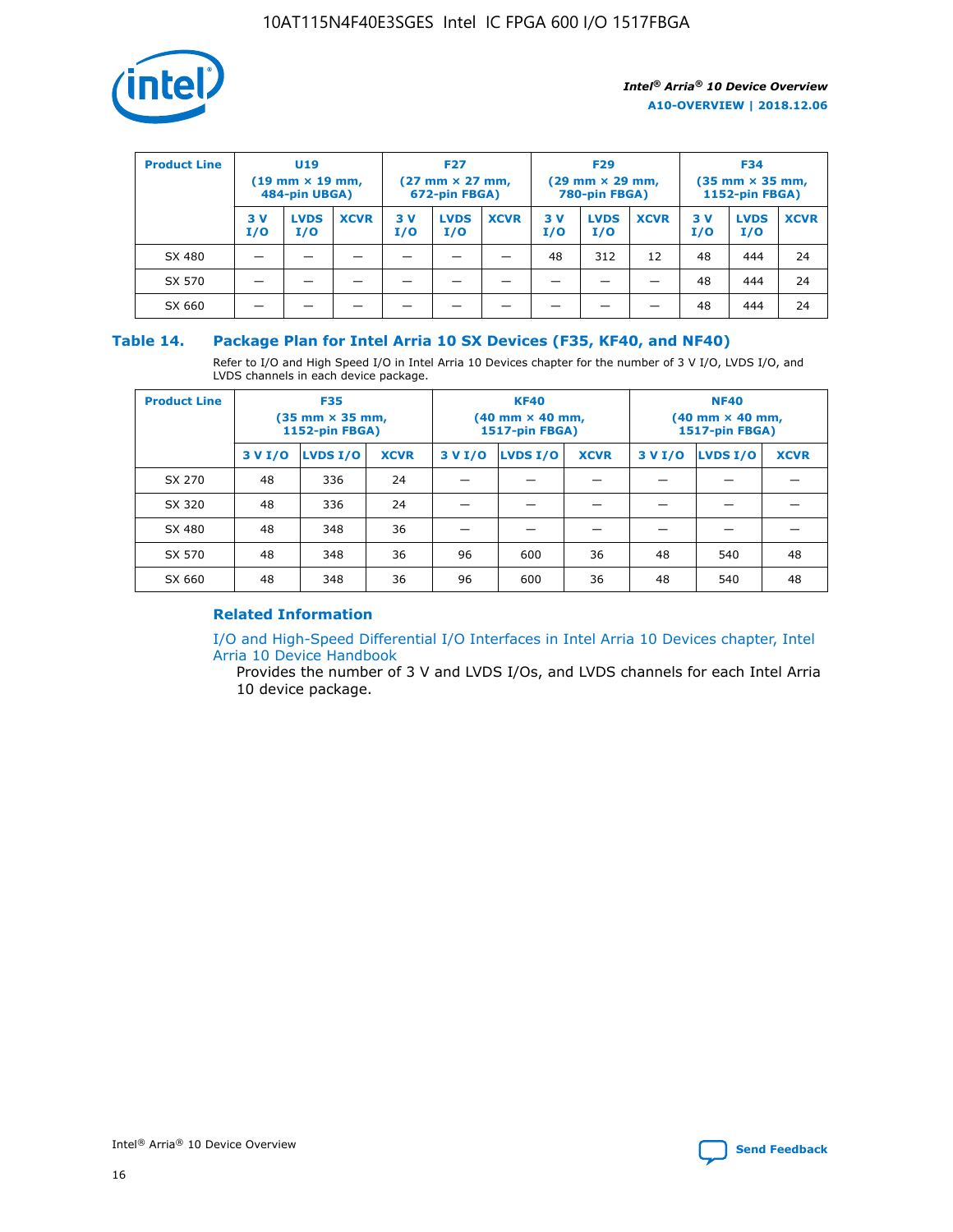

# **I/O Vertical Migration for Intel Arria 10 Devices**

#### **Figure 4. Migration Capability Across Intel Arria 10 Product Lines**

- The arrows indicate the migration paths. The devices included in each vertical migration path are shaded. Devices with fewer resources in the same path have lighter shades.
- To achieve the full I/O migration across product lines in the same migration path, restrict I/Os and transceivers usage to match the product line with the lowest I/O and transceiver counts.
- An LVDS I/O bank in the source device may be mapped to a 3 V I/O bank in the target device. To use memory interface clock frequency higher than 533 MHz, assign external memory interface pins only to banks that are LVDS I/O in both devices.
- There may be nominal 0.15 mm package height difference between some product lines in the same package type.
	- **Variant Product Line Package U19 F27 F29 F34 F35 KF40 NF40 RF40 NF45 SF45 UF45** Intel® Arria® 10 GX GX 160 GX 220 GX 270 GX 320 GX 480 GX 570 GX 660 GX 900 GX 1150 Intel Arria 10 GT GT 900 GT 1150 Intel Arria 10 SX SX 160 SX 220 SX 270 SX 320 SX 480 SX 570 SX 660
- Some migration paths are not shown in the Intel Quartus Prime software **Pin Migration View**.

*Note:* To verify the pin migration compatibility, use the **Pin Migration View** window in the Intel Quartus Prime software Pin Planner.

# **Adaptive Logic Module**

Intel Arria 10 devices use a 20 nm ALM as the basic building block of the logic fabric.

The ALM architecture is the same as the previous generation FPGAs, allowing for efficient implementation of logic functions and easy conversion of IP between the device generations.

The ALM, as shown in following figure, uses an 8-input fracturable look-up table (LUT) with four dedicated registers to help improve timing closure in register-rich designs and achieve an even higher design packing capability than the traditional two-register per LUT architecture.

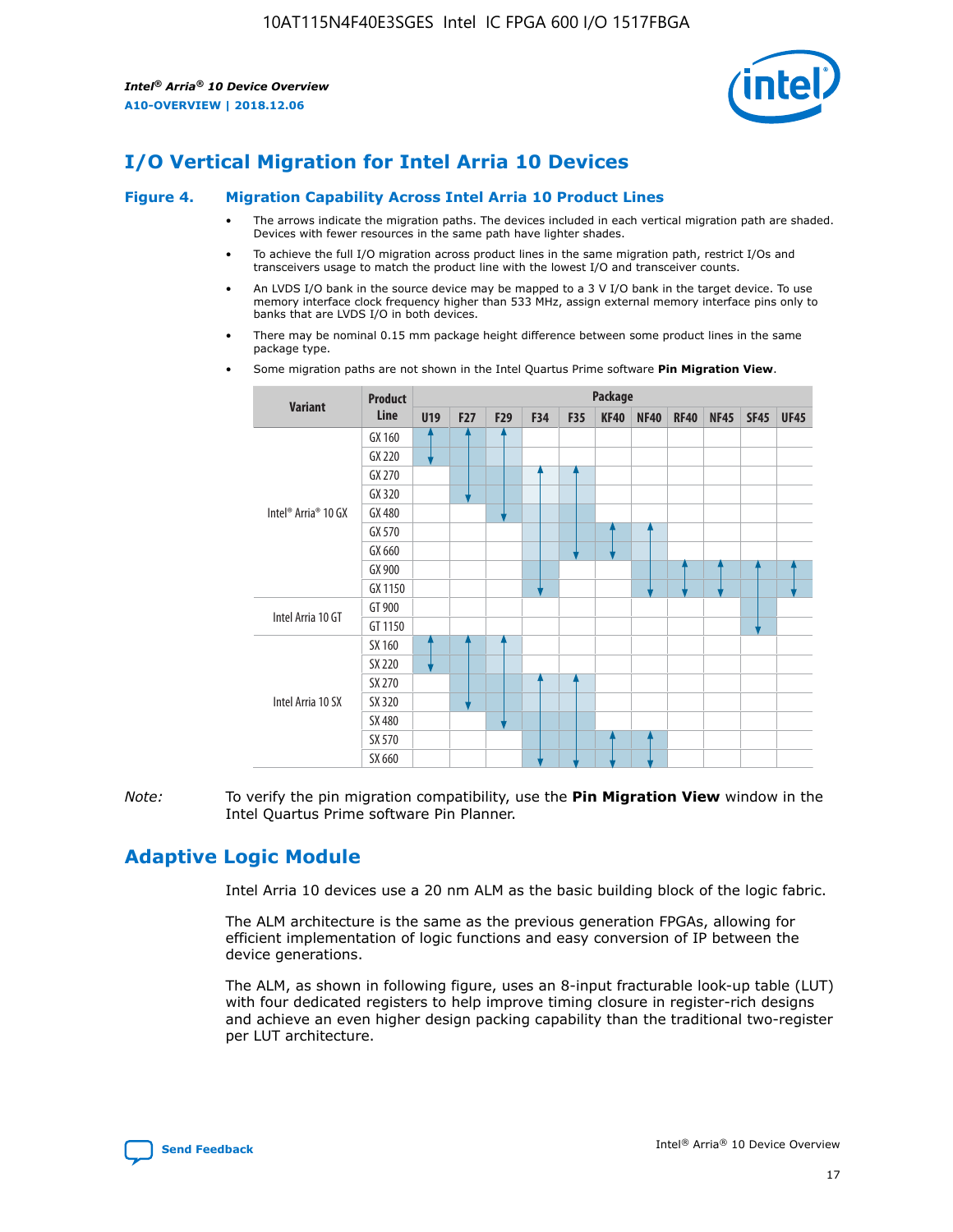

**Figure 5. ALM for Intel Arria 10 Devices**



The Intel Quartus Prime software optimizes your design according to the ALM logic structure and automatically maps legacy designs into the Intel Arria 10 ALM architecture.

# **Variable-Precision DSP Block**

The Intel Arria 10 variable precision DSP blocks support fixed-point arithmetic and floating-point arithmetic.

Features for fixed-point arithmetic:

- High-performance, power-optimized, and fully registered multiplication operations
- 18-bit and 27-bit word lengths
- Two 18 x 19 multipliers or one 27 x 27 multiplier per DSP block
- Built-in addition, subtraction, and 64-bit double accumulation register to combine multiplication results
- Cascading 19-bit or 27-bit when pre-adder is disabled and cascading 18-bit when pre-adder is used to form the tap-delay line for filtering applications
- Cascading 64-bit output bus to propagate output results from one block to the next block without external logic support
- Hard pre-adder supported in 19-bit and 27-bit modes for symmetric filters
- Internal coefficient register bank in both 18-bit and 27-bit modes for filter implementation
- 18-bit and 27-bit systolic finite impulse response (FIR) filters with distributed output adder
- Biased rounding support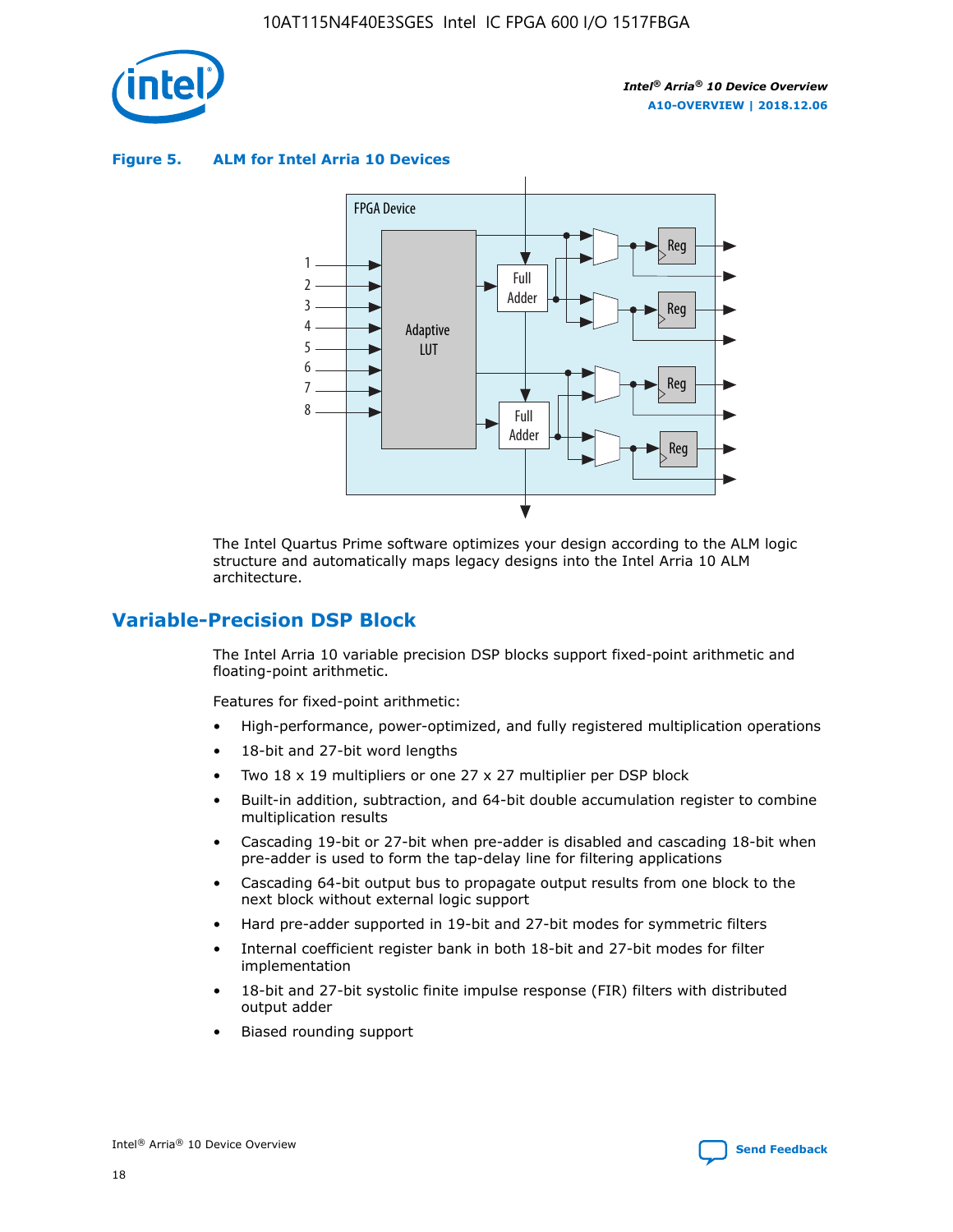

Features for floating-point arithmetic:

- A completely hardened architecture that supports multiplication, addition, subtraction, multiply-add, and multiply-subtract
- Multiplication with accumulation capability and a dynamic accumulator reset control
- Multiplication with cascade summation capability
- Multiplication with cascade subtraction capability
- Complex multiplication
- Direct vector dot product
- Systolic FIR filter

### **Table 15. Variable-Precision DSP Block Configurations for Intel Arria 10 Devices**

| <b>Usage Example</b>                                       | <b>Multiplier Size (Bit)</b>    | <b>DSP Block Resources</b> |
|------------------------------------------------------------|---------------------------------|----------------------------|
| Medium precision fixed point                               | Two 18 x 19                     |                            |
| High precision fixed or Single precision<br>floating point | One 27 x 27                     |                            |
| Fixed point FFTs                                           | One 19 x 36 with external adder |                            |
| Very high precision fixed point                            | One 36 x 36 with external adder |                            |
| Double precision floating point                            | One 54 x 54 with external adder | 4                          |

#### **Table 16. Resources for Fixed-Point Arithmetic in Intel Arria 10 Devices**

The table lists the variable-precision DSP resources by bit precision for each Intel Arria 10 device.

| <b>Variant</b>  | <b>Product Line</b> | <b>Variable-</b><br>precision<br><b>DSP Block</b> | <b>Independent Input and Output</b><br><b>Multiplications Operator</b> |                                     | 18 x 19<br><b>Multiplier</b><br><b>Adder Sum</b> | $18 \times 18$<br><b>Multiplier</b><br><b>Adder</b> |
|-----------------|---------------------|---------------------------------------------------|------------------------------------------------------------------------|-------------------------------------|--------------------------------------------------|-----------------------------------------------------|
|                 |                     |                                                   | 18 x 19<br><b>Multiplier</b>                                           | $27 \times 27$<br><b>Multiplier</b> | <b>Mode</b>                                      | <b>Summed with</b><br>36 bit Input                  |
| AIntel Arria 10 | GX 160              | 156                                               | 312                                                                    | 156                                 | 156                                              | 156                                                 |
| GX              | GX 220              | 192                                               | 384                                                                    | 192                                 | 192                                              | 192                                                 |
|                 | GX 270              | 830                                               | 1,660                                                                  | 830                                 | 830                                              | 830                                                 |
|                 | GX 320              | 984                                               | 1,968                                                                  | 984                                 | 984                                              | 984                                                 |
|                 | GX 480              | 1,368                                             | 2,736                                                                  | 1,368                               | 1,368                                            | 1,368                                               |
|                 | GX 570              | 1,523                                             | 3,046                                                                  | 1,523                               | 1,523                                            | 1,523                                               |
|                 | GX 660              | 1,687                                             | 3,374                                                                  | 1,687                               | 1,687                                            | 1,687                                               |
|                 | GX 900              | 1,518                                             | 3,036                                                                  | 1,518                               | 1,518                                            | 1,518                                               |
|                 | GX 1150             | 1,518                                             | 3,036                                                                  | 1,518                               | 1,518                                            | 1,518                                               |
| Intel Arria 10  | GT 900              | 1,518                                             | 3,036                                                                  | 1,518                               | 1,518                                            | 1,518                                               |
| GT              | GT 1150             | 1,518                                             | 3,036                                                                  | 1,518                               | 1,518                                            | 1,518                                               |
| Intel Arria 10  | SX 160              | 156                                               | 312                                                                    | 156                                 | 156                                              | 156                                                 |
| <b>SX</b>       | SX 220<br>192       |                                                   | 384                                                                    | 192                                 | 192                                              | 192                                                 |
|                 | SX 270              | 830                                               | 1,660                                                                  | 830                                 | 830                                              | 830                                                 |
|                 |                     |                                                   |                                                                        |                                     |                                                  | continued                                           |

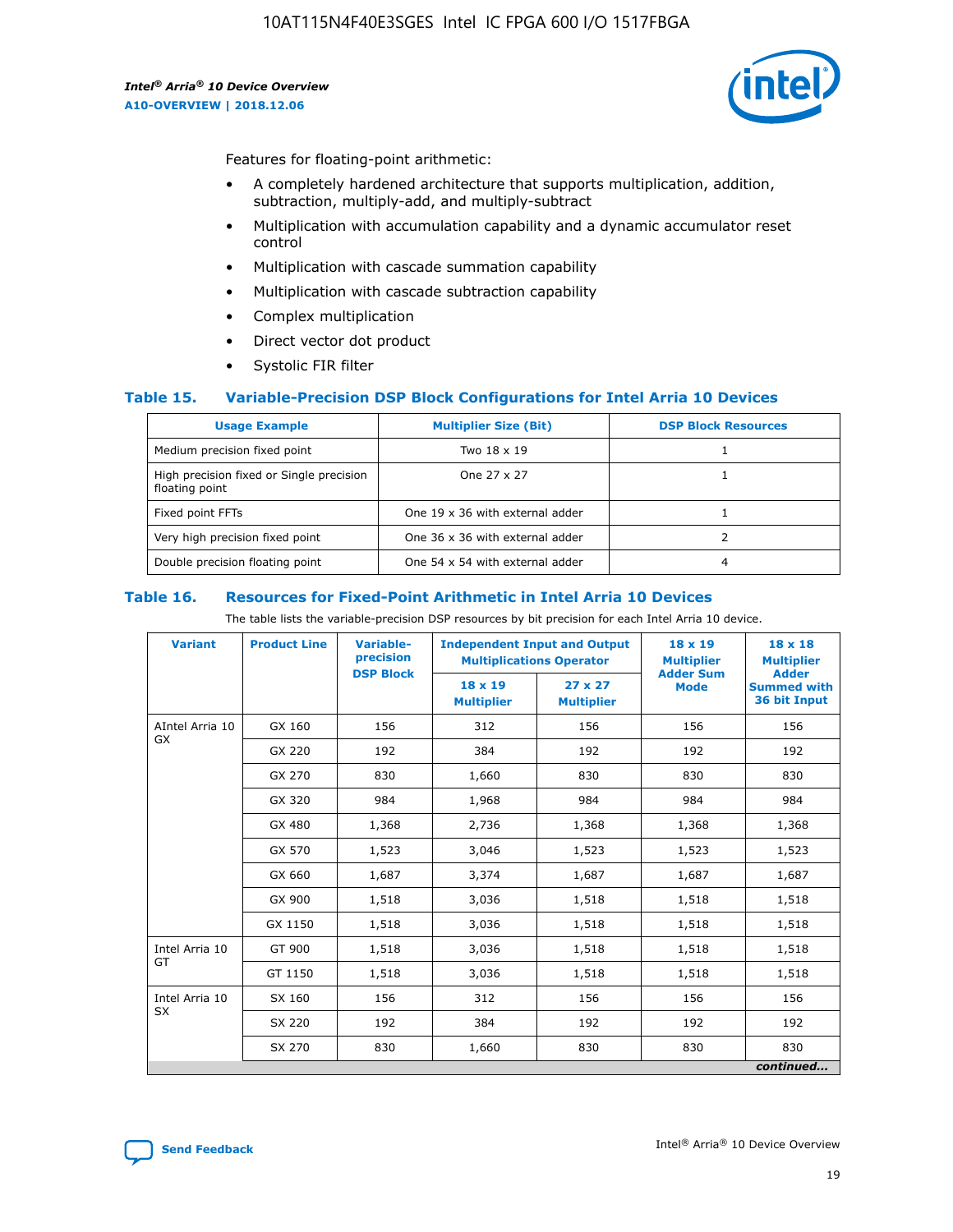

| <b>Variant</b> | <b>Product Line</b> | Variable-<br>precision | <b>Independent Input and Output</b><br><b>Multiplications Operator</b> |                                     | $18 \times 19$<br><b>Multiplier</b> | $18 \times 18$<br><b>Multiplier</b><br><b>Adder</b> |  |
|----------------|---------------------|------------------------|------------------------------------------------------------------------|-------------------------------------|-------------------------------------|-----------------------------------------------------|--|
|                |                     | <b>DSP Block</b>       | $18 \times 19$<br><b>Multiplier</b>                                    | $27 \times 27$<br><b>Multiplier</b> | <b>Adder Sum</b><br><b>Mode</b>     | <b>Summed with</b><br>36 bit Input                  |  |
|                | SX 320              | 984                    | 1,968                                                                  | 984                                 | 984                                 | 984                                                 |  |
|                | SX 480              | 1,368                  | 2,736                                                                  | 1,368                               | 1,368                               | 1,368                                               |  |
|                | SX 570              | 1,523                  | 3,046                                                                  | 1,523                               | 1,523                               | 1,523                                               |  |
|                | SX 660              | 1,687                  | 3,374                                                                  | 1,687                               | 1,687                               | 1,687                                               |  |

## **Table 17. Resources for Floating-Point Arithmetic in Intel Arria 10 Devices**

The table lists the variable-precision DSP resources by bit precision for each Intel Arria 10 device.

| <b>Variant</b> | <b>Product Line</b> | <b>Variable-</b><br>precision<br><b>DSP Block</b> | <b>Single</b><br><b>Precision</b><br><b>Floating-Point</b><br><b>Multiplication</b><br><b>Mode</b> | <b>Single-Precision</b><br><b>Floating-Point</b><br><b>Adder Mode</b> | Single-<br><b>Precision</b><br><b>Floating-Point</b><br><b>Multiply</b><br><b>Accumulate</b><br><b>Mode</b> | <b>Peak</b><br><b>Giga Floating-</b><br><b>Point</b><br><b>Operations</b><br>per Second<br>(GFLOPs) |
|----------------|---------------------|---------------------------------------------------|----------------------------------------------------------------------------------------------------|-----------------------------------------------------------------------|-------------------------------------------------------------------------------------------------------------|-----------------------------------------------------------------------------------------------------|
| Intel Arria 10 | GX 160              | 156                                               | 156                                                                                                | 156                                                                   | 156                                                                                                         | 140                                                                                                 |
| <b>GX</b>      | GX 220              | 192                                               | 192                                                                                                | 192                                                                   | 192                                                                                                         | 173                                                                                                 |
|                | GX 270              | 830                                               | 830                                                                                                | 830                                                                   | 830                                                                                                         | 747                                                                                                 |
|                | GX 320              | 984                                               | 984                                                                                                | 984                                                                   | 984                                                                                                         | 886                                                                                                 |
|                | GX 480              | 1,369                                             | 1,368                                                                                              | 1,368                                                                 | 1,368                                                                                                       | 1,231                                                                                               |
|                | GX 570              | 1,523                                             | 1,523                                                                                              | 1,523                                                                 | 1,523                                                                                                       | 1,371                                                                                               |
|                | GX 660              | 1,687                                             | 1,687                                                                                              | 1,687                                                                 | 1,687                                                                                                       | 1,518                                                                                               |
|                | GX 900              | 1,518                                             | 1,518                                                                                              | 1,518                                                                 | 1,518                                                                                                       | 1,366                                                                                               |
|                | GX 1150             | 1,518                                             | 1,518                                                                                              | 1,518                                                                 | 1,518                                                                                                       | 1,366                                                                                               |
| Intel Arria 10 | GT 900              | 1,518                                             | 1,518                                                                                              | 1,518                                                                 | 1,518                                                                                                       | 1,366                                                                                               |
| GT             | GT 1150             | 1,518                                             | 1,518                                                                                              | 1,518                                                                 | 1,518                                                                                                       | 1,366                                                                                               |
| Intel Arria 10 | SX 160              | 156                                               | 156                                                                                                | 156                                                                   | 156                                                                                                         | 140                                                                                                 |
| SX             | SX 220              | 192                                               | 192                                                                                                | 192                                                                   | 192                                                                                                         | 173                                                                                                 |
|                | SX 270              | 830                                               | 830                                                                                                | 830                                                                   | 830                                                                                                         | 747                                                                                                 |
|                | SX 320              | 984                                               | 984                                                                                                | 984                                                                   | 984                                                                                                         | 886                                                                                                 |
|                | SX 480              | 1,369                                             | 1,368                                                                                              | 1,368                                                                 | 1,368                                                                                                       | 1,231                                                                                               |
|                | SX 570              | 1,523                                             | 1,523                                                                                              | 1,523                                                                 | 1,523                                                                                                       | 1,371                                                                                               |
|                | SX 660              | 1,687                                             | 1,687                                                                                              | 1,687                                                                 | 1,687                                                                                                       | 1,518                                                                                               |

# **Embedded Memory Blocks**

The embedded memory blocks in the devices are flexible and designed to provide an optimal amount of small- and large-sized memory arrays to fit your design requirements.

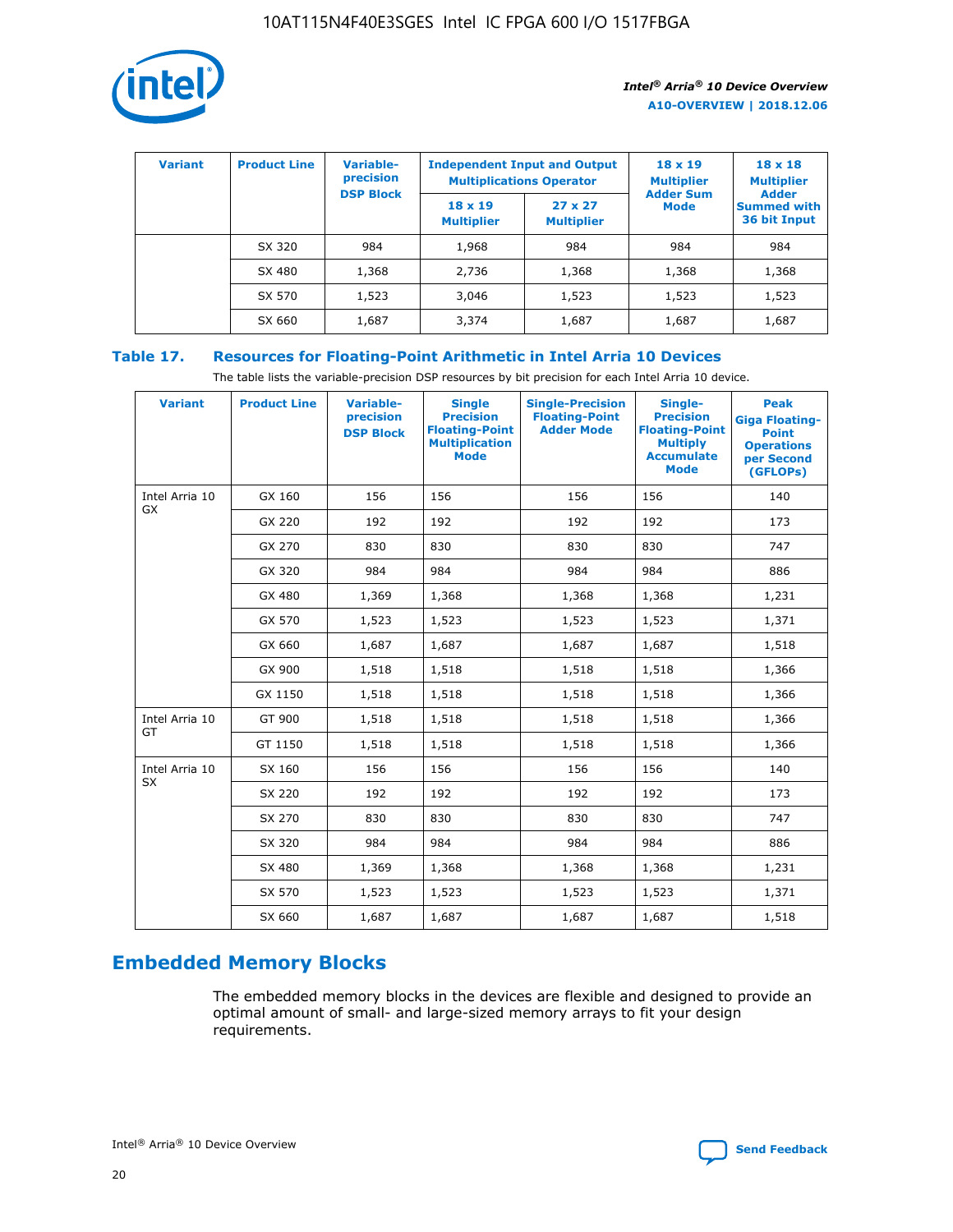

# **Types of Embedded Memory**

The Intel Arria 10 devices contain two types of memory blocks:

- 20 Kb M20K blocks—blocks of dedicated memory resources. The M20K blocks are ideal for larger memory arrays while still providing a large number of independent ports.
- 640 bit memory logic array blocks (MLABs)—enhanced memory blocks that are configured from dual-purpose logic array blocks (LABs). The MLABs are ideal for wide and shallow memory arrays. The MLABs are optimized for implementation of shift registers for digital signal processing (DSP) applications, wide and shallow FIFO buffers, and filter delay lines. Each MLAB is made up of ten adaptive logic modules (ALMs). In the Intel Arria 10 devices, you can configure these ALMs as ten 32 x 2 blocks, giving you one 32 x 20 simple dual-port SRAM block per MLAB.

# **Embedded Memory Capacity in Intel Arria 10 Devices**

|                   | <b>Product</b> | <b>M20K</b>  |                     | <b>MLAB</b>  |                     | <b>Total RAM Bit</b> |
|-------------------|----------------|--------------|---------------------|--------------|---------------------|----------------------|
| <b>Variant</b>    | <b>Line</b>    | <b>Block</b> | <b>RAM Bit (Kb)</b> | <b>Block</b> | <b>RAM Bit (Kb)</b> | (Kb)                 |
| Intel Arria 10 GX | GX 160         | 440          | 8,800               | 1,680        | 1,050               | 9,850                |
|                   | GX 220         | 587          | 11,740              | 2,703        | 1,690               | 13,430               |
|                   | GX 270         | 750          | 15,000              | 3,922        | 2,452               | 17,452               |
|                   | GX 320         | 891          | 17,820              | 4,363        | 2,727               | 20,547               |
|                   | GX 480         | 1,431        | 28,620              | 6,662        | 4,164               | 32,784               |
|                   | GX 570         | 1,800        | 36,000              | 8,153        | 5,096               | 41,096               |
|                   | GX 660         | 2,131        | 42,620              | 9,260        | 5,788               | 48,408               |
|                   | GX 900         | 2,423        | 48,460              | 15,017       | 9,386               | 57,846               |
|                   | GX 1150        | 2,713        | 54,260              | 20,774       | 12,984              | 67,244               |
| Intel Arria 10 GT | GT 900         | 2,423        | 48,460              | 15,017       | 9,386               | 57,846               |
|                   | GT 1150        | 2,713        | 54,260              | 20,774       | 12,984              | 67,244               |
| Intel Arria 10 SX | SX 160         | 440          | 8,800               | 1,680        | 1,050               | 9,850                |
|                   | SX 220         | 587          | 11,740              | 2,703        | 1,690               | 13,430               |
|                   | SX 270         | 750          | 15,000              | 3,922        | 2,452               | 17,452               |
|                   | SX 320         | 891          | 17,820              | 4,363        | 2,727               | 20,547               |
|                   | SX 480         | 1,431        | 28,620              | 6,662        | 4,164               | 32,784               |
|                   | SX 570         | 1,800        | 36,000              | 8,153        | 5,096               | 41,096               |
|                   | SX 660         | 2,131        | 42,620              | 9,260        | 5,788               | 48,408               |

#### **Table 18. Embedded Memory Capacity and Distribution in Intel Arria 10 Devices**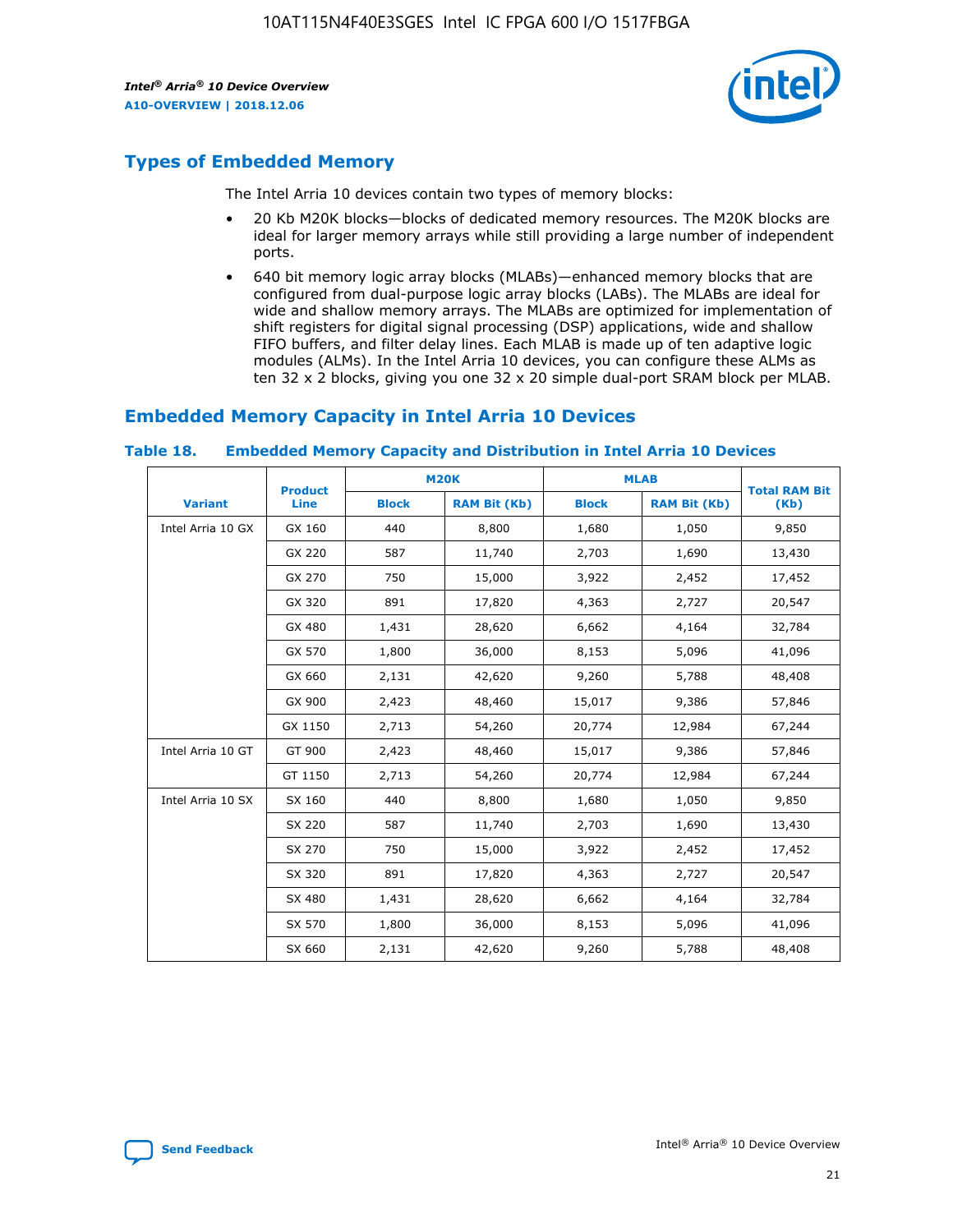

# **Embedded Memory Configurations for Single-port Mode**

#### **Table 19. Single-port Embedded Memory Configurations for Intel Arria 10 Devices**

This table lists the maximum configurations supported for single-port RAM and ROM modes.

| <b>Memory Block</b> | Depth (bits) | <b>Programmable Width</b> |
|---------------------|--------------|---------------------------|
| MLAB                | 32           | x16, x18, or x20          |
|                     | 64(10)       | x8, x9, x10               |
| M20K                | 512          | x40, x32                  |
|                     | 1K           | x20, x16                  |
|                     | 2K           | x10, x8                   |
|                     | 4K           | x5, x4                    |
|                     | 8K           | x2                        |
|                     | 16K          | x1                        |

# **Clock Networks and PLL Clock Sources**

The clock network architecture is based on Intel's global, regional, and peripheral clock structure. This clock structure is supported by dedicated clock input pins, fractional clock synthesis PLLs, and integer I/O PLLs.

## **Clock Networks**

The Intel Arria 10 core clock networks are capable of up to 800 MHz fabric operation across the full industrial temperature range. For the external memory interface, the clock network supports the hard memory controller with speeds up to 2,400 Mbps in a quarter-rate transfer.

To reduce power consumption, the Intel Quartus Prime software identifies all unused sections of the clock network and powers them down.

## **Fractional Synthesis and I/O PLLs**

Intel Arria 10 devices contain up to 32 fractional synthesis PLLs and up to 16 I/O PLLs that are available for both specific and general purpose uses in the core:

- Fractional synthesis PLLs—located in the column adjacent to the transceiver blocks
- I/O PLLs—located in each bank of the 48 I/Os

## **Fractional Synthesis PLLs**

You can use the fractional synthesis PLLs to:

- Reduce the number of oscillators that are required on your board
- Reduce the number of clock pins that are used in the device by synthesizing multiple clock frequencies from a single reference clock source

<sup>(10)</sup> Supported through software emulation and consumes additional MLAB blocks.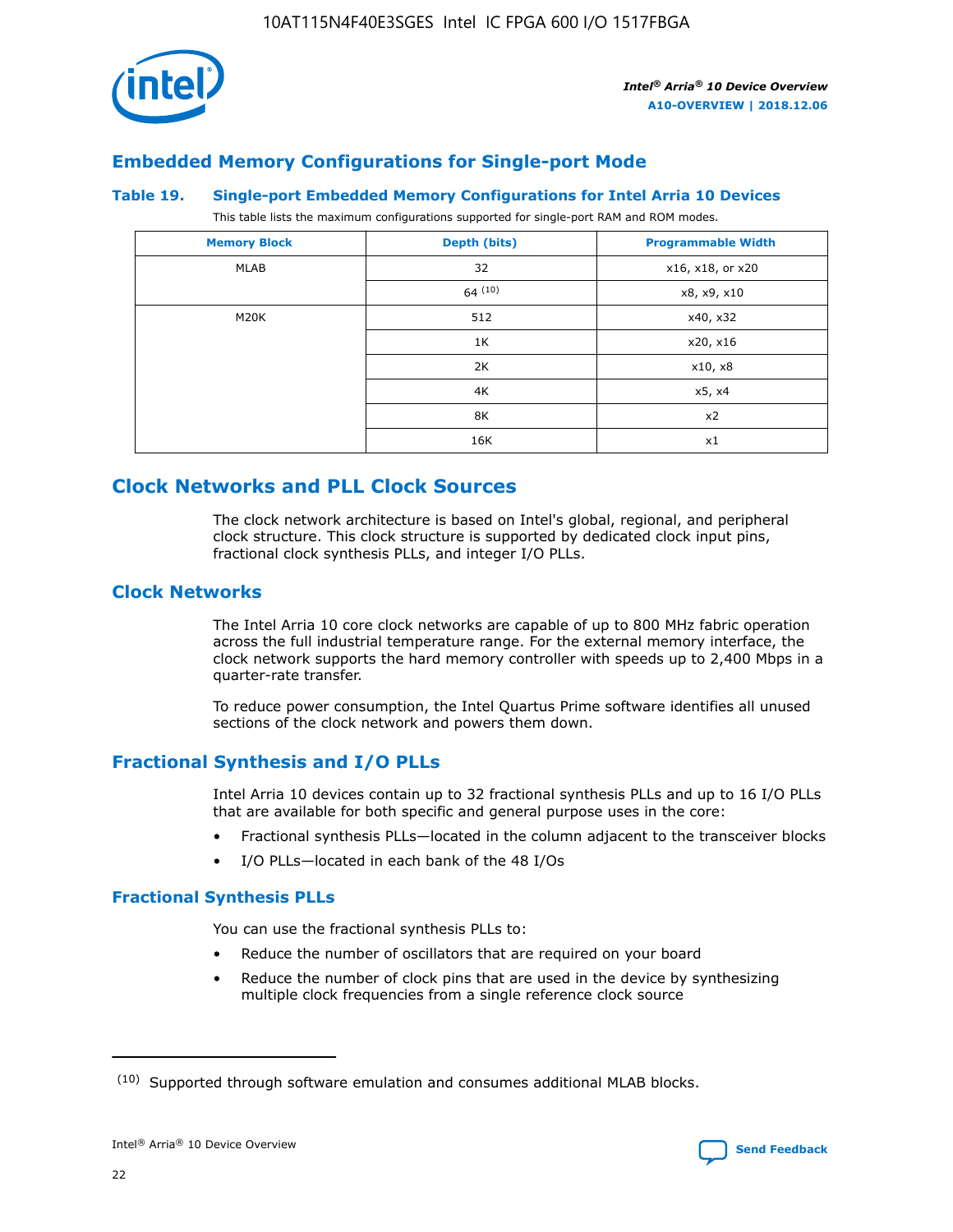

The fractional synthesis PLLs support the following features:

- Reference clock frequency synthesis for transceiver CMU and Advanced Transmit (ATX) PLLs
- Clock network delay compensation
- Zero-delay buffering
- Direct transmit clocking for transceivers
- Independently configurable into two modes:
	- Conventional integer mode equivalent to the general purpose PLL
	- Enhanced fractional mode with third order delta-sigma modulation
- PLL cascading

### **I/O PLLs**

The integer mode I/O PLLs are located in each bank of 48 I/Os. You can use the I/O PLLs to simplify the design of external memory and high-speed LVDS interfaces.

In each I/O bank, the I/O PLLs are adjacent to the hard memory controllers and LVDS SERDES. Because these PLLs are tightly coupled with the I/Os that need to use them, it makes it easier to close timing.

You can use the I/O PLLs for general purpose applications in the core such as clock network delay compensation and zero-delay buffering.

Intel Arria 10 devices support PLL-to-PLL cascading.

# **FPGA General Purpose I/O**

Intel Arria 10 devices offer highly configurable GPIOs. Each I/O bank contains 48 general purpose I/Os and a high-efficiency hard memory controller.

The following list describes the features of the GPIOs:

- Consist of 3 V I/Os for high-voltage application and LVDS I/Os for differential signaling
	- Up to two 3 V I/O banks, available in some devices, that support up to 3 V I/O standards
	- LVDS I/O banks that support up to 1.8 V I/O standards
- Support a wide range of single-ended and differential I/O interfaces
- LVDS speeds up to 1.6 Gbps
- Each LVDS pair of pins has differential input and output buffers, allowing you to configure the LVDS direction for each pair.
- Programmable bus hold and weak pull-up
- Programmable differential output voltage  $(V_{OD})$  and programmable pre-emphasis

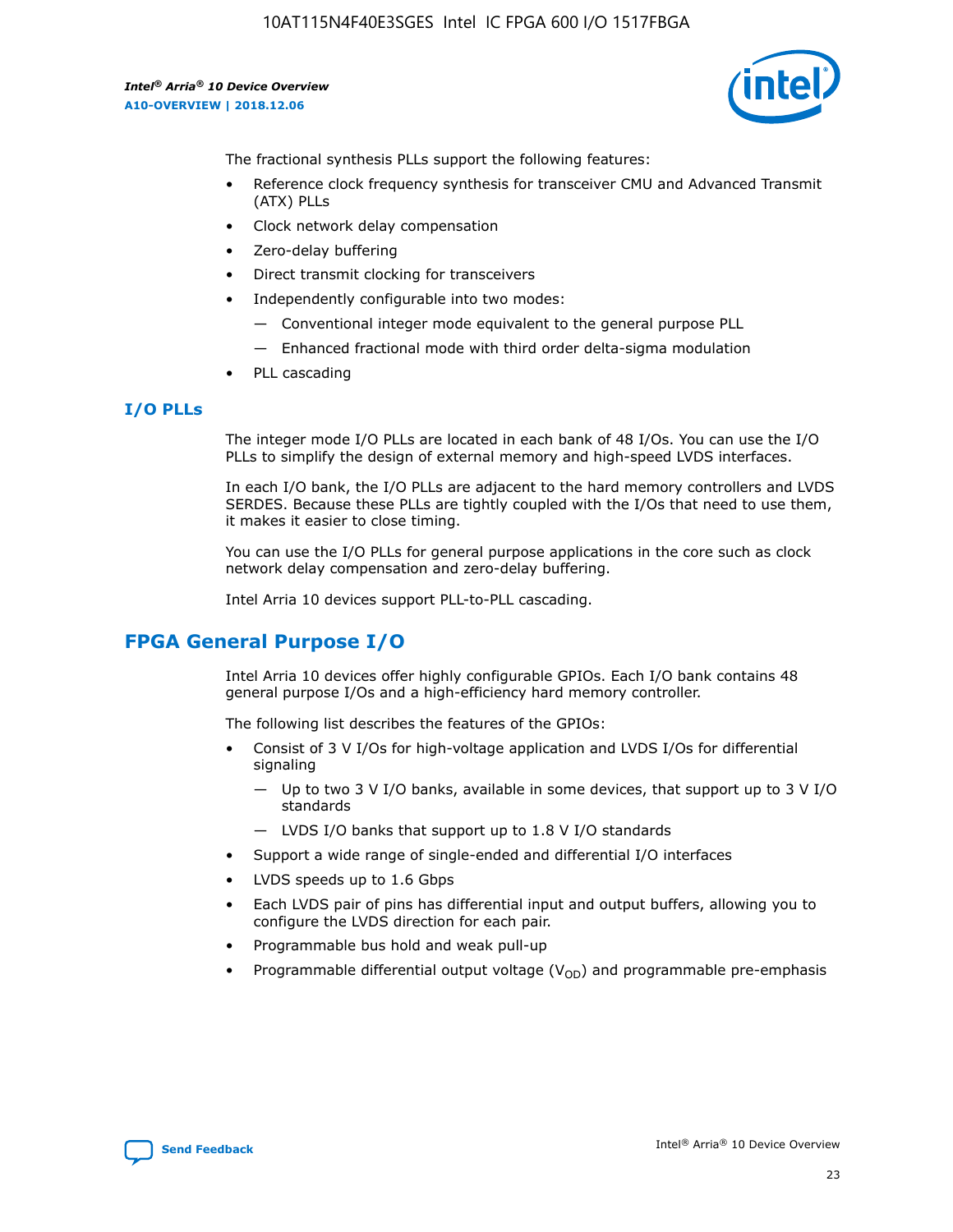

- Series (R<sub>S</sub>) and parallel (R<sub>T</sub>) on-chip termination (OCT) for all I/O banks with OCT calibration to limit the termination impedance variation
- On-chip dynamic termination that has the ability to swap between series and parallel termination, depending on whether there is read or write on a common bus for signal integrity
- Easy timing closure support using the hard read FIFO in the input register path, and delay-locked loop (DLL) delay chain with fine and coarse architecture

# **External Memory Interface**

Intel Arria 10 devices offer massive external memory bandwidth, with up to seven 32 bit DDR4 memory interfaces running at up to 2,400 Mbps. This bandwidth provides additional ease of design, lower power, and resource efficiencies of hardened highperformance memory controllers.

The memory interface within Intel Arria 10 FPGAs and SoCs delivers the highest performance and ease of use. You can configure up to a maximum width of 144 bits when using the hard or soft memory controllers. If required, you can bypass the hard memory controller and use a soft controller implemented in the user logic.

Each I/O contains a hardened DDR read/write path (PHY) capable of performing key memory interface functionality such as read/write leveling, FIFO buffering to lower latency and improve margin, timing calibration, and on-chip termination.

The timing calibration is aided by the inclusion of hard microcontrollers based on Intel's Nios® II technology, specifically tailored to control the calibration of multiple memory interfaces. This calibration allows the Intel Arria 10 device to compensate for any changes in process, voltage, or temperature either within the Intel Arria 10 device itself, or within the external memory device. The advanced calibration algorithms ensure maximum bandwidth and robust timing margin across all operating conditions.

In addition to parallel memory interfaces, Intel Arria 10 devices support serial memory technologies such as the Hybrid Memory Cube (HMC). The HMC is supported by the Intel Arria 10 high-speed serial transceivers which connect up to four HMC links, with each link running at data rates up to 15 Gbps.

### **Related Information**

#### [External Memory Interface Spec Estimator](http://www.altera.com/technology/memory/estimator/mem-emif-index.html)

Provides a parametric tool that allows you to find and compare the performance of the supported external memory interfaces in IntelFPGAs.

## **Memory Standards Supported by Intel Arria 10 Devices**

The I/Os are designed to provide high performance support for existing and emerging external memory standards.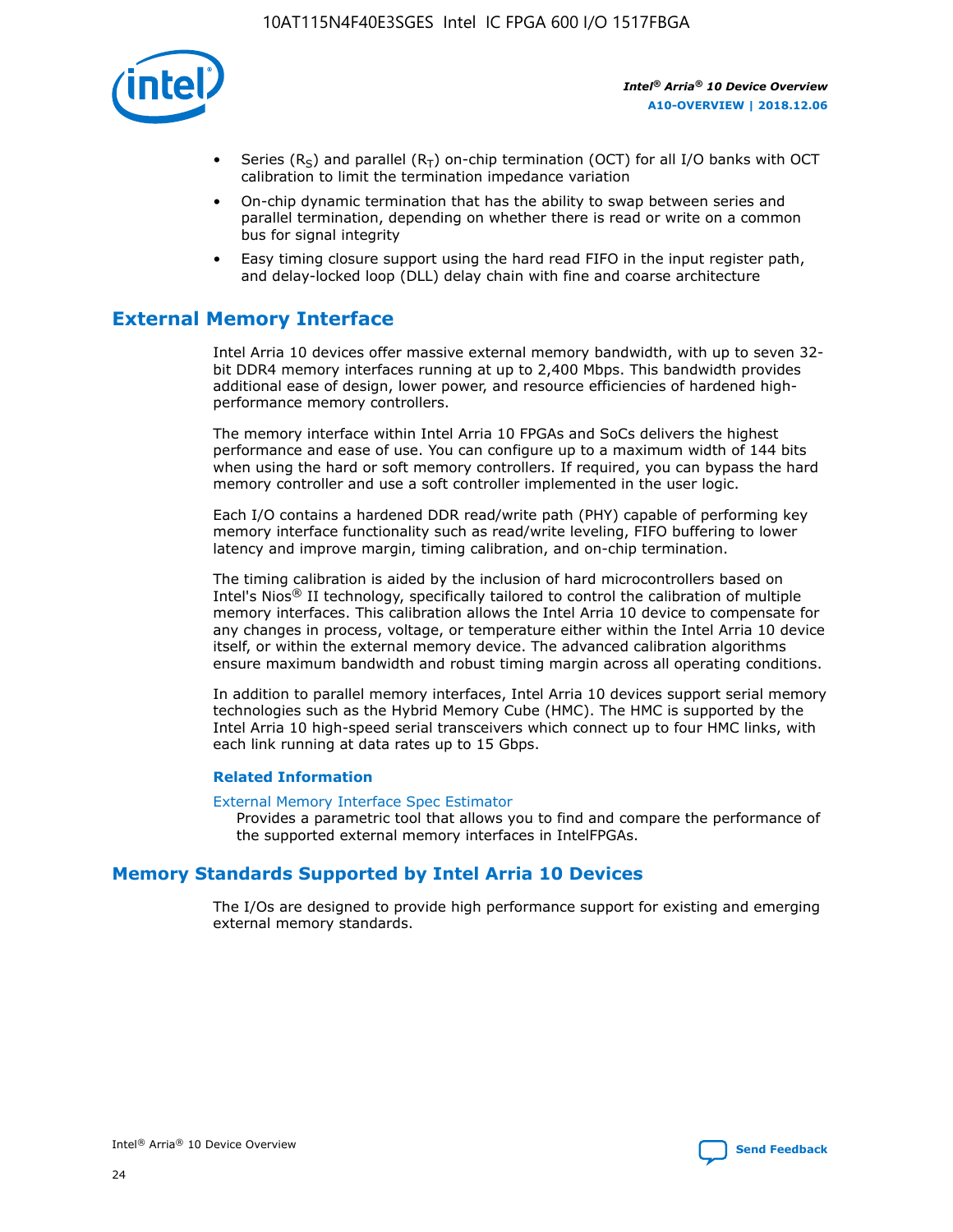

#### **Table 20. Memory Standards Supported by the Hard Memory Controller**

This table lists the overall capability of the hard memory controller. For specific details, refer to the External Memory Interface Spec Estimator and Intel Arria 10 Device Datasheet.

| <b>Memory Standard</b> | <b>Rate Support</b> | <b>Ping Pong PHY Support</b> | <b>Maximum Frequency</b><br>(MHz) |
|------------------------|---------------------|------------------------------|-----------------------------------|
| <b>DDR4 SDRAM</b>      | Quarter rate        | Yes                          | 1,067                             |
|                        |                     |                              | 1,200                             |
| DDR3 SDRAM             | Half rate           | Yes                          | 533                               |
|                        |                     |                              | 667                               |
|                        | Quarter rate        | Yes                          | 1,067                             |
|                        |                     |                              | 1,067                             |
| <b>DDR3L SDRAM</b>     | Half rate           | Yes                          | 533                               |
|                        |                     |                              | 667                               |
|                        | Quarter rate        | Yes                          | 933                               |
|                        |                     |                              | 933                               |
| LPDDR3 SDRAM           | Half rate           |                              | 533                               |
|                        | Quarter rate        |                              | 800                               |

### **Table 21. Memory Standards Supported by the Soft Memory Controller**

| <b>Memory Standard</b>      | <b>Rate Support</b> | <b>Maximum Frequency</b><br>(MHz) |
|-----------------------------|---------------------|-----------------------------------|
| <b>RLDRAM 3 (11)</b>        | Quarter rate        | 1,200                             |
| QDR IV SRAM <sup>(11)</sup> | Quarter rate        | 1,067                             |
| <b>ODR II SRAM</b>          | Full rate           | 333                               |
|                             | Half rate           | 633                               |
| <b>ODR II+ SRAM</b>         | Full rate           | 333                               |
|                             | Half rate           | 633                               |
| <b>QDR II+ Xtreme SRAM</b>  | Full rate           | 333                               |
|                             | Half rate           | 633                               |

#### **Table 22. Memory Standards Supported by the HPS Hard Memory Controller**

The hard processor system (HPS) is available in Intel Arria 10 SoC devices only.

| <b>Memory Standard</b> | <b>Rate Support</b> | <b>Maximum Frequency</b><br>(MHz) |
|------------------------|---------------------|-----------------------------------|
| <b>DDR4 SDRAM</b>      | Half rate           | 1,200                             |
| <b>DDR3 SDRAM</b>      | Half rate           | 1,067                             |
| <b>DDR3L SDRAM</b>     | Half rate           | 933                               |

<sup>(11)</sup> Intel Arria 10 devices support this external memory interface using hard PHY with soft memory controller.

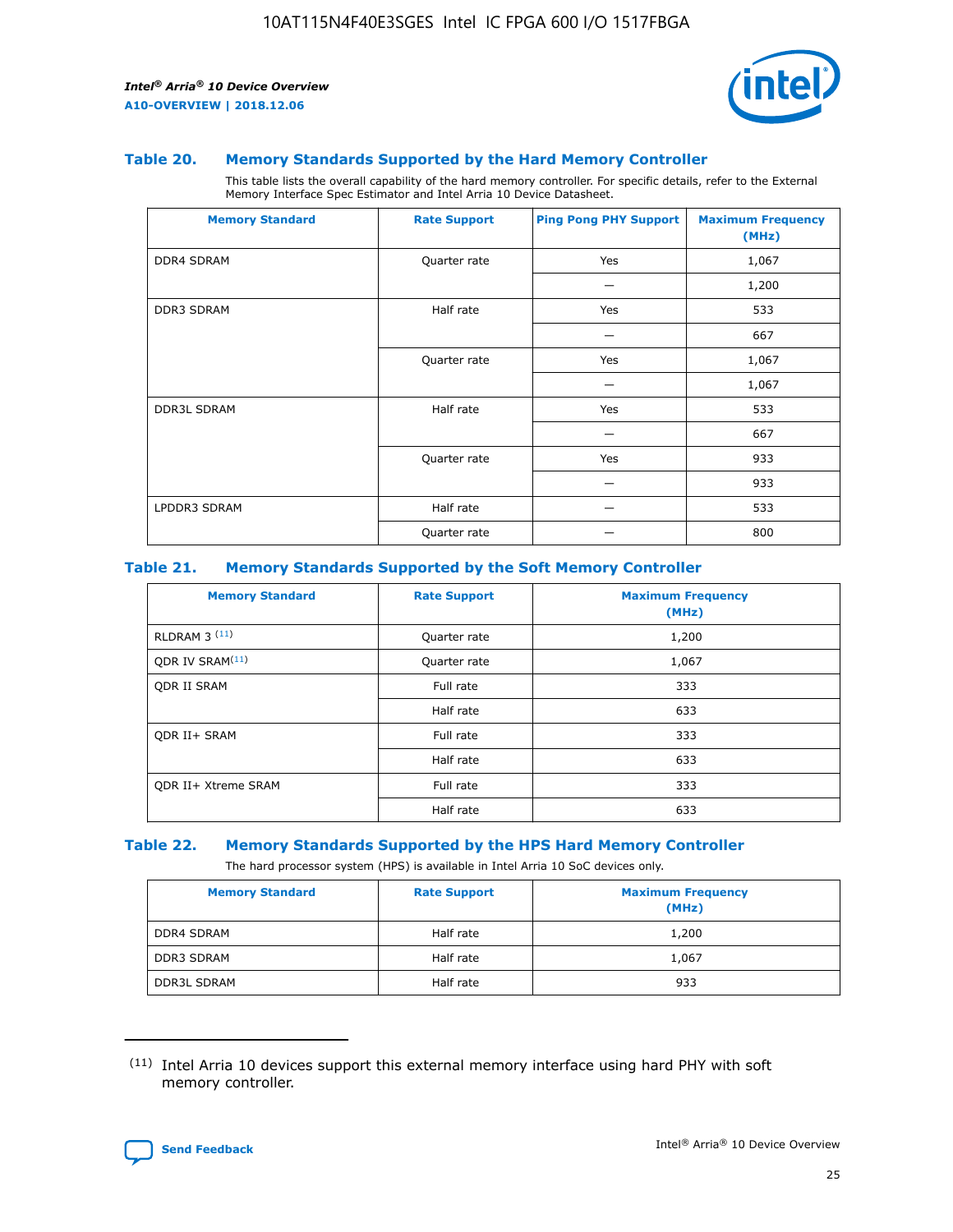

### **Related Information**

#### [Intel Arria 10 Device Datasheet](https://www.intel.com/content/www/us/en/programmable/documentation/mcn1413182292568.html#mcn1413182153340)

Lists the memory interface performance according to memory interface standards, rank or chip select configurations, and Intel Arria 10 device speed grades.

# **PCIe Gen1, Gen2, and Gen3 Hard IP**

Intel Arria 10 devices contain PCIe hard IP that is designed for performance and ease-of-use:

- Includes all layers of the PCIe stack—transaction, data link and physical layers.
- Supports PCIe Gen3, Gen2, and Gen1 Endpoint and Root Port in x1, x2, x4, or x8 lane configuration.
- Operates independently from the core logic—optional configuration via protocol (CvP) allows the PCIe link to power up and complete link training in less than 100 ms while the Intel Arria 10 device completes loading the programming file for the rest of the FPGA.
- Provides added functionality that makes it easier to support emerging features such as Single Root I/O Virtualization (SR-IOV) and optional protocol extensions.
- Provides improved end-to-end datapath protection using ECC.
- Supports FPGA configuration via protocol (CvP) using PCIe at Gen3, Gen2, or Gen1 speed.

#### **Related Information**

PCS Features on page 30

# **Enhanced PCS Hard IP for Interlaken and 10 Gbps Ethernet**

## **Interlaken Support**

The Intel Arria 10 enhanced PCS hard IP provides integrated Interlaken PCS supporting rates up to 25.8 Gbps per lane.

The Interlaken PCS is based on the proven functionality of the PCS developed for Intel's previous generation FPGAs, which demonstrated interoperability with Interlaken ASSP vendors and third-party IP suppliers. The Interlaken PCS is present in every transceiver channel in Intel Arria 10 devices.

### **Related Information**

PCS Features on page 30

## **10 Gbps Ethernet Support**

The Intel Arria 10 enhanced PCS hard IP supports 10GBASE-R PCS compliant with IEEE 802.3 10 Gbps Ethernet (10GbE). The integrated hard IP support for 10GbE and the 10 Gbps transceivers save external PHY cost, board space, and system power.

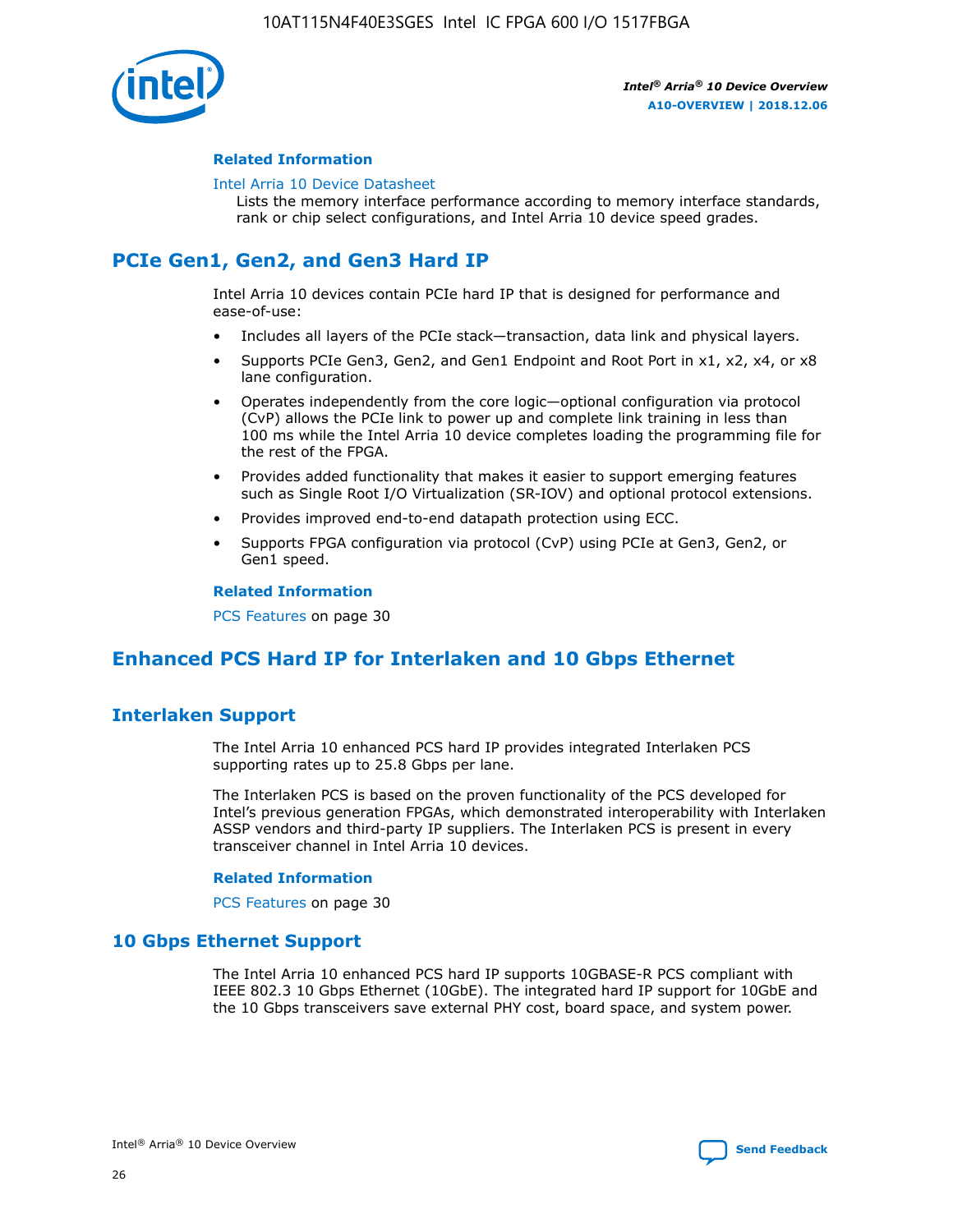

The scalable hard IP supports multiple independent 10GbE ports while using a single PLL for all the 10GBASE-R PCS instantiations, which saves on core logic resources and clock networks:

- Simplifies multiport 10GbE systems compared to XAUI interfaces that require an external XAUI-to-10G PHY.
- Incorporates Electronic Dispersion Compensation (EDC), which enables direct connection to standard 10 Gbps XFP and SFP+ pluggable optical modules.
- Supports backplane Ethernet applications and includes a hard 10GBASE-KR Forward Error Correction (FEC) circuit that you can use for 10 Gbps and 40 Gbps applications.

The 10 Gbps Ethernet PCS hard IP and 10GBASE-KR FEC are present in every transceiver channel.

#### **Related Information**

PCS Features on page 30

# **Low Power Serial Transceivers**

Intel Arria 10 FPGAs and SoCs include lowest power transceivers that deliver high bandwidth, throughput and low latency.

Intel Arria 10 devices deliver the industry's lowest power consumption per transceiver channel:

- 12.5 Gbps transceivers at as low as 242 mW
- 10 Gbps transceivers at as low as 168 mW
- 6 Gbps transceivers at as low as 117 mW

Intel Arria 10 transceivers support various data rates according to application:

- Chip-to-chip and chip-to-module applications—from 1 Gbps up to 25.8 Gbps
- Long reach and backplane applications—from 1 Gbps up to 12.5 with advanced adaptive equalization
- Critical power sensitive applications—from 1 Gbps up to 11.3 Gbps using lower power modes

The combination of 20 nm process technology and architectural advances provide the following benefits:

- Significant reduction in die area and power consumption
- Increase of up to two times in transceiver I/O density compared to previous generation devices while maintaining optimal signal integrity
- Up to 72 total transceiver channels—you can configure up to 6 of these channels to run as fast as 25.8 Gbps
- All channels feature continuous data rate support up to the maximum rated speed

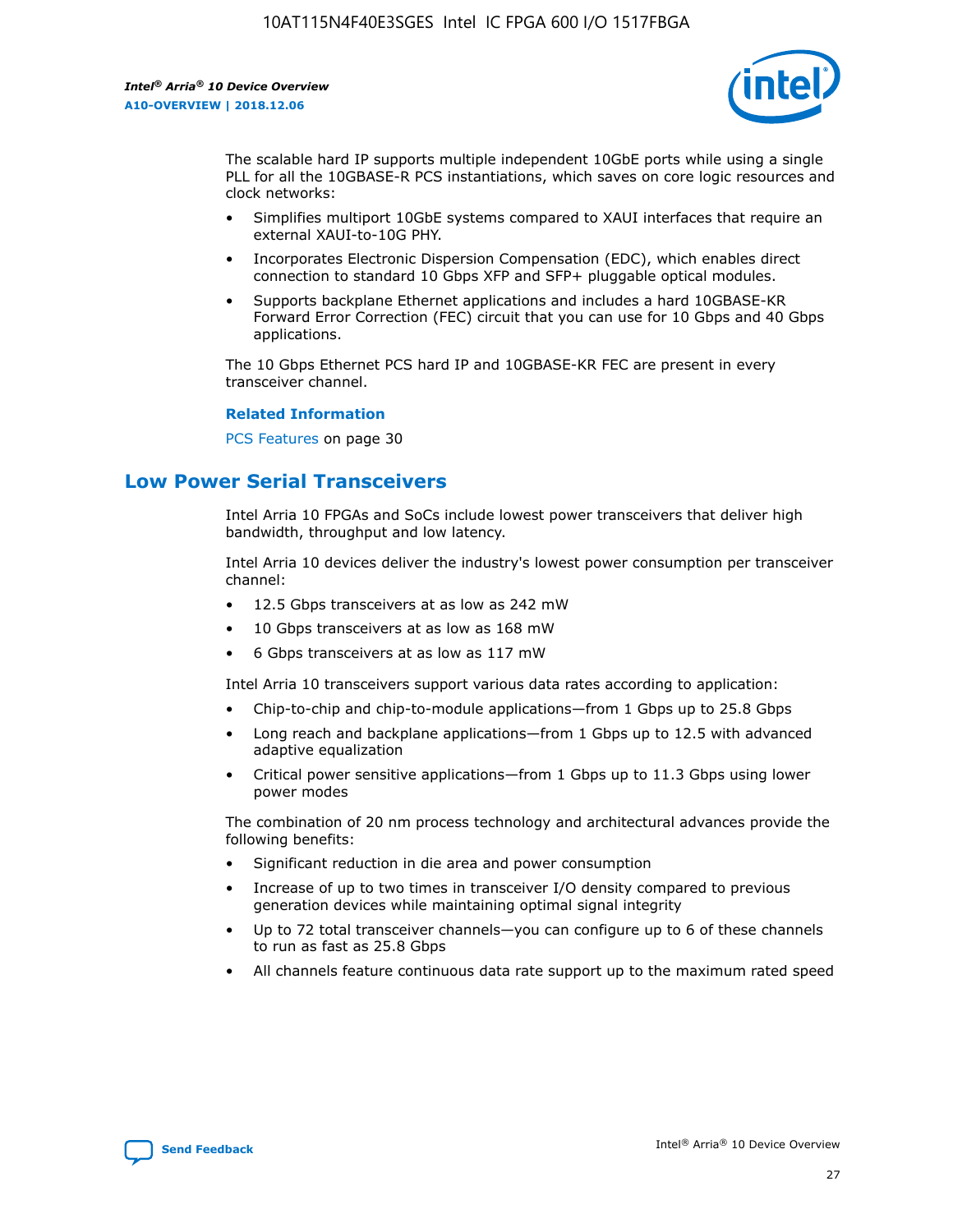

#### Transceiver PMA TX/RX PCS ATX PLL Transceiver PMA TX/RX PCS fPLL Network Flexible Clock Distribution Network PCS Transceiver PMA TX/RX FPGA **Clock Distribution** Fabric PCS Transceiver PMA TX/RX ATX Flexible PLL PCS Transceiver PMA TX/RX ▲ fPLL Transceiver PMA TX/RX PCS

## **Figure 6. Intel Arria 10 Transceiver Block Architecture**

## **Transceiver Channels**

All transceiver channels feature a dedicated Physical Medium Attachment (PMA) and a hardened Physical Coding Sublayer (PCS).

4

- The PMA provides primary interfacing capabilities to physical channels.
- The PCS typically handles encoding/decoding, word alignment, and other preprocessing functions before transferring data to the FPGA core fabric.

A transceiver channel consists of a PMA and a PCS block. Most transceiver banks have 6 channels. There are some transceiver banks that contain only 3 channels.

A wide variety of bonded and non-bonded data rate configurations is possible using a highly configurable clock distribution network. Up to 80 independent transceiver data rates can be configured.

The following figures are graphical representations of top views of the silicon die, which correspond to reverse views for flip chip packages. Different Intel Arria 10 devices may have different floorplans than the ones shown in the figures.

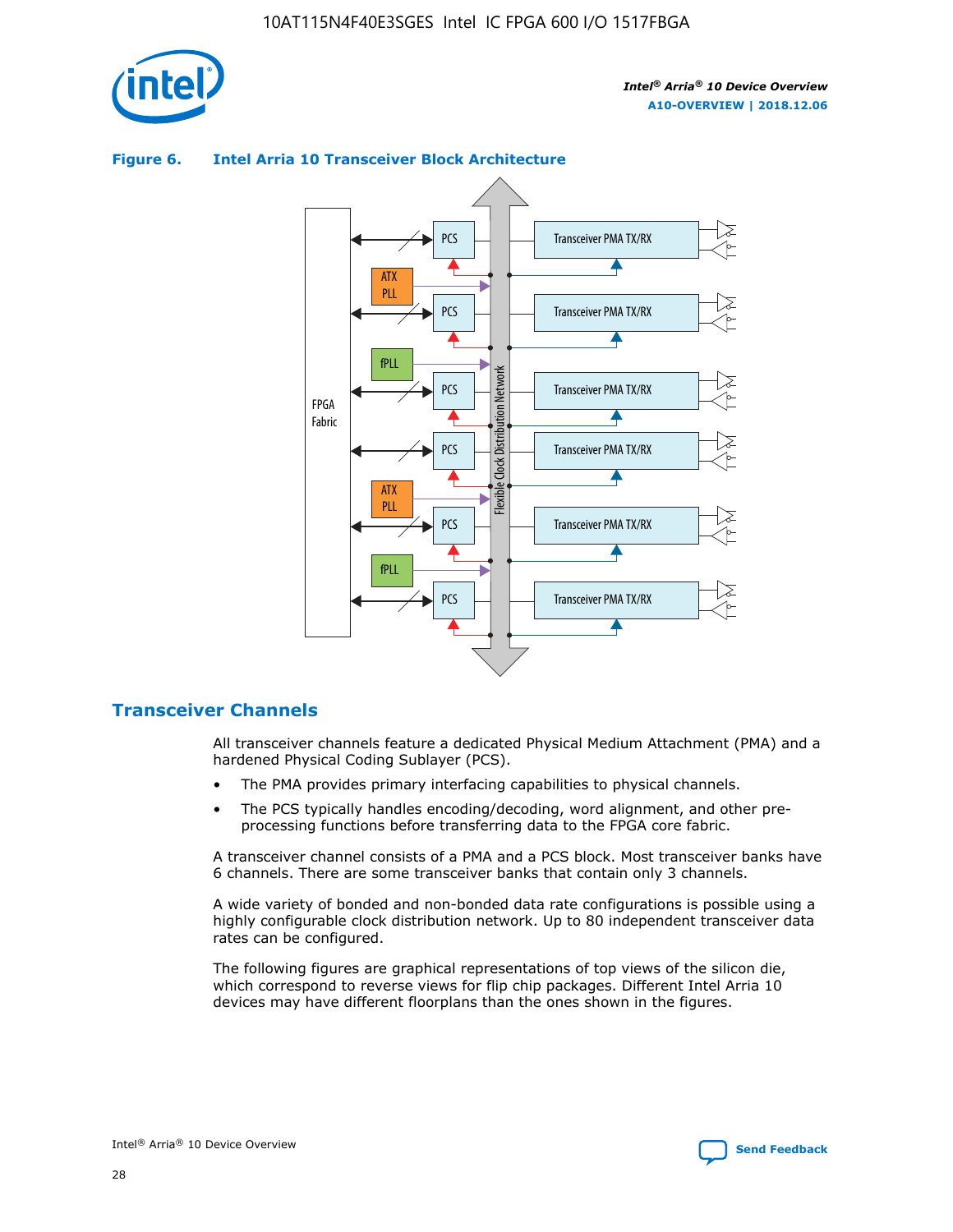

## **Figure 7. Device Chip Overview for Intel Arria 10 GX and GT Devices**





## **PMA Features**

Intel Arria 10 transceivers provide exceptional signal integrity at data rates up to 25.8 Gbps. Clocking options include ultra-low jitter ATX PLLs (LC tank based), clock multiplier unit (CMU) PLLs, and fractional PLLs.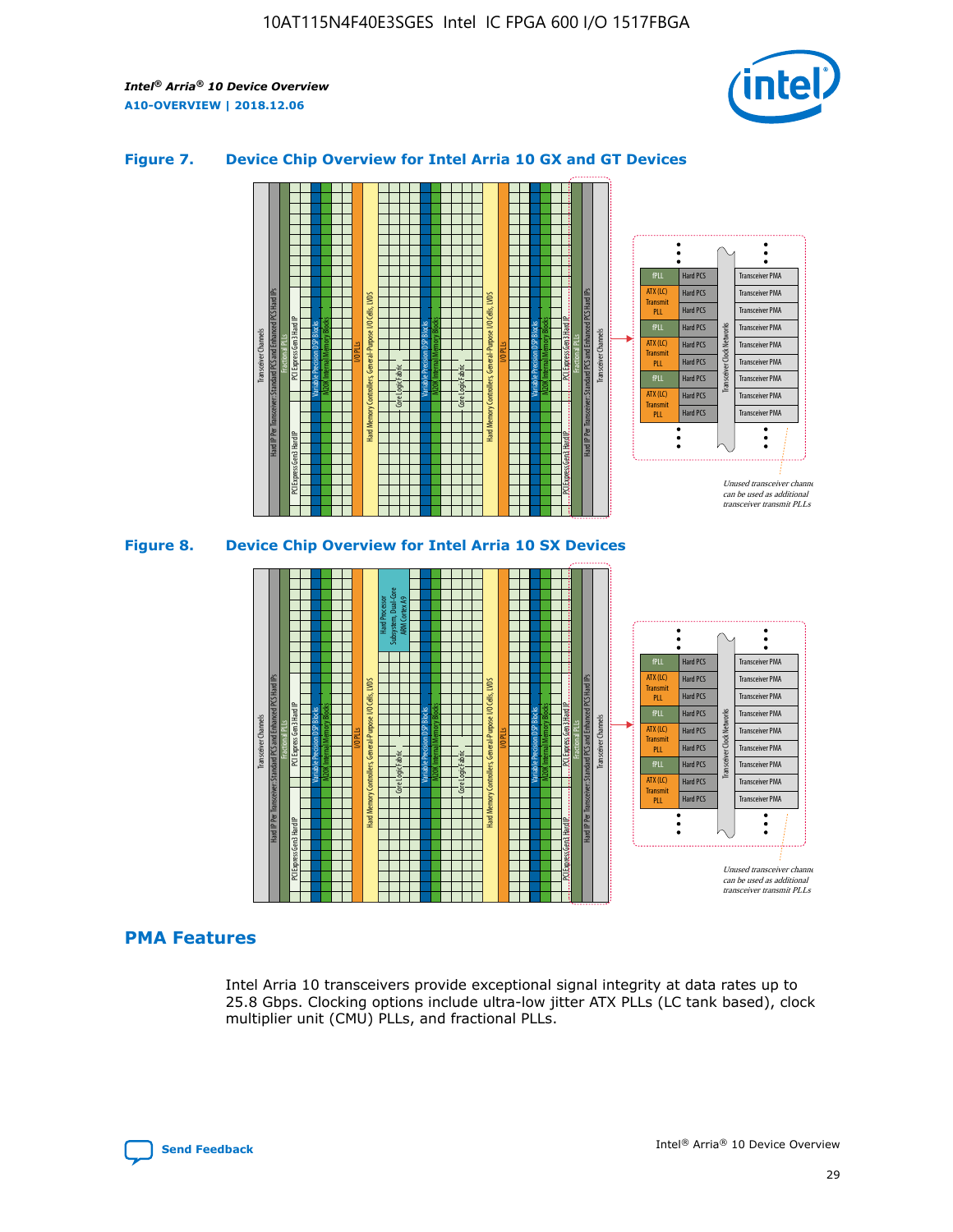

Each transceiver channel contains a channel PLL that can be used as the CMU PLL or clock data recovery (CDR) PLL. In CDR mode, the channel PLL recovers the receiver clock and data in the transceiver channel. Up to 80 independent data rates can be configured on a single Intel Arria 10 device.

## **Table 23. PMA Features of the Transceivers in Intel Arria 10 Devices**

| <b>Feature</b>                                             | <b>Capability</b>                                                                                                                                                                                                             |
|------------------------------------------------------------|-------------------------------------------------------------------------------------------------------------------------------------------------------------------------------------------------------------------------------|
| Chip-to-Chip Data Rates                                    | 1 Gbps to 17.4 Gbps (Intel Arria 10 GX devices)<br>1 Gbps to 25.8 Gbps (Intel Arria 10 GT devices)                                                                                                                            |
| <b>Backplane Support</b>                                   | Drive backplanes at data rates up to 12.5 Gbps                                                                                                                                                                                |
| <b>Optical Module Support</b>                              | SFP+/SFP, XFP, CXP, QSFP/QSFP28, CFP/CFP2/CFP4                                                                                                                                                                                |
| Cable Driving Support                                      | SFP+ Direct Attach, PCI Express over cable, eSATA                                                                                                                                                                             |
| Transmit Pre-Emphasis                                      | 4-tap transmit pre-emphasis and de-emphasis to compensate for system channel loss                                                                                                                                             |
| Continuous Time Linear<br>Equalizer (CTLE)                 | Dual mode, high-gain, and high-data rate, linear receive equalization to compensate for<br>system channel loss                                                                                                                |
| Decision Feedback Equalizer<br>(DFE)                       | 7-fixed and 4-floating tap DFE to equalize backplane channel loss in the presence of<br>crosstalk and noisy environments                                                                                                      |
| Variable Gain Amplifier                                    | Optimizes the signal amplitude prior to the CDR sampling and operates in fixed and<br>adaptive modes                                                                                                                          |
| Altera Digital Adaptive<br>Parametric Tuning (ADAPT)       | Fully digital adaptation engine to automatically adjust all link equalization parameters-<br>including CTLE, DFE, and variable gain amplifier blocks—that provide optimal link margin<br>without intervention from user logic |
| Precision Signal Integrity<br>Calibration Engine (PreSICE) | Hardened calibration controller to quickly calibrate all transceiver control parameters on<br>power-up, which provides the optimal signal integrity and jitter performance                                                    |
| Advanced Transmit (ATX)<br>PLL                             | Low jitter ATX (LC tank based) PLLs with continuous tuning range to cover a wide range of<br>standard and proprietary protocols                                                                                               |
| <b>Fractional PLLs</b>                                     | On-chip fractional frequency synthesizers to replace on-board crystal oscillators and reduce<br>system cost                                                                                                                   |
| Digitally Assisted Analog<br><b>CDR</b>                    | Superior jitter tolerance with fast lock time                                                                                                                                                                                 |
| Dynamic Partial<br>Reconfiguration                         | Allows independent control of the Avalon memory-mapped interface of each transceiver<br>channel for the highest transceiver flexibility                                                                                       |
| Multiple PCS-PMA and PCS-<br>PLD interface widths          | 8-, 10-, 16-, 20-, 32-, 40-, or 64-bit interface widths for flexibility of deserialization width,<br>encoding, and reduced latency                                                                                            |

## **PCS Features**

This table summarizes the Intel Arria 10 transceiver PCS features. You can use the transceiver PCS to support a wide range of protocols ranging from 1 Gbps to 25.8 Gbps.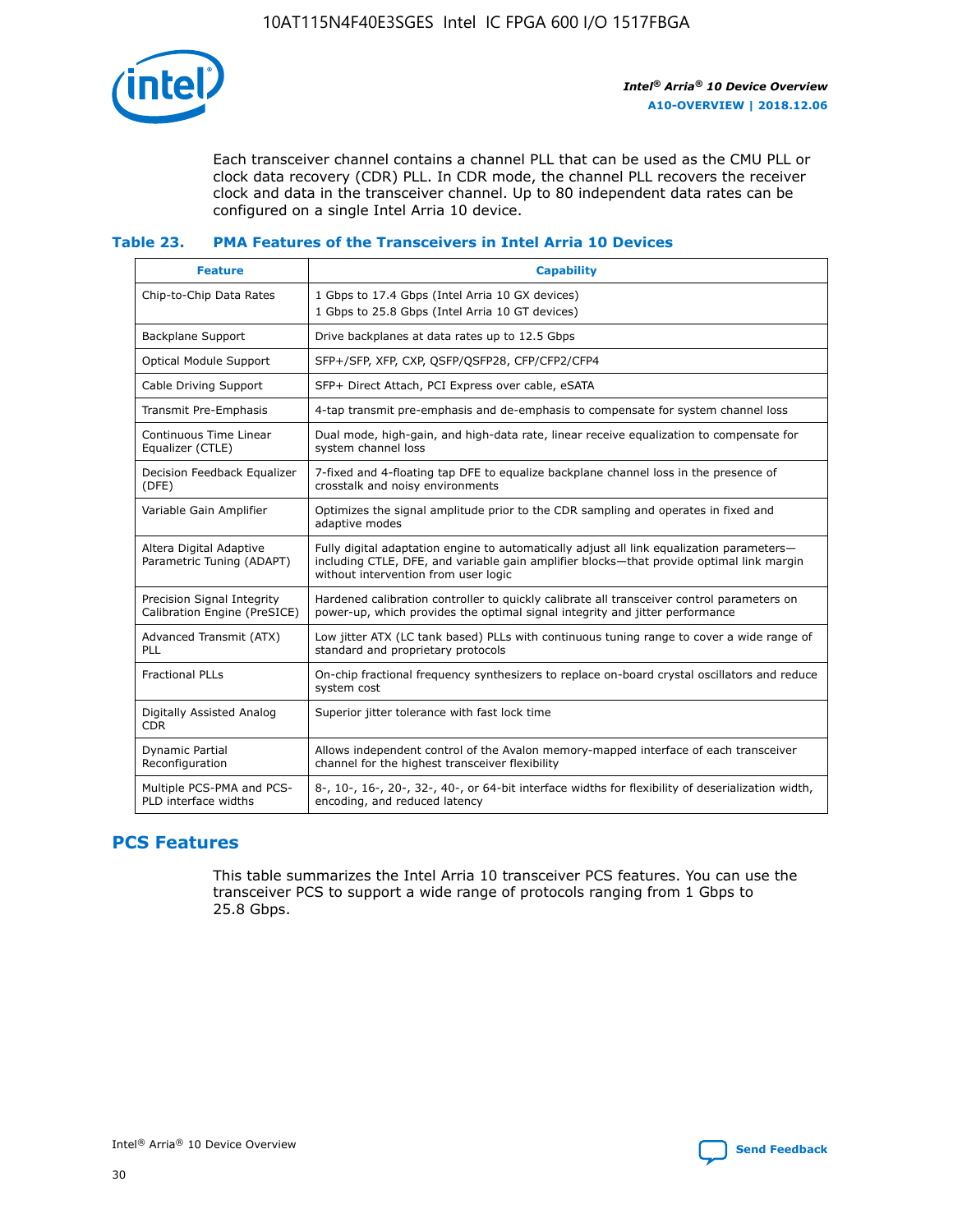

| <b>PCS</b>    | <b>Description</b>                                                                                                                                                                                                                                                                                                                                                                                             |
|---------------|----------------------------------------------------------------------------------------------------------------------------------------------------------------------------------------------------------------------------------------------------------------------------------------------------------------------------------------------------------------------------------------------------------------|
| Standard PCS  | Operates at a data rate up to 12 Gbps<br>Supports protocols such as PCI-Express, CPRI 4.2+, GigE, IEEE 1588 in Hard PCS<br>Implements other protocols using Basic/Custom (Standard PCS) transceiver<br>configuration rules.                                                                                                                                                                                    |
| Enhanced PCS  | Performs functions common to most serial data industry standards, such as word<br>alignment, encoding/decoding, and framing, before data is sent or received off-chip<br>through the PMA<br>• Handles data transfer to and from the FPGA fabric<br>Handles data transfer internally to and from the PMA<br>Provides frequency compensation<br>Performs channel bonding for multi-channel low skew applications |
| PCIe Gen3 PCS | Supports the seamless switching of Data and Clock between the Gen1, Gen2, and Gen3<br>data rates<br>Provides support for PIPE 3.0 features<br>Supports the PIPE interface with the Hard IP enabled, as well as with the Hard IP<br>bypassed                                                                                                                                                                    |

#### **Related Information**

- PCIe Gen1, Gen2, and Gen3 Hard IP on page 26
- Interlaken Support on page 26
- 10 Gbps Ethernet Support on page 26

## **PCS Protocol Support**

This table lists some of the protocols supported by the Intel Arria 10 transceiver PCS. For more information about the blocks in the transmitter and receiver data paths, refer to the related information.

| <b>Protocol</b>                                 | <b>Data Rate</b><br>(Gbps) | <b>Transceiver IP</b>       | <b>PCS Support</b>                      |
|-------------------------------------------------|----------------------------|-----------------------------|-----------------------------------------|
| PCIe Gen3 x1, x2, x4, x8                        | 8.0                        | Native PHY (PIPE)           | Standard PCS and PCIe<br>Gen3 PCS       |
| PCIe Gen2 x1, x2, x4, x8                        | 5.0                        | Native PHY (PIPE)           | <b>Standard PCS</b>                     |
| PCIe Gen1 x1, x2, x4, x8                        | 2.5                        | Native PHY (PIPE)           | Standard PCS                            |
| 1000BASE-X Gigabit Ethernet                     | 1.25                       | Native PHY                  | <b>Standard PCS</b>                     |
| 1000BASE-X Gigabit Ethernet with<br>IEEE 1588v2 | 1.25                       | Native PHY                  | Standard PCS                            |
| 10GBASE-R                                       | 10.3125                    | Native PHY                  | <b>Enhanced PCS</b>                     |
| 10GBASE-R with IEEE 1588v2                      | 10.3125                    | Native PHY                  | <b>Enhanced PCS</b>                     |
| 10GBASE-R with KR FEC                           | 10.3125                    | Native PHY                  | <b>Enhanced PCS</b>                     |
| 10GBASE-KR and 1000BASE-X                       | 10.3125                    | 1G/10GbE and 10GBASE-KR PHY | Standard PCS and<br><b>Enhanced PCS</b> |
| Interlaken (CEI-6G/11G)                         | 3.125 to 17.4              | Native PHY                  | <b>Enhanced PCS</b>                     |
| SFI-S/SFI-5.2                                   | 11.2                       | Native PHY                  | <b>Enhanced PCS</b>                     |
| $10G$ SDI                                       | 10.692                     | Native PHY                  | <b>Enhanced PCS</b>                     |
|                                                 |                            |                             | continued                               |

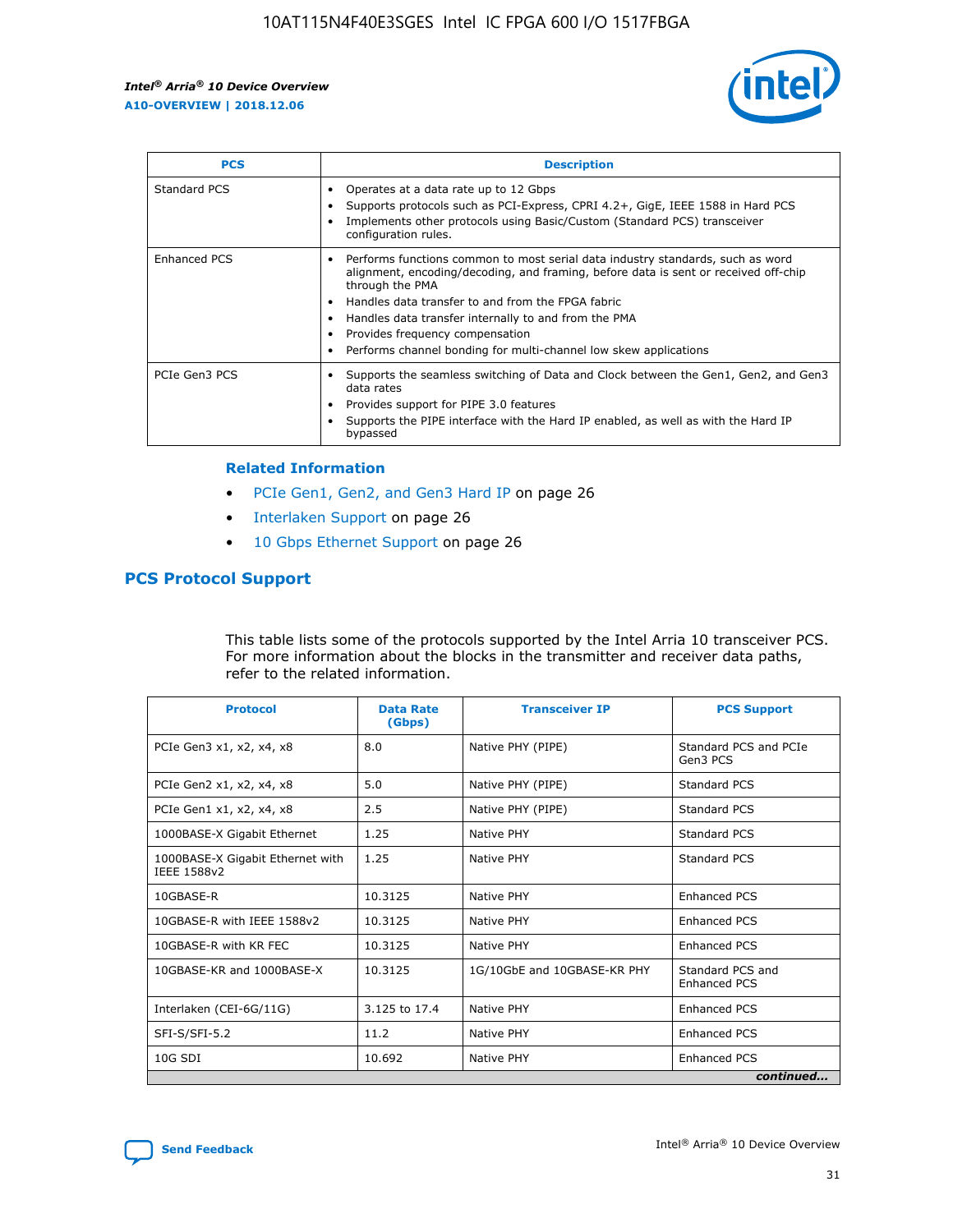

| <b>Protocol</b>      | <b>Data Rate</b><br>(Gbps) | <b>Transceiver IP</b> | <b>PCS Support</b> |
|----------------------|----------------------------|-----------------------|--------------------|
| CPRI 6.0 (64B/66B)   | 0.6144 to<br>10.1376       | Native PHY            | Enhanced PCS       |
| CPRI 4.2 (8B/10B)    | 0.6144 to<br>9.8304        | Native PHY            | Standard PCS       |
| OBSAI RP3 v4.2       | 0.6144 to 6.144            | Native PHY            | Standard PCS       |
| SD-SDI/HD-SDI/3G-SDI | $0.143(12)$ to<br>2.97     | Native PHY            | Standard PCS       |

## **Related Information**

#### [Intel Arria 10 Transceiver PHY User Guide](https://www.intel.com/content/www/us/en/programmable/documentation/nik1398707230472.html#nik1398707091164)

Provides more information about the supported transceiver protocols and PHY IP, the PMA architecture, and the standard, enhanced, and PCIe Gen3 PCS architecture.

# **SoC with Hard Processor System**

Each SoC device combines an FPGA fabric and a hard processor system (HPS) in a single device. This combination delivers the flexibility of programmable logic with the power and cost savings of hard IP in these ways:

- Reduces board space, system power, and bill of materials cost by eliminating a discrete embedded processor
- Allows you to differentiate the end product in both hardware and software, and to support virtually any interface standard
- Extends the product life and revenue through in-field hardware and software updates

 $(12)$  The 0.143 Gbps data rate is supported using oversampling of user logic that you must implement in the FPGA fabric.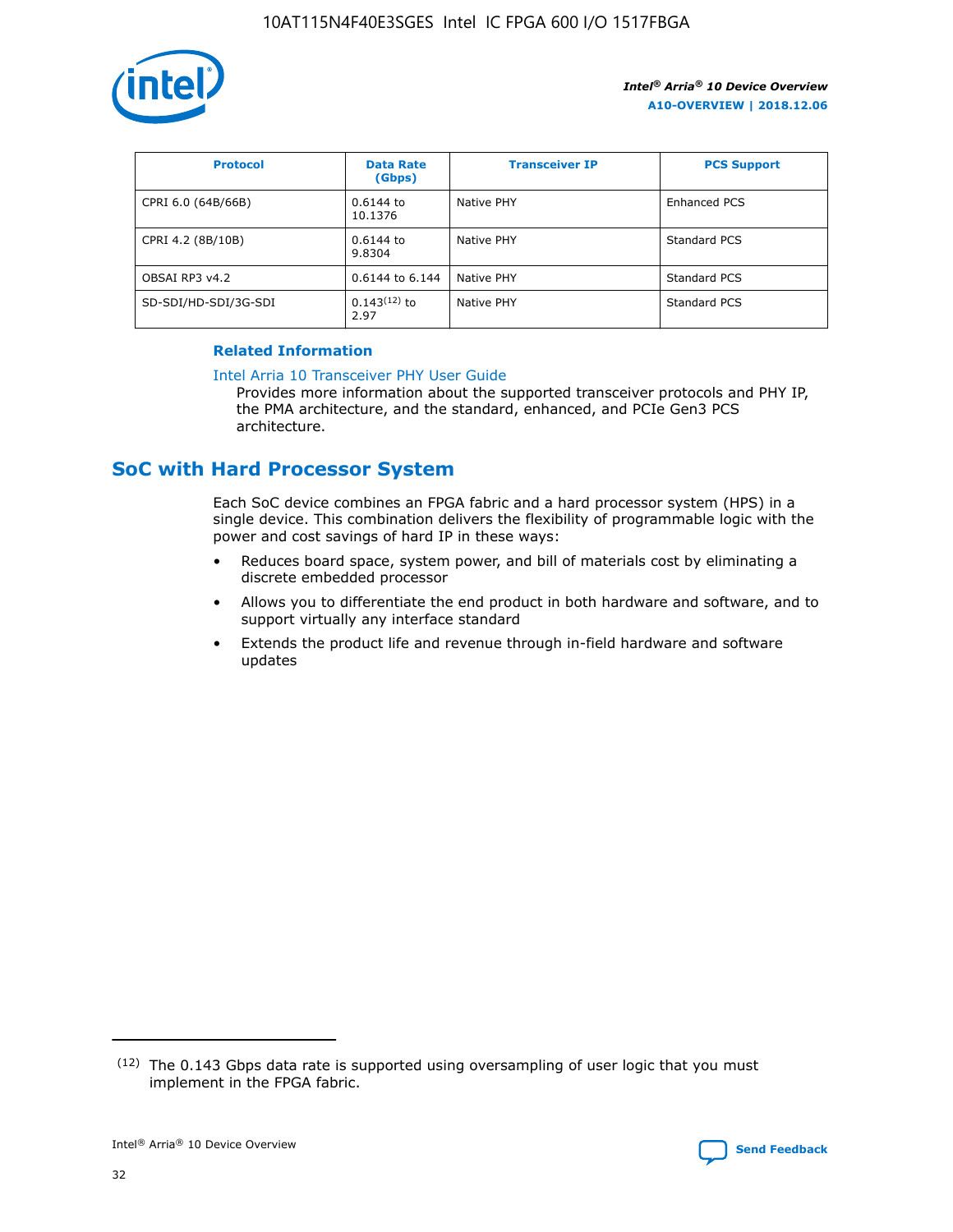

#### **Figure 9. HPS Block Diagram**

This figure shows a block diagram of the HPS with the dual ARM Cortex-A9 MPCore processor.



## **Key Advantages of 20-nm HPS**

The 20-nm HPS strikes a balance between enabling maximum software compatibility with 28-nm SoCs while still improving upon the 28-nm HPS architecture. These improvements address the requirements of the next generation target markets such as wireless and wireline communications, compute and storage equipment, broadcast and military in terms of performance, memory bandwidth, connectivity via backplane and security.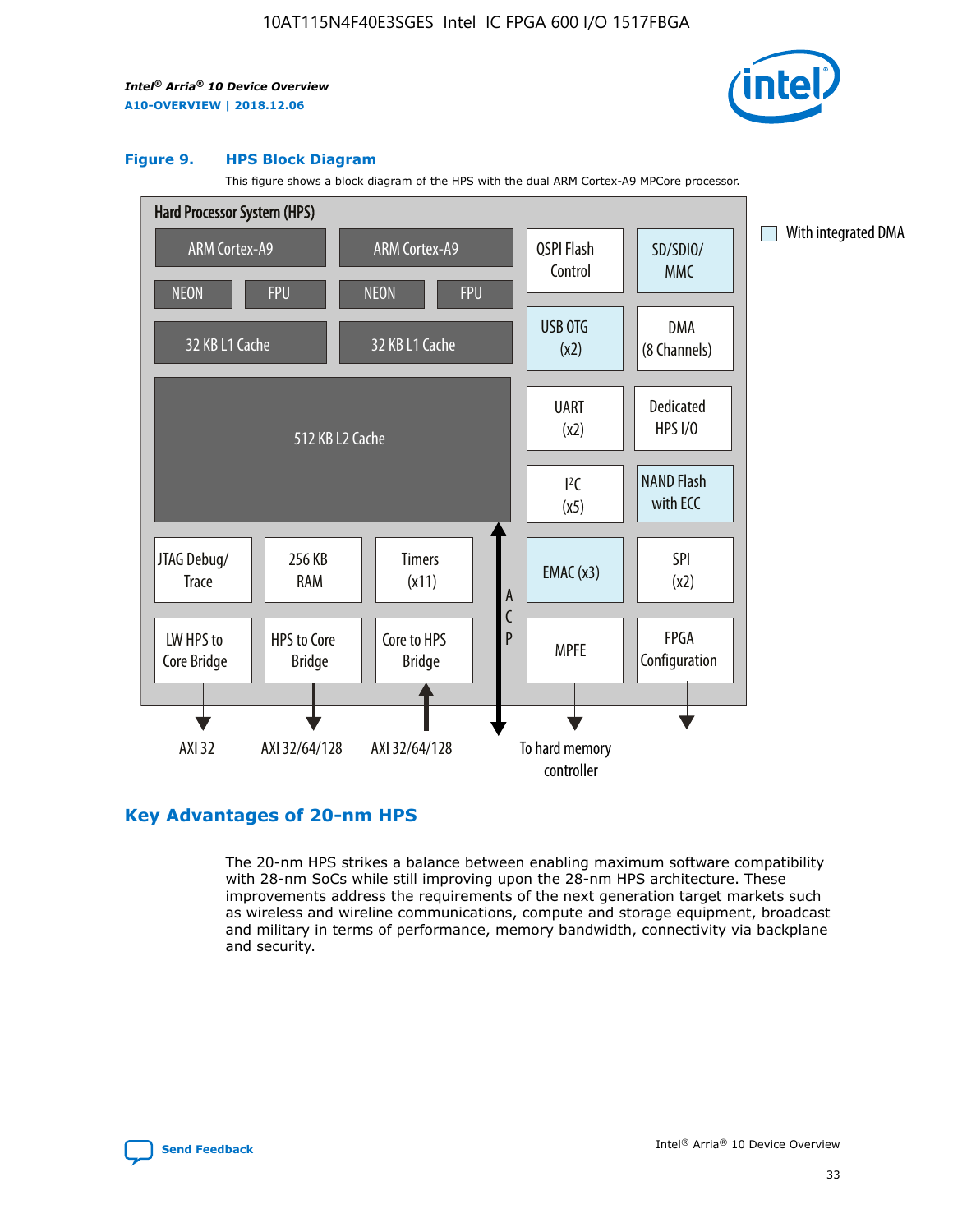

## **Table 24. Improvements in 20 nm HPS**

This table lists the key improvements of the 20 nm HPS compared to the 28 nm HPS.

| Advantages/<br><b>Improvements</b>                          | <b>Description</b>                                                                                                                                                                                                                                                                                                                                                                                                                                                                                                                                                                                                                                                                                                                                                                                                                                                                                                                   |
|-------------------------------------------------------------|--------------------------------------------------------------------------------------------------------------------------------------------------------------------------------------------------------------------------------------------------------------------------------------------------------------------------------------------------------------------------------------------------------------------------------------------------------------------------------------------------------------------------------------------------------------------------------------------------------------------------------------------------------------------------------------------------------------------------------------------------------------------------------------------------------------------------------------------------------------------------------------------------------------------------------------|
| Increased performance and<br>overdrive capability           | While the nominal processor frequency is 1.2 GHz, the 20 nm HPS offers an "overdrive"<br>feature which enables a higher processor operating frequency. This requires a higher supply<br>voltage value that is unique to the HPS and may require a separate regulator.                                                                                                                                                                                                                                                                                                                                                                                                                                                                                                                                                                                                                                                                |
| Increased processor memory<br>bandwidth and DDR4<br>support | Up to 64-bit DDR4 memory at 2,400 Mbps support is available for the processor. The hard<br>memory controller for the HPS comprises a multi-port front end that manages connections<br>to a single port memory controller. The multi-port front end allows logic core and the HPS<br>to share ports and thereby the available bandwidth of the memory controller.                                                                                                                                                                                                                                                                                                                                                                                                                                                                                                                                                                     |
| Flexible I/O sharing                                        | An advanced I/O pin muxing scheme allows improved sharing of I/O between the HPS and<br>the core logic. The following types of I/O are available for SoC:<br>17 dedicated I/Os-physically located inside the HPS block and are not accessible to<br>logic within the core. The 17 dedicated I/Os are used for HPS clock, resets, and<br>interfacing with boot devices, QSPI, and SD/MMC.<br>48 direct shared I/O-located closest to the HPS block and are ideal for high speed HPS<br>$\bullet$<br>peripherals such as EMAC, USB, and others. There is one bank of 48 I/Os that supports<br>direct sharing where the 48 I/Os can be shared 12 I/Os at a time.<br>Standard (shared) I/O-all standard I/Os can be shared by the HPS peripherals and any<br>logic within the core. For designs where more than 48 I/Os are required to fully use all<br>the peripherals in the HPS, these I/Os can be connected through the core logic. |
| <b>EMAC</b> core                                            | Three EMAC cores are available in the HPS. The EMAC cores enable an application to<br>support two redundant Ethernet connections; for example, backplane, or two EMAC cores<br>for managing IEEE 1588 time stamp information while allowing a third EMAC core for debug<br>and configuration. All three EMACs can potentially share the same time stamps, simplifying<br>the 1588 time stamping implementation. A new serial time stamp interface allows core<br>logic to access and read the time stamp values. The integrated EMAC controllers can be<br>connected to external Ethernet PHY through the provided MDIO or I <sup>2</sup> C interface.                                                                                                                                                                                                                                                                               |
| On-chip memory                                              | The on-chip memory is updated to 256 KB support and can support larger data sets and<br>real time algorithms.                                                                                                                                                                                                                                                                                                                                                                                                                                                                                                                                                                                                                                                                                                                                                                                                                        |
| <b>ECC</b> enhancements                                     | Improvements in L2 Cache ECC management allow identification of errors down to the<br>address level. ECC enhancements also enable improved error injection and status reporting<br>via the introduction of new memory mapped access to syndrome and data signals.                                                                                                                                                                                                                                                                                                                                                                                                                                                                                                                                                                                                                                                                    |
| HPS to FPGA Interconnect<br>Backbone                        | Although the HPS and the Logic Core can operate independently, they are tightly coupled<br>via a high-bandwidth system interconnect built from high-performance ARM AMBA AXI bus<br>bridges. IP bus masters in the FPGA fabric have access to HPS bus slaves via the FPGA-to-<br>HPS interconnect. Similarly, HPS bus masters have access to bus slaves in the core fabric<br>via the HPS-to-FPGA bridge. Both bridges are AMBA AXI-3 compliant and support<br>simultaneous read and write transactions. Up to three masters within the core fabric can<br>share the HPS SDRAM controller with the processor. Additionally, the processor can be used<br>to configure the core fabric under program control via a dedicated 32-bit configuration port.                                                                                                                                                                               |
| FPGA configuration and HPS<br>booting                       | The FPGA fabric and HPS in the SoCs are powered independently. You can reduce the clock<br>frequencies or gate the clocks to reduce dynamic power.<br>You can configure the FPGA fabric and boot the HPS independently, in any order, providing<br>you with more design flexibility.                                                                                                                                                                                                                                                                                                                                                                                                                                                                                                                                                                                                                                                 |
| Security                                                    | New security features have been introduced for anti-tamper management, secure boot,<br>encryption (AES), and authentication (SHA).                                                                                                                                                                                                                                                                                                                                                                                                                                                                                                                                                                                                                                                                                                                                                                                                   |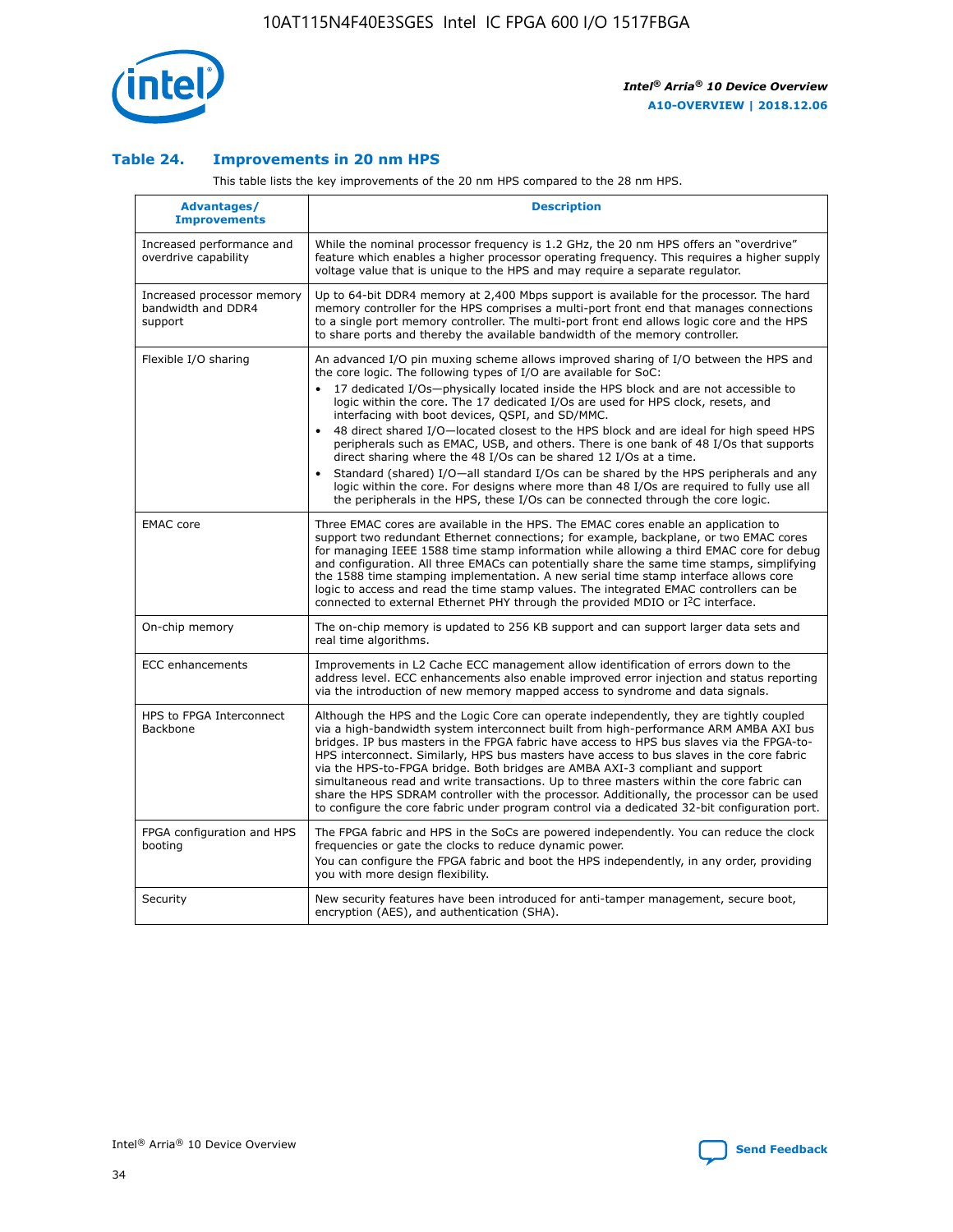

# **Features of the HPS**

The HPS has the following features:

- 1.2-GHz, dual-core ARM Cortex-A9 MPCore processor with up to 1.5-GHz via overdrive
	- ARMv7-A architecture that runs 32-bit ARM instructions, 16-bit and 32-bit Thumb instructions, and 8-bit Java byte codes in Jazelle style
	- Superscalar, variable length, out-of-order pipeline with dynamic branch prediction
	- Instruction Efficiency 2.5 MIPS/MHz, which provides total performance of 7500 MIPS at 1.5 GHz
- Each processor core includes:
	- 32 KB of L1 instruction cache, 32 KB of L1 data cache
	- Single- and double-precision floating-point unit and NEON media engine
	- CoreSight debug and trace technology
	- Snoop Control Unit (SCU) and Acceleration Coherency Port (ACP)
- 512 KB of shared L2 cache
- 256 KB of scratch RAM
- Hard memory controller with support for DDR3, DDR4 and optional error correction code (ECC) support
- Multiport Front End (MPFE) Scheduler interface to the hard memory controller
- 8-channel direct memory access (DMA) controller
- QSPI flash controller with SIO, DIO, QIO SPI Flash support
- NAND flash controller (ONFI 1.0 or later) with DMA and ECC support, updated to support 8 and 16-bit Flash devices and new command DMA to offload CPU for fast power down recovery
- Updated SD/SDIO/MMC controller to eMMC 4.5 with DMA with CE-ATA digital command support
- 3 10/100/1000 Ethernet media access control (MAC) with DMA
- 2 USB On-the-Go (OTG) controllers with DMA
- $\bullet$  5 I<sup>2</sup>C controllers (3 can be used by EMAC for MIO to external PHY)
- 2 UART 16550 Compatible controllers
- 4 serial peripheral interfaces (SPI) (2 Master, 2 Slaves)
- 62 programmable general-purpose I/Os, which includes 48 direct share I/Os that allows the HPS peripherals to connect directly to the FPGA I/Os
- 7 general-purpose timers
- 4 watchdog timers
- Anti-tamper, Secure Boot, Encryption (AES) and Authentication (SHA)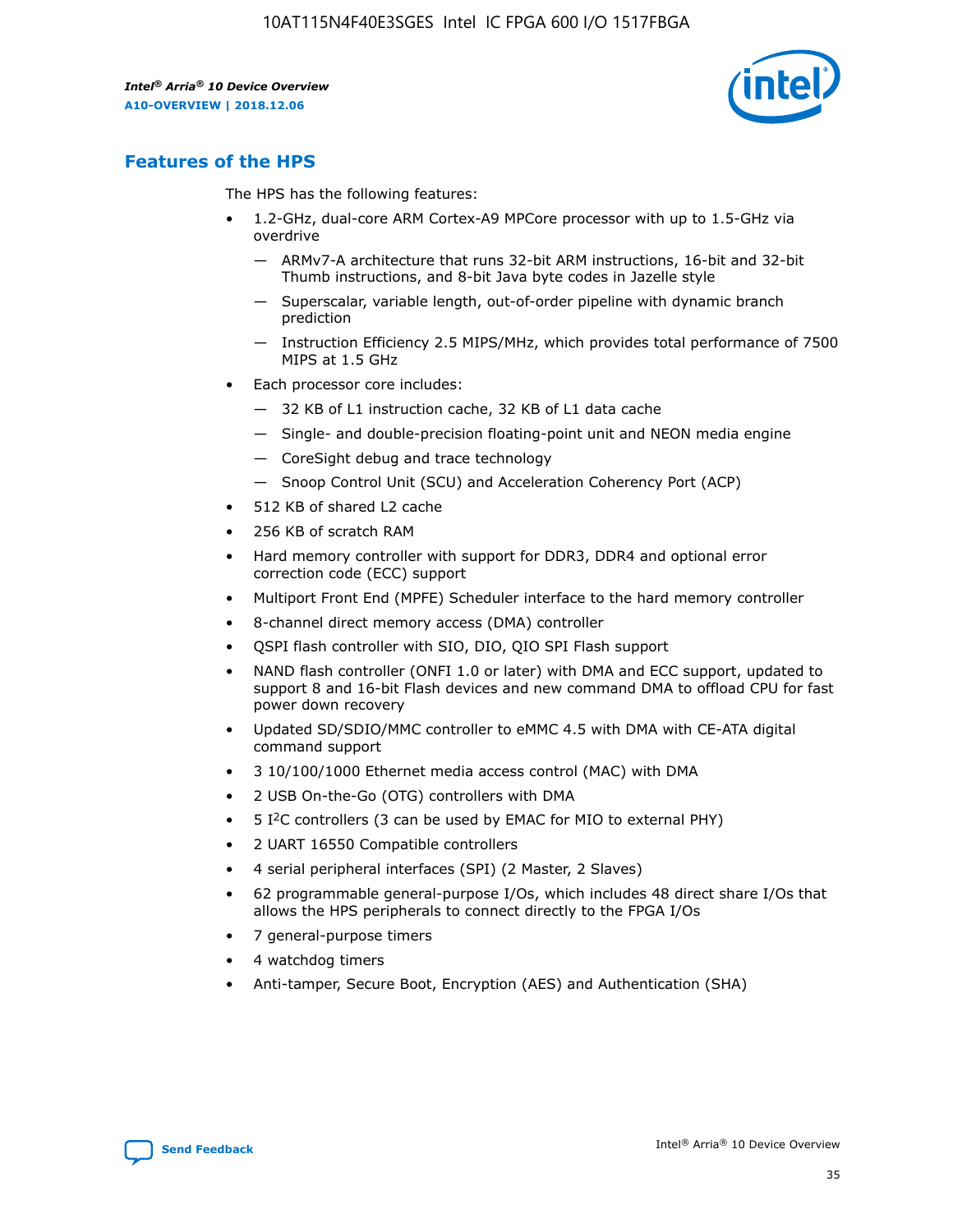

## **System Peripherals and Debug Access Port**

Each Ethernet MAC, USB OTG, NAND flash controller, and SD/MMC controller module has an integrated DMA controller. For modules without an integrated DMA controller, an additional DMA controller module provides up to eight channels of high-bandwidth data transfers. Peripherals that communicate off-chip are multiplexed with other peripherals at the HPS pin level. This allows you to choose which peripherals interface with other devices on your PCB.

The debug access port provides interfaces to industry standard JTAG debug probes and supports ARM CoreSight debug and core traces to facilitate software development.

## **HPS–FPGA AXI Bridges**

The HPS–FPGA bridges, which support the Advanced Microcontroller Bus Architecture (AMBA) Advanced eXtensible Interface (AXI™) specifications, consist of the following bridges:

- FPGA-to-HPS AMBA AXI bridge—a high-performance bus supporting 32, 64, and 128 bit data widths that allows the FPGA fabric to issue transactions to slaves in the HPS.
- HPS-to-FPGA Avalon/AMBA AXI bridge—a high-performance bus supporting 32, 64, and 128 bit data widths that allows the HPS to issue transactions to slaves in the FPGA fabric.
- Lightweight HPS-to-FPGA AXI bridge—a lower latency 32 bit width bus that allows the HPS to issue transactions to soft peripherals in the FPGA fabric. This bridge is primarily used for control and status register (CSR) accesses to peripherals in the FPGA fabric.

The HPS–FPGA AXI bridges allow masters in the FPGA fabric to communicate with slaves in the HPS logic, and vice versa. For example, the HPS-to-FPGA AXI bridge allows you to share memories instantiated in the FPGA fabric with one or both microprocessors in the HPS, while the FPGA-to-HPS AXI bridge allows logic in the FPGA fabric to access the memory and peripherals in the HPS.

Each HPS–FPGA bridge also provides asynchronous clock crossing for data transferred between the FPGA fabric and the HPS.

### **HPS SDRAM Controller Subsystem**

The HPS SDRAM controller subsystem contains a multiport SDRAM controller and DDR PHY that are shared between the FPGA fabric (through the FPGA-to-HPS SDRAM interface), the level 2 (L2) cache, and the level 3 (L3) system interconnect. The FPGA-to-HPS SDRAM interface supports AMBA AXI and Avalon® Memory-Mapped (Avalon-MM) interface standards, and provides up to six individual ports for access by masters implemented in the FPGA fabric.

The HPS SDRAM controller supports up to 3 masters (command ports), 3x 64-bit read data ports and 3x 64-bit write data ports.

To maximize memory performance, the SDRAM controller subsystem supports command and data reordering, deficit round-robin arbitration with aging, and high-priority bypass features.

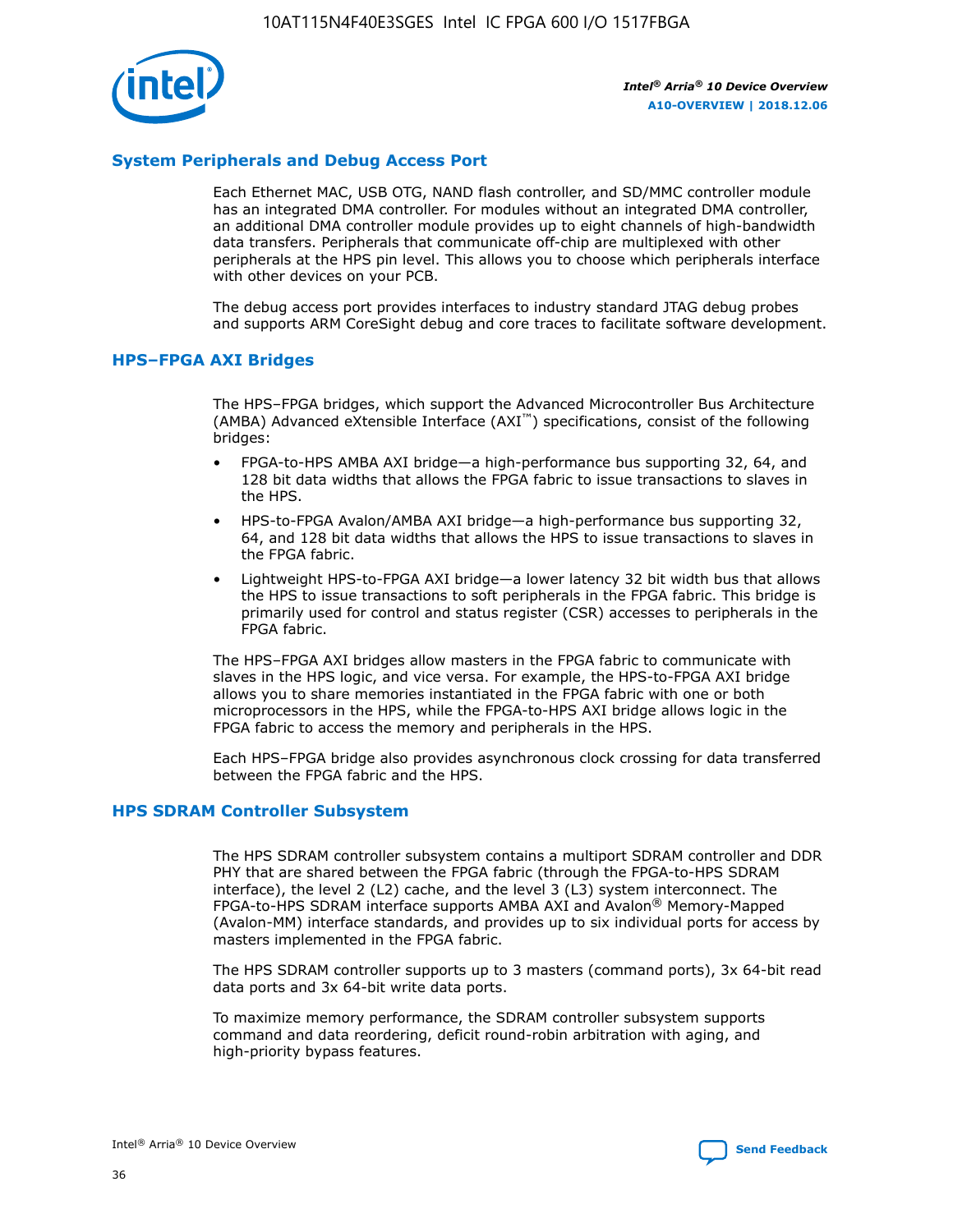

## **FPGA Configuration and HPS Booting**

The FPGA fabric and HPS in the SoC FPGA must be powered at the same time. You can reduce the clock frequencies or gate the clocks to reduce dynamic power.

Once powered, the FPGA fabric and HPS can be configured independently thus providing you with more design flexibility:

- You can boot the HPS independently. After the HPS is running, the HPS can fully or partially reconfigure the FPGA fabric at any time under software control. The HPS can also configure other FPGAs on the board through the FPGA configuration controller.
- Configure the FPGA fabric first, and then boot the HPS from memory accessible to the FPGA fabric.

## **Hardware and Software Development**

For hardware development, you can configure the HPS and connect your soft logic in the FPGA fabric to the HPS interfaces using the Platform Designer system integration tool in the Intel Quartus Prime software.

For software development, the ARM-based SoC FPGA devices inherit the rich software development ecosystem available for the ARM Cortex-A9 MPCore processor. The software development process for Intel SoC FPGAs follows the same steps as those for other SoC devices from other manufacturers. Support for Linux\*, VxWorks\*, and other operating systems are available for the SoC FPGAs. For more information on the operating systems support availability, contact the Intel FPGA sales team.

You can begin device-specific firmware and software development on the Intel SoC FPGA Virtual Target. The Virtual Target is a fast PC-based functional simulation of a target development system—a model of a complete development board. The Virtual Target enables the development of device-specific production software that can run unmodified on actual hardware.

## **Dynamic and Partial Reconfiguration**

The Intel Arria 10 devices support dynamic and partial reconfiguration. You can use dynamic and partial reconfiguration simultaneously to enable seamless reconfiguration of both the device core and transceivers.

## **Dynamic Reconfiguration**

You can reconfigure the PMA and PCS blocks while the device continues to operate. This feature allows you to change the data rates, protocol, and analog settings of a channel in a transceiver bank without affecting on-going data transfer in other transceiver banks. This feature is ideal for applications that require dynamic multiprotocol or multirate support.

## **Partial Reconfiguration**

Using partial reconfiguration, you can reconfigure some parts of the device while keeping the device in operation.

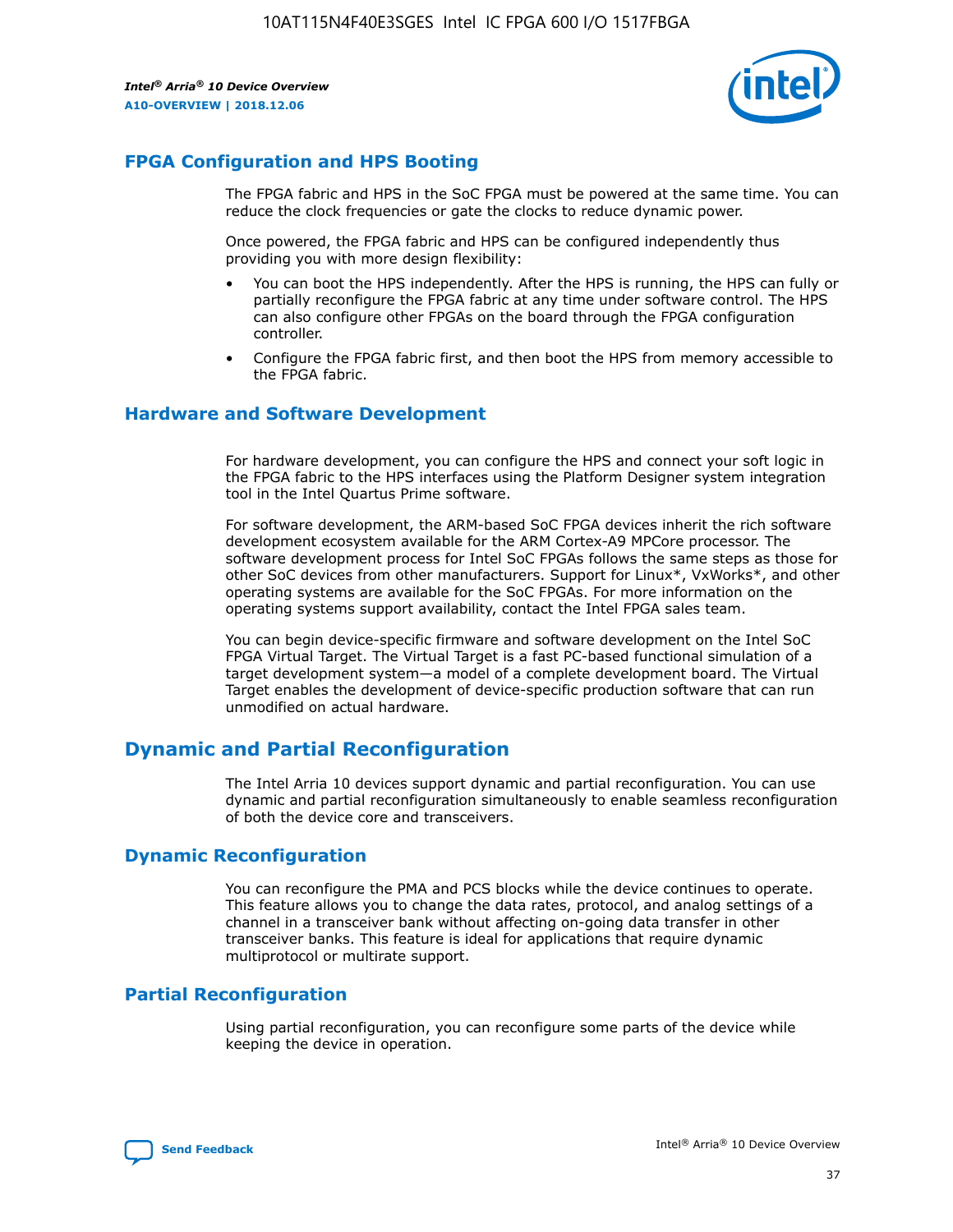

Instead of placing all device functions in the FPGA fabric, you can store some functions that do not run simultaneously in external memory and load them only when required. This capability increases the effective logic density of the device, and lowers cost and power consumption.

In the Intel solution, you do not have to worry about intricate device architecture to perform a partial reconfiguration. The partial reconfiguration capability is built into the Intel Quartus Prime design software, making such time-intensive task simple.

Intel Arria 10 devices support partial reconfiguration in the following configuration options:

- Using an internal host:
	- All supported configuration modes where the FPGA has access to external memory devices such as serial and parallel flash memory.
	- Configuration via Protocol [CvP (PCIe)]
- Using an external host—passive serial (PS), fast passive parallel (FPP) x8, FPP x16, and FPP x32 I/O interface.

# **Enhanced Configuration and Configuration via Protocol**

## **Table 25. Configuration Schemes and Features of Intel Arria 10 Devices**

Intel Arria 10 devices support 1.8 V programming voltage and several configuration schemes.

| <b>Scheme</b>                                                          | <b>Data</b><br><b>Width</b> | <b>Max Clock</b><br>Rate<br>(MHz) | <b>Max Data</b><br>Rate<br>(Mbps)<br>(13) | <b>Decompression</b> | <b>Design</b><br>Security <sup>(1</sup><br>4) | <b>Partial</b><br><b>Reconfiguration</b><br>(15) | <b>Remote</b><br><b>System</b><br><b>Update</b> |
|------------------------------------------------------------------------|-----------------------------|-----------------------------------|-------------------------------------------|----------------------|-----------------------------------------------|--------------------------------------------------|-------------------------------------------------|
| <b>JTAG</b>                                                            | 1 bit                       | 33                                | 33                                        |                      |                                               | Yes(16)                                          |                                                 |
| Active Serial (AS)<br>through the<br>EPCO-L<br>configuration<br>device | 1 bit,<br>4 bits            | 100                               | 400                                       | Yes                  | Yes                                           | $Y_{PS}(16)$                                     | Yes                                             |
| Passive serial (PS)<br>through CPLD or<br>external<br>microcontroller  | 1 bit                       | 100                               | 100                                       | Yes                  | Yes                                           | Yes(16)                                          | Parallel<br>Flash<br>Loader<br>(PFL) IP<br>core |
|                                                                        |                             |                                   |                                           |                      |                                               |                                                  | continued                                       |

<sup>(13)</sup> Enabling either compression or design security features affects the maximum data rate. Refer to the Intel Arria 10 Device Datasheet for more information.

<sup>(14)</sup> Encryption and compression cannot be used simultaneously.

 $(15)$  Partial reconfiguration is an advanced feature of the device family. If you are interested in using partial reconfiguration, contact Intel for support.

 $(16)$  Partial configuration can be performed only when it is configured as internal host.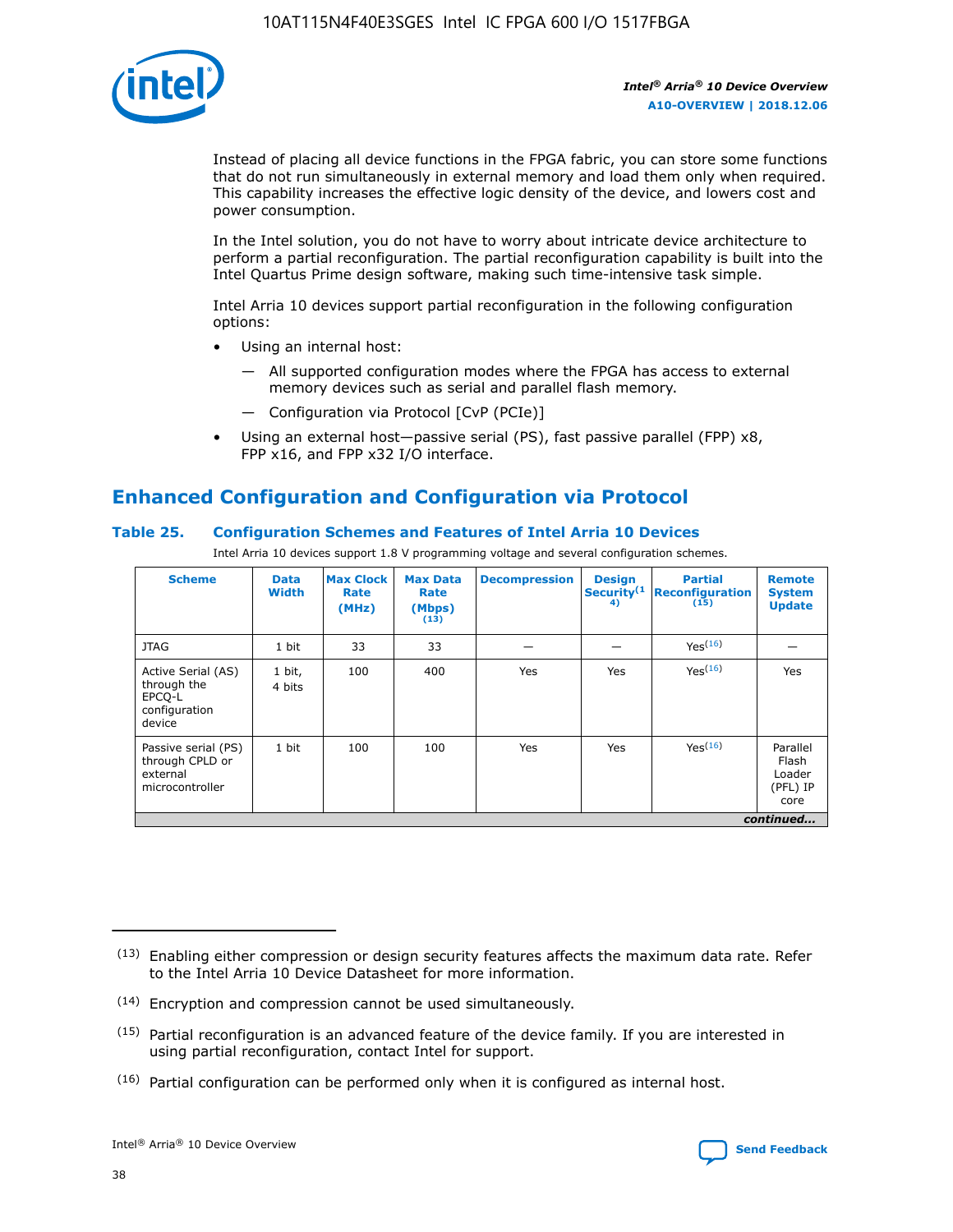

| <b>Scheme</b>                                     | <b>Data</b><br><b>Width</b> | <b>Max Clock</b><br>Rate<br>(MHz) | <b>Max Data</b><br>Rate<br>(Mbps)<br>(13) | <b>Decompression</b> | <b>Design</b><br>Security <sup>(1</sup><br>4) | <b>Partial</b><br><b>Reconfiguration</b><br>(15) | <b>Remote</b><br><b>System</b><br><b>Update</b> |
|---------------------------------------------------|-----------------------------|-----------------------------------|-------------------------------------------|----------------------|-----------------------------------------------|--------------------------------------------------|-------------------------------------------------|
| Fast passive                                      | 8 bits                      | 100                               | 3200                                      | Yes                  | Yes                                           | Yes(17)                                          | PFL IP                                          |
| parallel (FPP)<br>through CPLD or                 | 16 bits                     |                                   |                                           | Yes                  | Yes                                           |                                                  | core                                            |
| external<br>microcontroller                       | 32 bits                     |                                   |                                           | Yes                  | Yes                                           |                                                  |                                                 |
| Configuration via                                 | 16 bits                     | 100                               | 3200                                      | Yes                  | Yes                                           | Yes <sup>(17)</sup>                              |                                                 |
| <b>HPS</b>                                        | 32 bits                     |                                   |                                           | Yes                  | Yes                                           |                                                  |                                                 |
| Configuration via<br>Protocol [CvP<br>$(PCIe*)$ ] | x1, x2,<br>x4, x8<br>lanes  |                                   | 8000                                      | Yes                  | Yes                                           | Yes(16)                                          |                                                 |

You can configure Intel Arria 10 devices through PCIe using Configuration via Protocol (CvP). The Intel Arria 10 CvP implementation conforms to the PCIe 100 ms power-up-to-active time requirement.

#### **Related Information**

[Configuration via Protocol \(CvP\) Implementation in Intel FPGAs User Guide](https://www.intel.com/content/www/us/en/programmable/documentation/dsu1441819344145.html#dsu1442269728522) Provides more information about the CvP configuration scheme.

# **SEU Error Detection and Correction**

Intel Arria 10 devices offer robust and easy-to-use single-event upset (SEU) error detection and correction circuitry.

The detection and correction circuitry includes protection for Configuration RAM (CRAM) programming bits and user memories. The CRAM is protected by a continuously running CRC error detection circuit with integrated ECC that automatically corrects one or two errors and detects higher order multi-bit errors. When more than two errors occur, correction is available through reloading of the core programming file, providing a complete design refresh while the FPGA continues to operate.

The physical layout of the Intel Arria 10 CRAM array is optimized to make the majority of multi-bit upsets appear as independent single-bit or double-bit errors which are automatically corrected by the integrated CRAM ECC circuitry. In addition to the CRAM protection, the M20K memory blocks also include integrated ECC circuitry and are layout-optimized for error detection and correction. The MLAB does not have ECC.

(14) Encryption and compression cannot be used simultaneously.

<sup>(17)</sup> Supported at a maximum clock rate of 100 MHz.



 $(13)$  Enabling either compression or design security features affects the maximum data rate. Refer to the Intel Arria 10 Device Datasheet for more information.

 $(15)$  Partial reconfiguration is an advanced feature of the device family. If you are interested in using partial reconfiguration, contact Intel for support.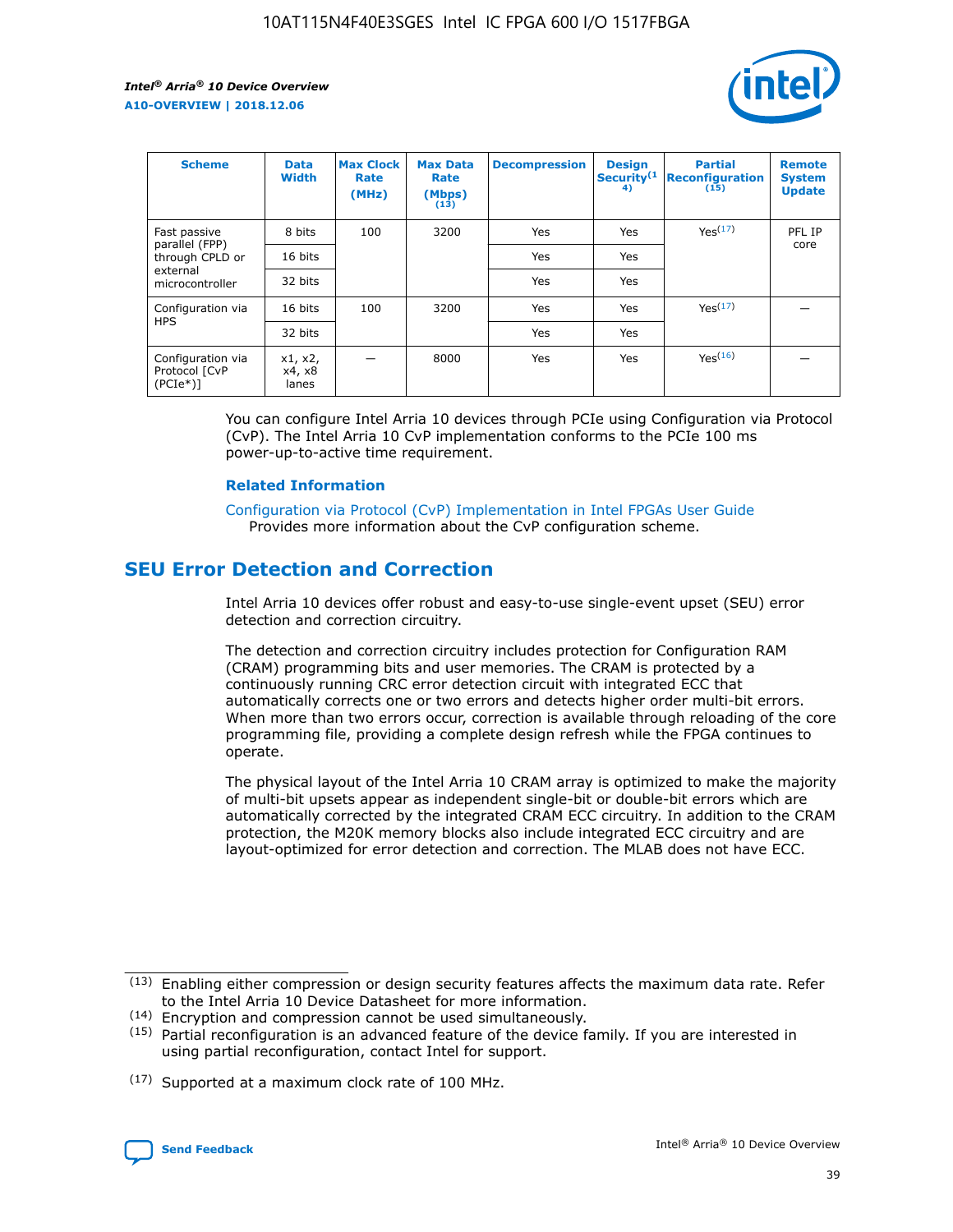

## **Power Management**

Intel Arria 10 devices leverage the advanced 20 nm process technology, a low 0.9 V core power supply, an enhanced core architecture, and several optional power reduction techniques to reduce total power consumption by as much as 40% compared to Arria V devices and as much as 60% compared to Stratix V devices.

The optional power reduction techniques in Intel Arria 10 devices include:

- **SmartVID**—a code is programmed into each device during manufacturing that allows a smart regulator to operate the device at lower core  $V_{CC}$  while maintaining performance
- **Programmable Power Technology**—non-critical timing paths are identified by the Intel Quartus Prime software and the logic in these paths is biased for low power instead of high performance
- **Low Static Power Options**—devices are available with either standard static power or low static power while maintaining performance

Furthermore, Intel Arria 10 devices feature Intel's industry-leading low power transceivers and include a number of hard IP blocks that not only reduce logic resources but also deliver substantial power savings compared to soft implementations. In general, hard IP blocks consume up to 90% less power than the equivalent soft logic implementations.

# **Incremental Compilation**

The Intel Quartus Prime software incremental compilation feature reduces compilation time and helps preserve performance to ease timing closure. The incremental compilation feature enables the partial reconfiguration flow for Intel Arria 10 devices.

Incremental compilation supports top-down, bottom-up, and team-based design flows. This feature facilitates modular, hierarchical, and team-based design flows where different designers compile their respective design sections in parallel. Furthermore, different designers or IP providers can develop and optimize different blocks of the design independently. These blocks can then be imported into the top level project.

# **Document Revision History for Intel Arria 10 Device Overview**

| <b>Document</b><br><b>Version</b> | <b>Changes</b>                                                                                                                                                                                                                                                              |
|-----------------------------------|-----------------------------------------------------------------------------------------------------------------------------------------------------------------------------------------------------------------------------------------------------------------------------|
| 2018.12.06                        | Added links to Intel Arria 10 device errata documents.<br>Removed automotive temperature option from the Intel Arria 10 GX devices.<br>Removed -3 fabric speed grade from the Intel Arria 10 GT devices.<br>Updated power options for the Intel Arria 10 GX and GT devices. |
| 2018.04.09                        | Updated the lowest $V_{CC}$ from 0.83 V to 0.82 V in the topic listing a summary of the device features.                                                                                                                                                                    |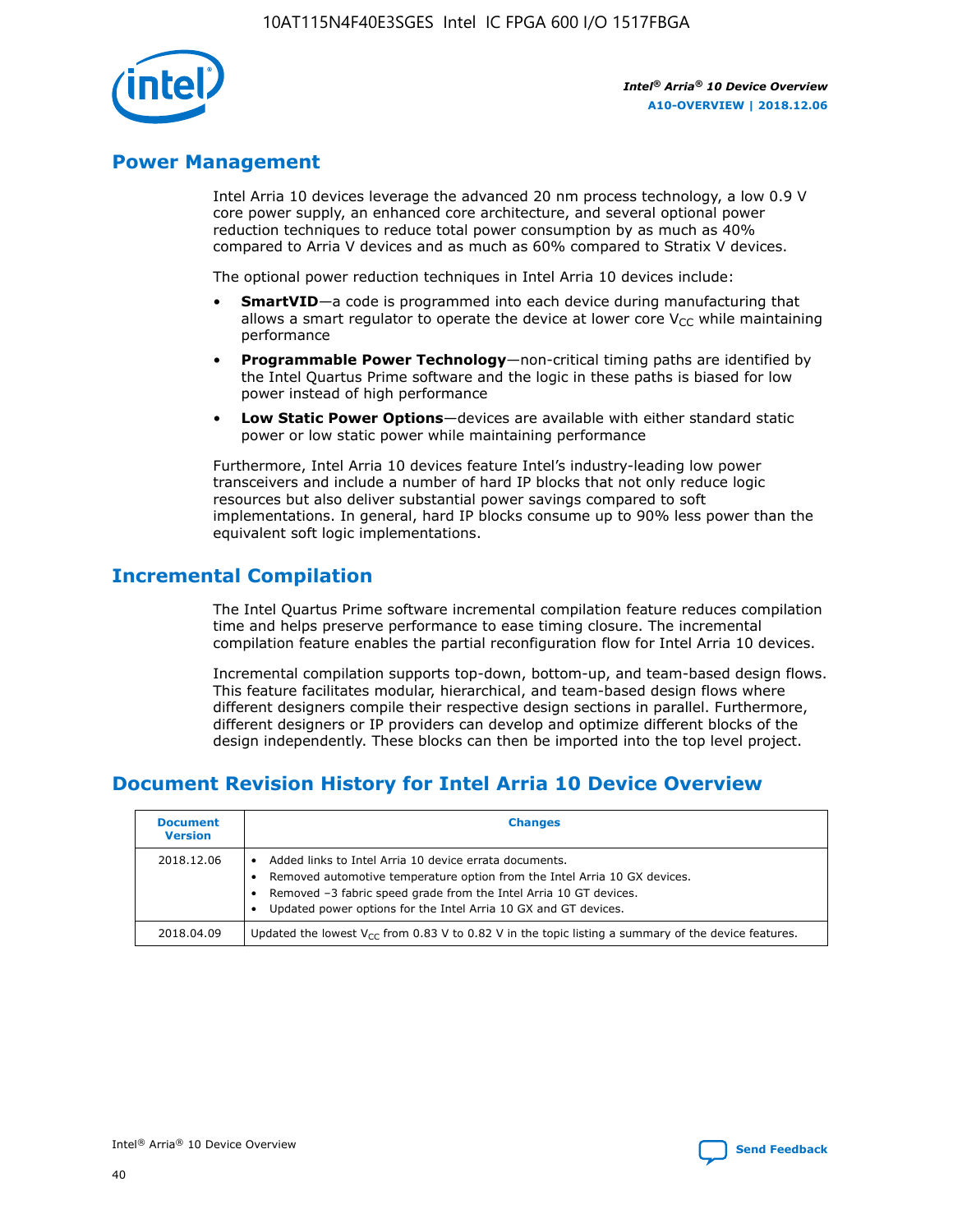*Intel® Arria® 10 Device Overview* **A10-OVERVIEW | 2018.12.06**



| <b>Date</b>    | <b>Version</b> | <b>Changes</b>                                                                                                                                                                                                                                                                                                                                                                                                                                                                                                                                                                                                                                                                                                                                                                                                                                                                                                                                                                         |
|----------------|----------------|----------------------------------------------------------------------------------------------------------------------------------------------------------------------------------------------------------------------------------------------------------------------------------------------------------------------------------------------------------------------------------------------------------------------------------------------------------------------------------------------------------------------------------------------------------------------------------------------------------------------------------------------------------------------------------------------------------------------------------------------------------------------------------------------------------------------------------------------------------------------------------------------------------------------------------------------------------------------------------------|
| January 2018   | 2018.01.17     | Updated the maximum data rate for HPS (Intel Arria 10 SX devices<br>external memory interface DDR3 controller from 2,166 Mbps to 2,133<br>Mbps.<br>Updated maximum frequency supported for half rate QDRII and QDRII<br>+ SRAM to 633 MHz in Memory Standards Supported by the Soft<br>Memory Controller table.<br>Updated transceiver backplane capability to 12.5 Gbps.<br>$\bullet$<br>Removed transceiver speed grade 5 in Sample Ordering Core and<br>$\bullet$<br>Available Options for Intel Arria 10 GX Devices figure.<br>Removed package code 40, low static power, SmartVID, industrial, and<br>military operating temperature support from Sample Ordering Core and<br>Available Options for Intel Arria 10 GT Devices figure.<br>Updated short reach transceiver rate for Intel Arria 10 GT devices to<br>25.8 Gbps.<br>Removed On-Die Instrumentation - EyeQ and Jitter Margin Tool<br>support from PMA Features of the Transceivers in Intel Arria 10 Devices<br>table. |
| September 2017 | 2017.09.20     | Updated the maximum speed of the DDR4 external memory interface from<br>1,333 MHz/2,666 Mbps to 1,200 MHz/2,400 Mbps.                                                                                                                                                                                                                                                                                                                                                                                                                                                                                                                                                                                                                                                                                                                                                                                                                                                                  |
| July 2017      | 2017.07.13     | Corrected the automotive temperature range in the figure showing the<br>available options for the Intel Arria 10 GX devices from "-40°C to 100°C"<br>to "-40°C to 125°C".                                                                                                                                                                                                                                                                                                                                                                                                                                                                                                                                                                                                                                                                                                                                                                                                              |
| July 2017      | 2017.07.06     | Added automotive temperature option to Intel Arria 10 GX device family.                                                                                                                                                                                                                                                                                                                                                                                                                                                                                                                                                                                                                                                                                                                                                                                                                                                                                                                |
| May 2017       | 2017.05.08     | Corrected protocol names with "1588" to "IEEE 1588v2".<br>$\bullet$<br>Updated the vertical migration table to remove vertical migration<br>$\bullet$<br>between Intel Arria 10 GX and Intel Arria 10 SX device variants.<br>Removed all "Preliminary" marks.<br>$\bullet$                                                                                                                                                                                                                                                                                                                                                                                                                                                                                                                                                                                                                                                                                                             |
| March 2017     | 2017.03.15     | Removed the topic about migration from Intel Arria 10 to Intel Stratix<br>$\bullet$<br>10 devices.<br>Rebranded as Intel.<br>$\bullet$                                                                                                                                                                                                                                                                                                                                                                                                                                                                                                                                                                                                                                                                                                                                                                                                                                                 |
| October 2016   | 2016.10.31     | Removed package F36 from Intel Arria 10 GX devices.<br>Updated Intel Arria 10 GT sample ordering code and maximum GX<br>$\bullet$<br>transceiver count. Intel Arria 10 GT devices are available only in the<br>SF45 package option with a maximum of 72 transceivers.                                                                                                                                                                                                                                                                                                                                                                                                                                                                                                                                                                                                                                                                                                                  |
| May 2016       | 2016.05.02     | Updated the FPGA Configuration and HPS Booting topic.<br>$\bullet$<br>Remove V <sub>CC</sub> PowerManager from the Summary of Features, Power<br>Management and Arria 10 Device Variants and packages topics. This<br>feature is no longer supported in Arria 10 devices.<br>Removed LPDDR3 from the Memory Standards Supported by the HPS<br>Hard Memory Controller table in the Memory Standards Supported by<br>Intel Arria 10 Devices topic. This standard is only supported by the<br>FPGA.<br>Removed transceiver speed grade 5 from the Device Variants and<br>Packages topic for Arria 10 GX and SX devices.                                                                                                                                                                                                                                                                                                                                                                   |
| February 2016  | 2016.02.11     | Changed the maximum Arria 10 GT datarate to 25.8 Gbps and the<br>minimum datarate to 1 Gbps globally.<br>Revised the state for Core clock networks in the Summary of Features<br>$\bullet$<br>topic.<br>Changed the transceiver parameters in the "Summary of Features for<br>$\bullet$<br>Arria 10 Devices" table.<br>• Changed the transceiver parameters in the "Maximum Resource Counts<br>for Arria 10 GT Devices" table.<br>Changed the package availability for GT devices in the "Package Plan<br>for Arria 10 GT Devices" table.<br>Changed the package configurations for GT devices in the "Migration"<br>Capability Across Arria 10 Product Lines" figure.<br>continued                                                                                                                                                                                                                                                                                                    |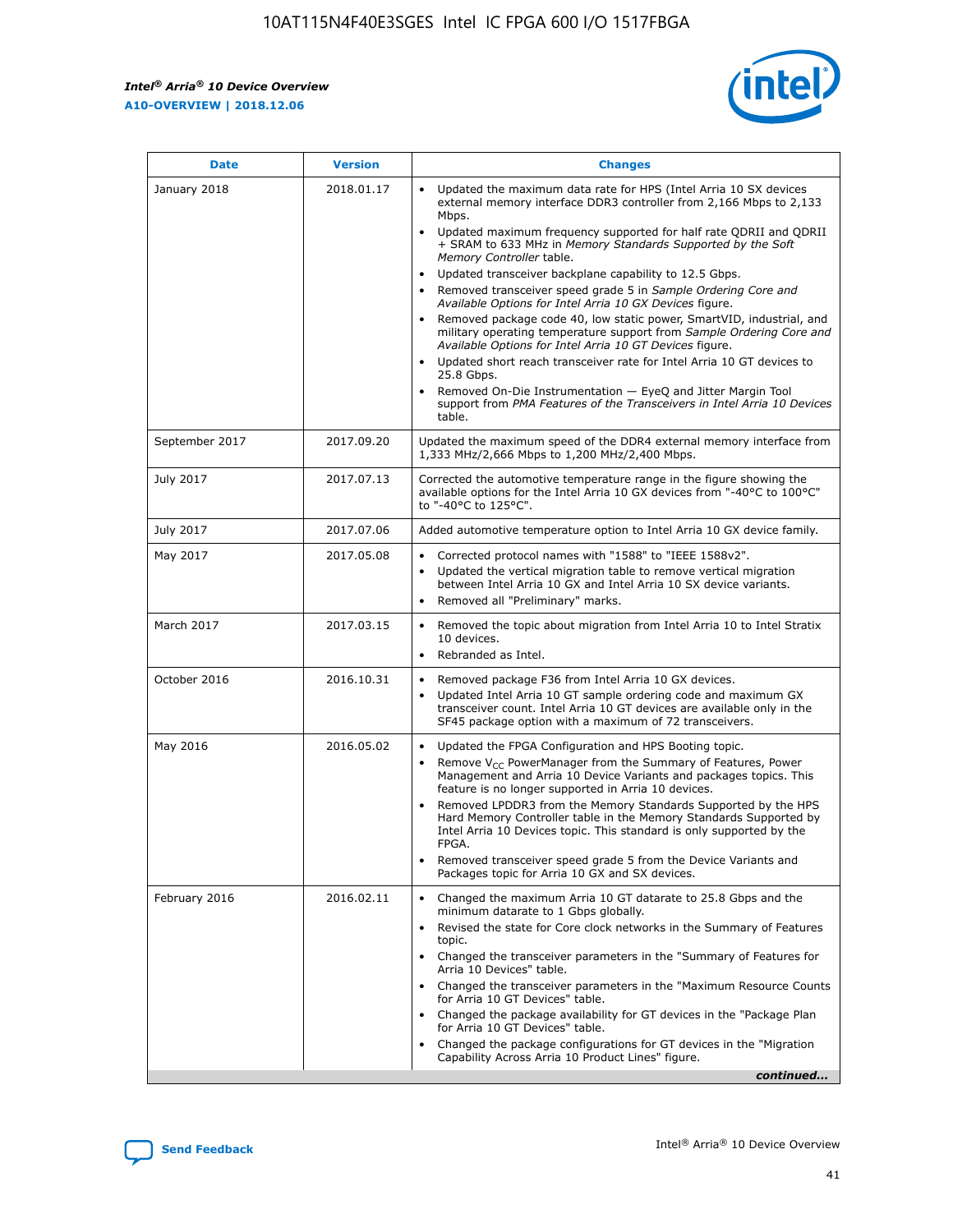

| <b>Date</b>   | <b>Version</b> | <b>Changes</b>                                                                                                                                                               |
|---------------|----------------|------------------------------------------------------------------------------------------------------------------------------------------------------------------------------|
|               |                | • Changed transceiver parameters in the "Low Power Serial Transceivers"<br>section.                                                                                          |
|               |                | • Changed the transceiver descriptions in the "Device Variants for the<br>Arria 10 Device Family" table.                                                                     |
|               |                | Changed the "Sample Ordering Code and Available Options for Arria 10<br>$\bullet$<br>GT Devices" figure.                                                                     |
|               |                | Changed the datarates for GT devices in the "PMA Features" section.                                                                                                          |
|               |                | Changed the datarates for GT devices in the "PCS Features" section.<br>$\bullet$                                                                                             |
| December 2015 | 2015.12.14     | Updated the number of M20K memory blocks for Arria 10 GX 660 from<br>2133 to 2131 and corrected the total RAM bit from 48,448 Kb to<br>48,408 Kb.                            |
|               |                | Corrected the number of DSP blocks for Arria 10 GX 660 from 1688 to<br>1687 in the table listing floating-point arithmetic resources.                                        |
| November 2015 | 2015.11.02     | Updated the maximum resources for Arria 10 GX 220, GX 320, GX 480,<br>$\bullet$<br>GX 660, SX 220, SX 320, SX 480, and SX 660.                                               |
|               |                | Updated resource count for Arria 10 GX 320, GX 480, GX 660, SX 320,<br>SX 480, a SX 660 devices in Number of Multipliers in Intel Arria 10<br><b>Devices</b> table.          |
|               |                | Updated the available options for Arria 10 GX, GT, and SX.                                                                                                                   |
|               |                | Changed instances of Quartus II to Quartus Prime.                                                                                                                            |
| June 2015     | 2015.06.15     | Corrected label for Intel Arria 10 GT product lines in the vertical migration<br>figure.                                                                                     |
| May 2015      | 2015.05.15     | Corrected the DDR3 half rate and quarter rate maximum frequencies in the<br>table that lists the memory standards supported by the Intel Arria 10 hard<br>memory controller. |
| May 2015      | 2015.05.04     | Added support for 13.5G JESD204b in the Summary of Features table.<br>$\bullet$<br>Added a link to Arria 10 GT Channel Usage in the Arria 10 GT Package<br>$\bullet$         |
|               |                | Plan topic.                                                                                                                                                                  |
|               |                | • Added a note to the table, Maximum Resource Counts for Arria 10 GT<br>devices.                                                                                             |
|               |                | Updated the power requirements of the transceivers in the Low Power<br>Serial Transceivers topic.                                                                            |
| January 2015  | 2015.01.23     | • Added floating point arithmetic features in the Summary of Features<br>table.                                                                                              |
|               |                | Updated the total embedded memory from 38.38 megabits (Mb) to<br>$\bullet$<br>65.6 Mb.                                                                                       |
|               |                | • Updated the table that lists the memory standards supported by Intel<br>Arria 10 devices.                                                                                  |
|               |                | Removed support for DDR3U, LPDDR3 SDRAM, RLDRAM 2, and DDR2.                                                                                                                 |
|               |                | Moved RLDRAM 3 support from hard memory controller to soft memory<br>controller. RLDRAM 3 support uses hard PHY with soft memory<br>controller.                              |
|               |                | Added soft memory controller support for QDR IV.<br>$\bullet$                                                                                                                |
|               |                | Updated the maximum resource count table to include the number of<br>hard memory controllers available in each device variant.                                               |
|               |                | Updated the transceiver PCS data rate from 12.5 Gbps to 12 Gbps.<br>$\bullet$                                                                                                |
|               |                | Updated the max clock rate of PS, FPP x8, FPP x16, and Configuration<br>via HPS from 125 MHz to 100 MHz.                                                                     |
|               |                | Added a feature for fractional synthesis PLLs: PLL cascading.                                                                                                                |
|               |                | Updated the HPS programmable general-purpose I/Os from 54 to 62.                                                                                                             |
|               |                | continued                                                                                                                                                                    |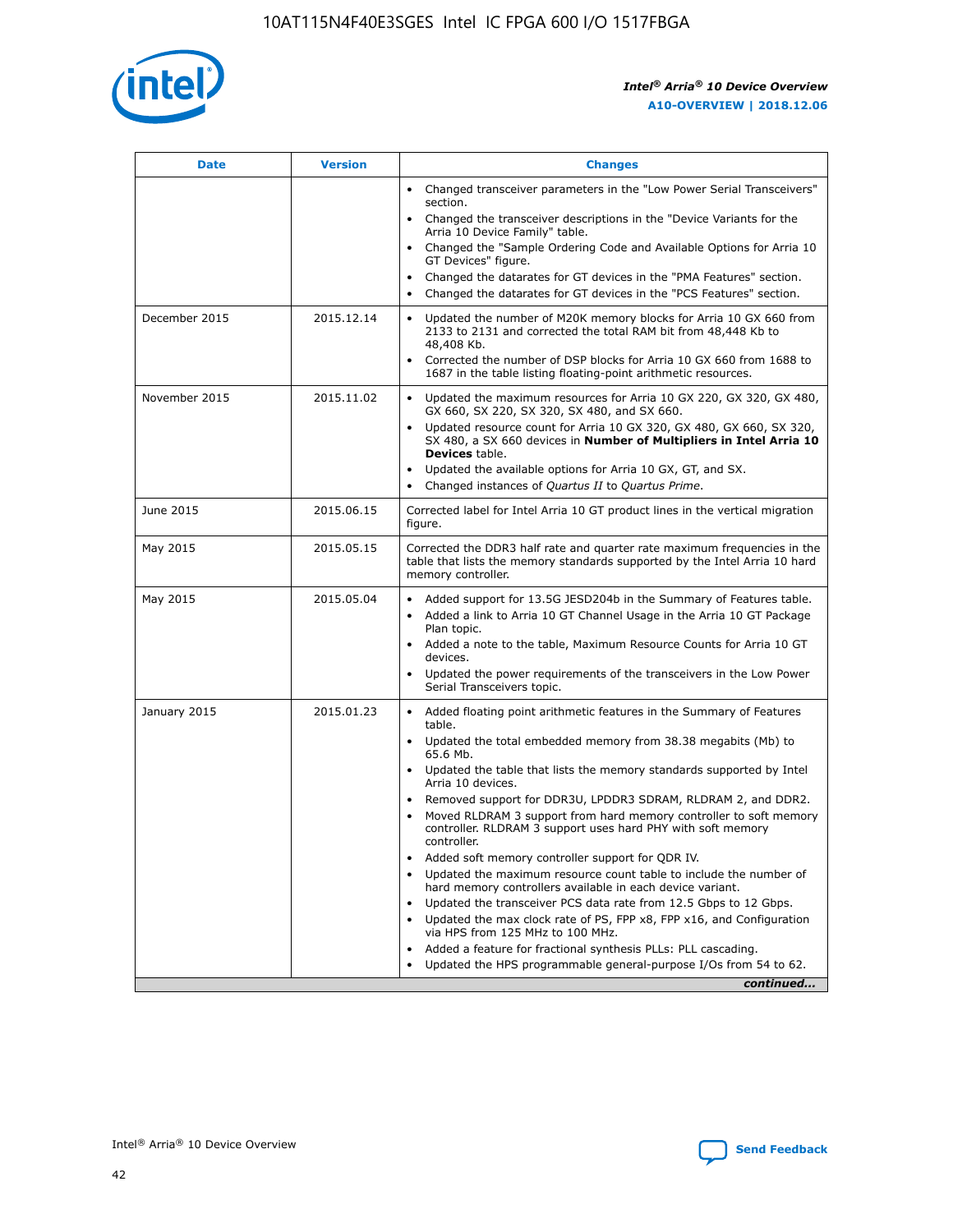r



| <b>Date</b>    | <b>Version</b> | <b>Changes</b>                                                                                                                                                                                                                                                                                                                                                                                                                                                                                                                                      |
|----------------|----------------|-----------------------------------------------------------------------------------------------------------------------------------------------------------------------------------------------------------------------------------------------------------------------------------------------------------------------------------------------------------------------------------------------------------------------------------------------------------------------------------------------------------------------------------------------------|
| September 2014 | 2014.09.30     | Corrected the 3 V I/O and LVDS I/O counts for F35 and F36 packages<br>$\bullet$<br>of Arria 10 GX.<br>Corrected the 3 V I/O, LVDS I/O, and transceiver counts for the NF40<br>$\bullet$<br>package of the Arria GX 570 and 660.<br>Removed 3 V I/O, LVDS I/O, and transceiver counts for the NF40<br>package of the Arria GX 900 and 1150. The NF40 package is not<br>available for Arria 10 GX 900 and 1150.                                                                                                                                       |
| August 2014    | 2014.08.18     | Updated Memory (Kb) M20K maximum resources for Arria 10 GX 660<br>devices from 42,660 to 42,620.<br>Added GPIO columns consisting of LVDS I/O Bank and 3V I/O Bank in<br>$\bullet$<br>the Package Plan table.<br>Added how to use memory interface clock frequency higher than 533<br>$\bullet$<br>MHz in the I/O vertical migration.<br>Added information to clarify that RLDRAM3 support uses hard PHY with<br>$\bullet$<br>soft memory controller.<br>Added variable precision DSP blocks support for floating-point<br>$\bullet$<br>arithmetic. |
| June 2014      | 2014.06.19     | Updated number of dedicated I/Os in the HPS block to 17.                                                                                                                                                                                                                                                                                                                                                                                                                                                                                            |
| February 2014  | 2014.02.21     | Updated transceiver speed grade options for GT devices in Figure 2.                                                                                                                                                                                                                                                                                                                                                                                                                                                                                 |
| February 2014  | 2014.02.06     | Updated data rate for Arria 10 GT devices from 28.1 Gbps to 28.3 Gbps.                                                                                                                                                                                                                                                                                                                                                                                                                                                                              |
| December 2013  | 2013.12.10     | Updated the HPS memory standards support from LPDDR2 to LPDDR3.<br>Updated HPS block diagram to include dedicated HPS I/O and FPGA<br>$\bullet$<br>Configuration blocks as well as repositioned SD/SDIO/MMC, DMA, SPI<br>and NAND Flash with ECC blocks.                                                                                                                                                                                                                                                                                            |
| December 2013  | 2013.12.02     | Initial release.                                                                                                                                                                                                                                                                                                                                                                                                                                                                                                                                    |